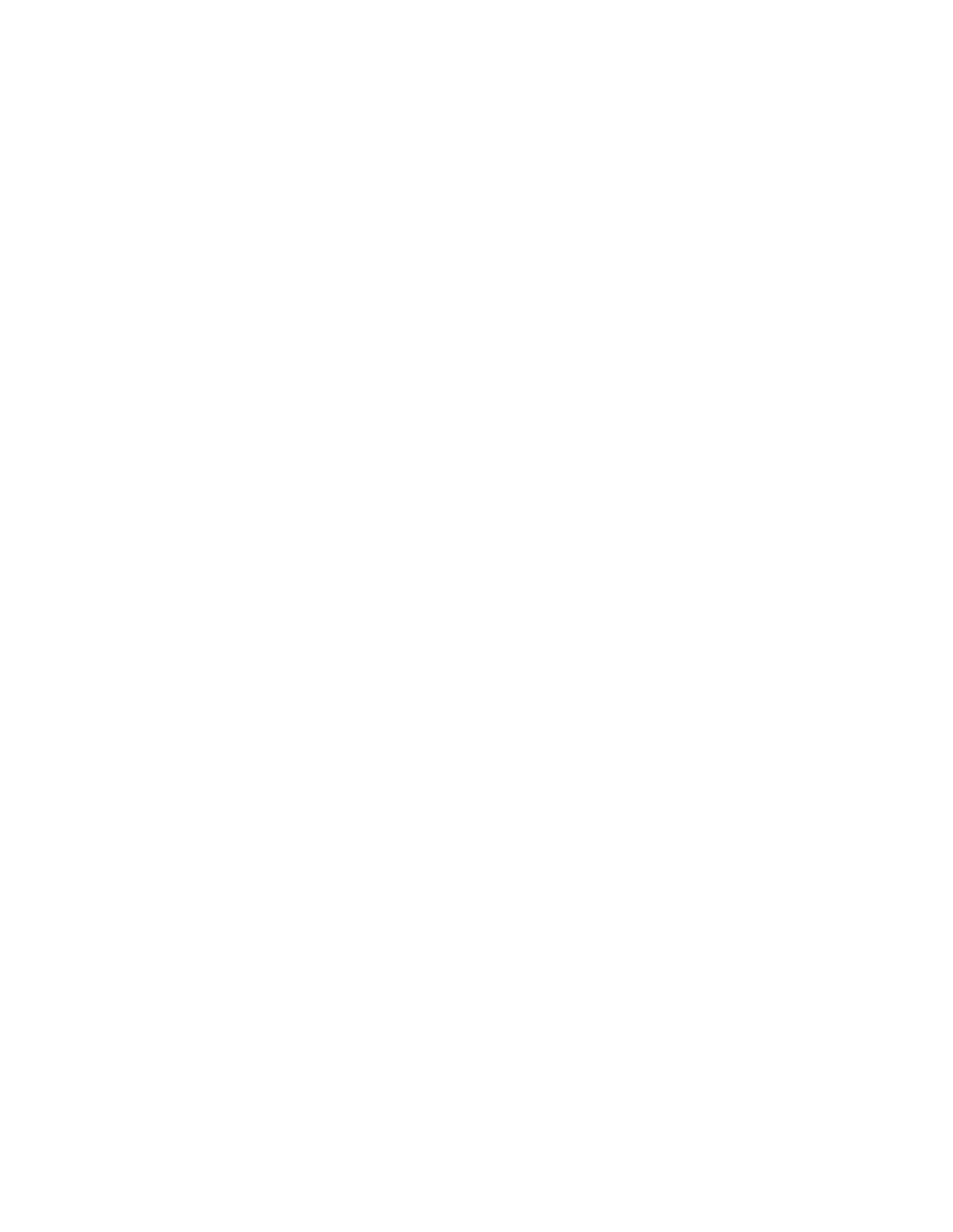### **IMF Working Paper**

### Asia and Pacific Department

### **Financial Stress, Downturns, and Recoveries**

### **Prepared by Roberto Cardarelli, Selim Elekdag, and Subir Lall[1](#page-2-0)**

May 2009

### **Abstract**

# **This Working Paper should not be reported as representing the views of the IMF.**

The views expressed in this Working Paper are those of the author(s) and do not necessarily represent those of the IMF or IMF policy. Working Papers describe research in progress by the author(s) and are published to elicit comments and to further debate.

This paper examines why some financial stress episodes lead to economic downturns. The paper identifies episodes of financial turmoil using a financial stress index (FSI), and proposes an analytical framework to assess the impact of financial stress—in particular banking distress—on the real economy. It concludes that financial turmoil characterized by banking distress is more likely to be associated with severe and protracted downturns than stress mainly in securities or foreign exchange markets. Economies with more arms-length financial systems appear to be particularly vulnerable to sharp contractions, due to the greater procyclicality of leverage in their banking systems.

JEL Classification Numbers: E5, E6, F3, G2, G14.

<u>.</u>

Keywords: Financial crises, financial stress index, financial systems, recessions, recoveries

Authors' E-Mail Address: [rcardarelli@imf.org](mailto:rcardarelli@imf.org), [selekdag@imf.org](mailto:selekdag@imf.org), slall@imf.org

<span id="page-2-0"></span><sup>&</sup>lt;sup>1</sup> We would like to thank Charles Collyns, Joerg Decressin, Tim Lane and Hyun Song Shin for helpful comments and suggestions. We also thank Gavin Asdorian and Angela Espiritu for excellent research assistance.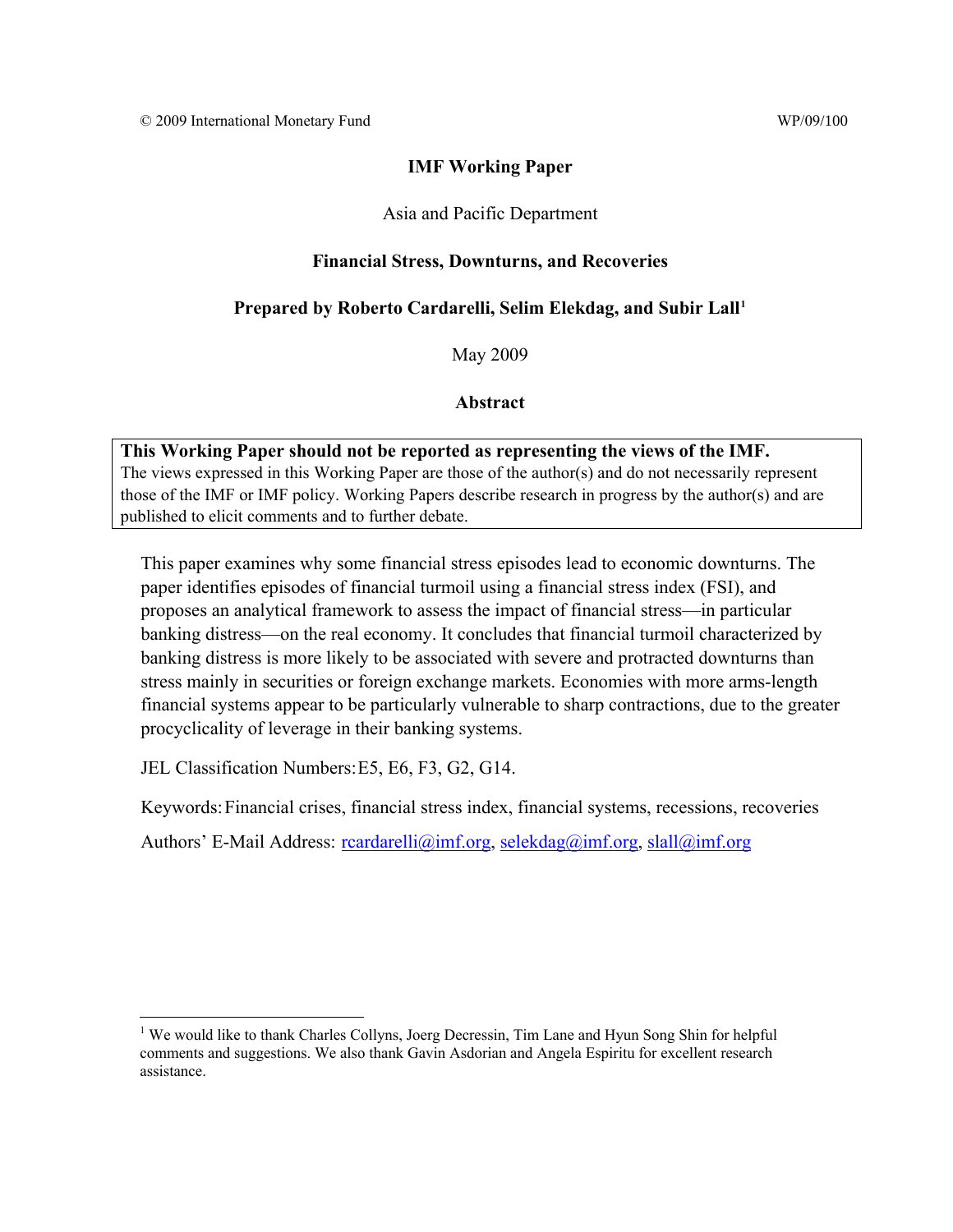| A. Why Are Some Financial Stress Episodes Associated with Economic Slowdowns?15<br>Real GDP around Economic Downturns with and Without Financial Stress 32<br>Cost of Capital and Bank Asset Growth and Banking-Related Financial Stress 35 | Figures<br>1.<br>2.<br>3.<br>4.<br>5.<br>6.<br>7.<br>8.<br>9.<br>10. Selected Macroeconomic Variables around Financial Stress Episodes 36<br>15. Arm's-Length Financial Systems, GDP Growth, and Bank Leverage41 |  |
|---------------------------------------------------------------------------------------------------------------------------------------------------------------------------------------------------------------------------------------------|------------------------------------------------------------------------------------------------------------------------------------------------------------------------------------------------------------------|--|
| C. Financial Imbalances and Firm and Household Financial Exposure 17                                                                                                                                                                        |                                                                                                                                                                                                                  |  |
|                                                                                                                                                                                                                                             |                                                                                                                                                                                                                  |  |
|                                                                                                                                                                                                                                             |                                                                                                                                                                                                                  |  |
|                                                                                                                                                                                                                                             |                                                                                                                                                                                                                  |  |
|                                                                                                                                                                                                                                             |                                                                                                                                                                                                                  |  |
|                                                                                                                                                                                                                                             |                                                                                                                                                                                                                  |  |
|                                                                                                                                                                                                                                             |                                                                                                                                                                                                                  |  |
|                                                                                                                                                                                                                                             |                                                                                                                                                                                                                  |  |
|                                                                                                                                                                                                                                             |                                                                                                                                                                                                                  |  |
|                                                                                                                                                                                                                                             |                                                                                                                                                                                                                  |  |
|                                                                                                                                                                                                                                             |                                                                                                                                                                                                                  |  |
|                                                                                                                                                                                                                                             |                                                                                                                                                                                                                  |  |
|                                                                                                                                                                                                                                             |                                                                                                                                                                                                                  |  |
|                                                                                                                                                                                                                                             |                                                                                                                                                                                                                  |  |
|                                                                                                                                                                                                                                             |                                                                                                                                                                                                                  |  |
|                                                                                                                                                                                                                                             |                                                                                                                                                                                                                  |  |
|                                                                                                                                                                                                                                             |                                                                                                                                                                                                                  |  |
|                                                                                                                                                                                                                                             |                                                                                                                                                                                                                  |  |
|                                                                                                                                                                                                                                             |                                                                                                                                                                                                                  |  |
|                                                                                                                                                                                                                                             |                                                                                                                                                                                                                  |  |
|                                                                                                                                                                                                                                             |                                                                                                                                                                                                                  |  |
|                                                                                                                                                                                                                                             |                                                                                                                                                                                                                  |  |
|                                                                                                                                                                                                                                             |                                                                                                                                                                                                                  |  |
|                                                                                                                                                                                                                                             |                                                                                                                                                                                                                  |  |
|                                                                                                                                                                                                                                             |                                                                                                                                                                                                                  |  |
|                                                                                                                                                                                                                                             |                                                                                                                                                                                                                  |  |
|                                                                                                                                                                                                                                             |                                                                                                                                                                                                                  |  |
|                                                                                                                                                                                                                                             |                                                                                                                                                                                                                  |  |
|                                                                                                                                                                                                                                             |                                                                                                                                                                                                                  |  |
|                                                                                                                                                                                                                                             |                                                                                                                                                                                                                  |  |

2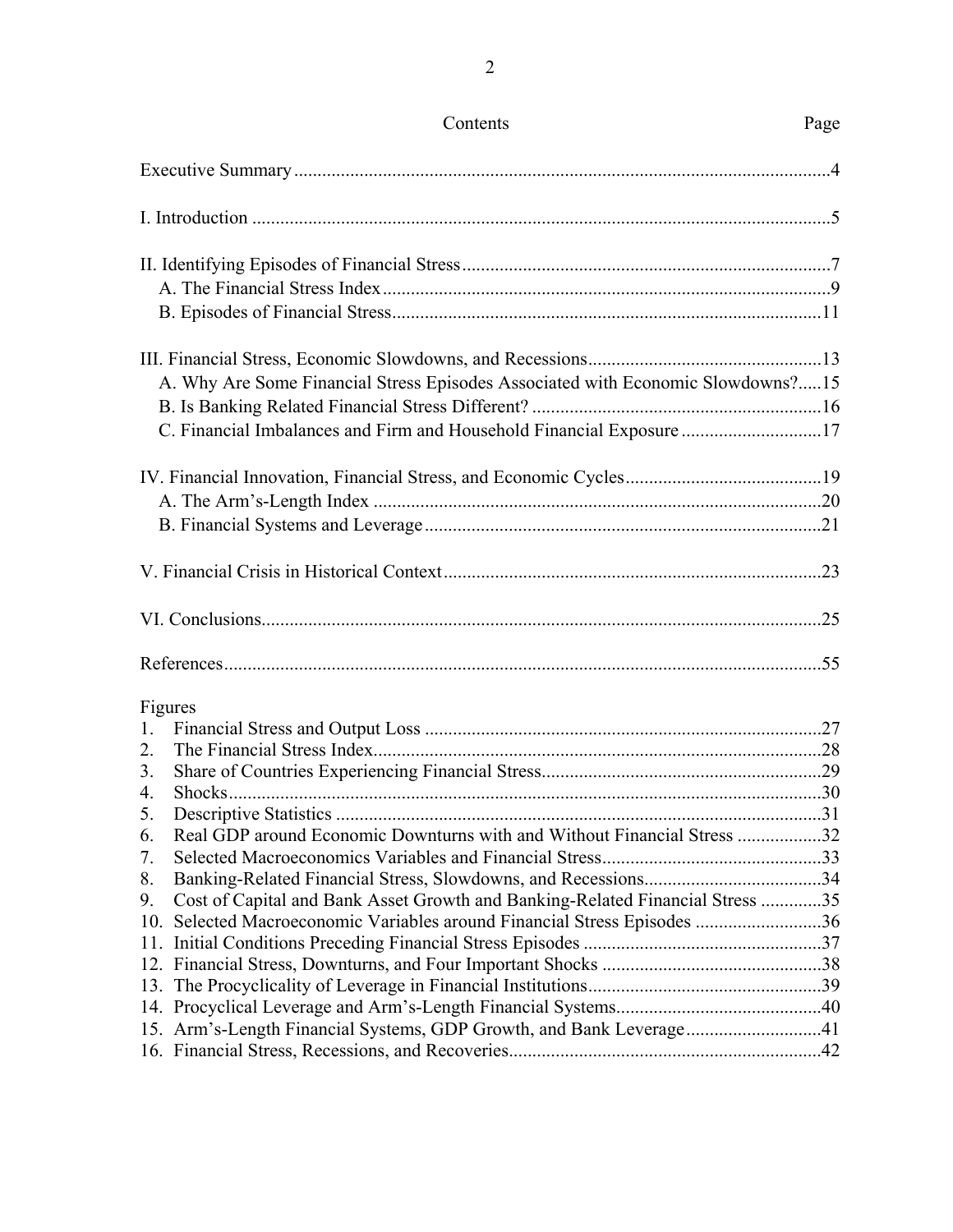## Tables

| 2. Descriptive Statistics on Financial Stress Episodes, Slowdowns, and Recessions  43 |  |
|---------------------------------------------------------------------------------------|--|
|                                                                                       |  |
|                                                                                       |  |
| Appendices                                                                            |  |
|                                                                                       |  |
| Appendix Tables                                                                       |  |
|                                                                                       |  |
|                                                                                       |  |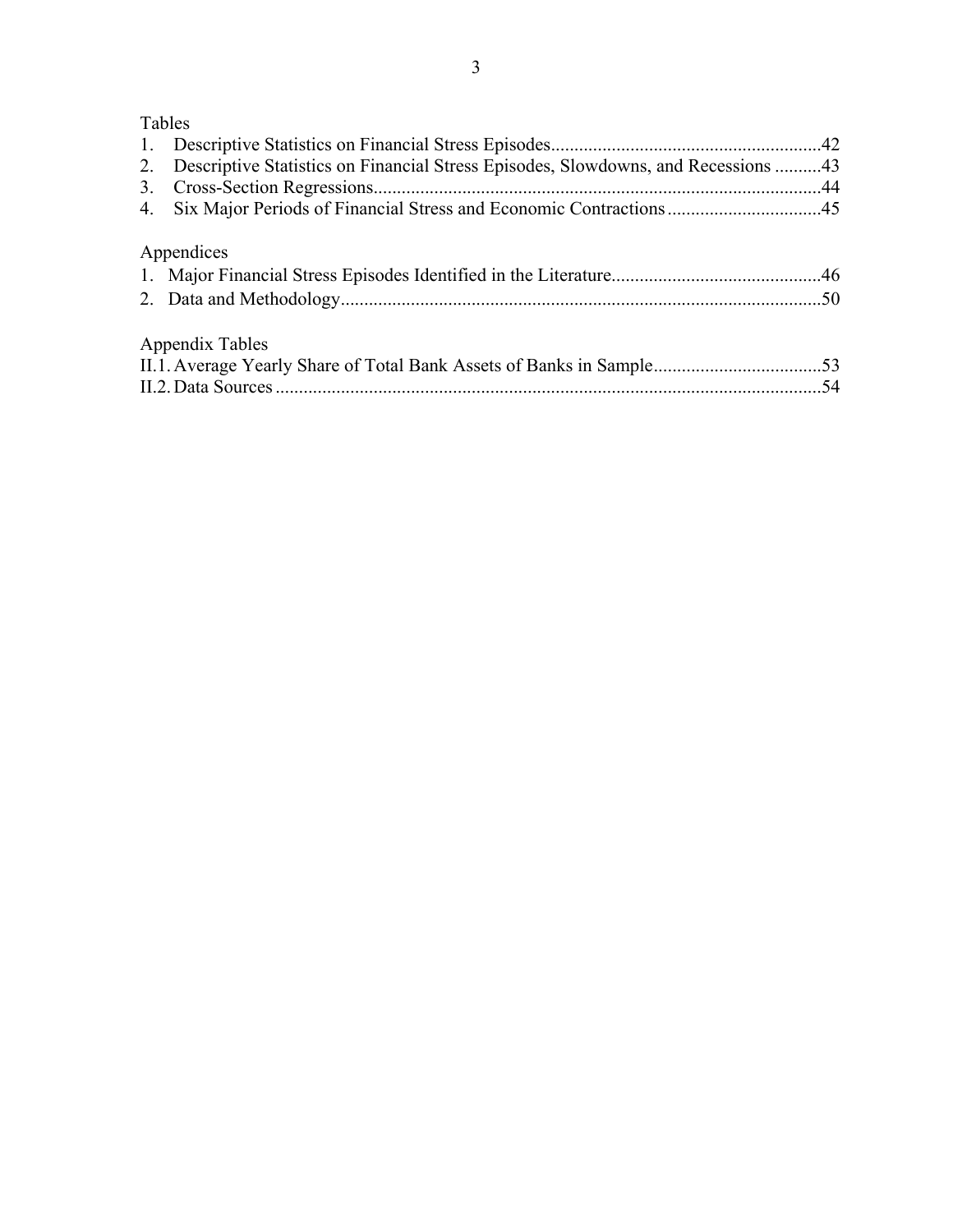### **EXECUTIVE SUMMARY**

<span id="page-5-0"></span>**This paper looks at past episodes of financial stress and their implications for subsequent economic activity.** The paper constructs an index of financial stress in banking, securities, and foreign exchange markets in 17 advanced economies over the past 30 years, identifying 113 episodes of financial stress. Using the financial stress index (FSI), the paper proposes an analytical framework to assess the impact of financial stress—in particular banking distress—on the real economy.

About half of these episodes of financial stress were associated with an economic slowdown or recession. **However, when a slowdown or recession is preceded by financial stress especially when the stress is concentrated in the banking sector—typically it is substantially more severe than slowdowns or recessions not preceded by financial stress**. In particular, slowdowns or recessions preceded by banking-related stress tend to involve two to three times greater cumulative output losses and tend to endure two to four times as long.

**The paper suggests that initial conditions are crucial in determining whether a financial stress episode is followed by a downturn.** In particular, the likelihood that financial stress will be followed by a downturn is associated with the extent to which house prices and aggregate credit have risen prior to the stress episode. Moreover, while greater reliance on borrowing by nonfinancial corporations is associated with a sharper downturn in the aftermath of financial stress, the size of financial imbalances in the household sector is crucial in determining whether the downturn will turn into a recession.

**The paper finds that the development of more arm's-length financial systems has increased the vulnerability to sharp contractions in economic activity if and when banking-related stress strikes.** Indeed, activity tends to be weaker in recessions preceded by financial stress in countries with more arm's-length financial systems. This is because leverage in banking systems, defined as the ratio of assets to equity, appears to be more procyclical in countries that have progressed further in terms of development of market-based financial intermediation. However, this does not imply that arm's-length financial systems are more prone to stress.

**In a financial crisis where balance sheets were overextended, strong actions by policymakers to deal with the stress and support the restoration of financial system capital seem particularly important**. One important take-away from this analysis is the importance of core financial intermediaries, including broker-dealers and investment banks, in the transmission of financial shocks to the real economy. This underlines the importance of restoring the capital bases of these institutions to help alleviate economic downturns.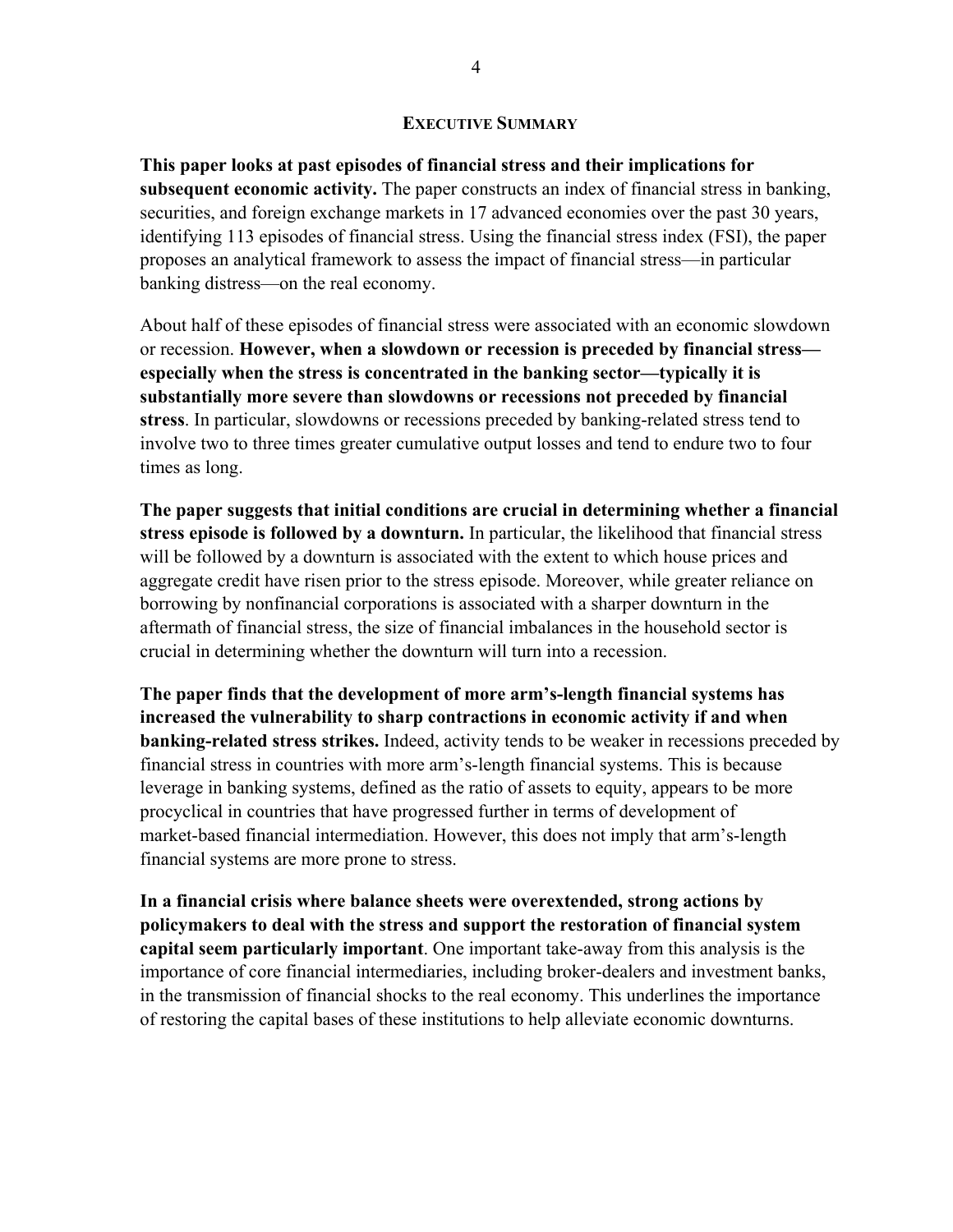#### **I. INTRODUCTION**

<span id="page-6-0"></span>With the financial turmoil that began in the summer of 2007 mutating into a full-blown crisis, encompassing broader securities markets and the banking systems of several advanced economies, a key concern is how macroeconomic activity will be affected going forward, and what policymakers can do both to reduce the economic consequences of this crisis and forestall such crises in the future. Past episodes of stress in banking, securities and/or foreign exchange markets have only sometimes been associated with economic downturns (Figure 1, bottom panel). However, these downturns have tended to be more severe (Figure 1, top panel). In trying to understand the impact of financial stress on economic activity more generally, it is important to recognize that despite the evolution of financial systems through innovation and regulatory changes, the concept of "financial cycles" has been a constant feature of the economic landscape. Financial systems tend to be inherently procyclical, with growth in credit, leverage, and asset prices often reinforcing the underlying economic dynamic—and in some cases leading to a build up of financial imbalances followed by a sharp correction (see Borio, 2007, Goodhart, 1996, and Minsky, 1992).

The impact of financial cycles on the real economy, however, remains a matter of debate in both academic and policy circles. One strand of research has emphasized the role of the financial accelerator in amplifying the effects of financial cycles on the real economy due to the effects of changes in the values of collateral on the willingness of the financial system to provide credit to the economy (Bernanke and Gertler, 1995, and Bernanke, Gertler, and Gilchrist, 1999, Kiyotaki and Moore, 1997). In this view, shocks that affect the creditworthiness of borrowers tend to accentuate swings in output. Another branch of inquiry, focusing on lenders' balance sheets, has examined the role of bank capital in affecting aggregate credit, the so-called bank capital channel (Bernanke and Lown, 1999, Kashyap and Stein, 1995, and Gambacorta and others, 2007). If bank capital is eroded, banks become more reluctant to lend and may be forced to deleverage, leading to sharper economic downturns. Finally, the literature has also analyzed whether the role of the financial accelerator in the economy varies with the type of financial system (Cardarelli, Lall, and Tytell, 2006, Rajan and Zingales, 2003). One possible implication of changes in financial systems is that the general trend towards financial systems that rely more on arm's-length based financing and less on relationship-based lending may have made economies better able to absorb financial stress, as both corporates and household can now substitute away from banks to markets, or vice versa (and thus benefit from the so-called twin engines of the financial system).

Against the background of the current financial turmoil and the considerable literature on the interaction between the financial system and macroeconomic cycles, this paper aims to address the following questions: why are some periods of financial stress associated with slowdowns, or even recessions, while others appear to have little impact on the real economy? Does this depend on the size or location of the build up of financial imbalances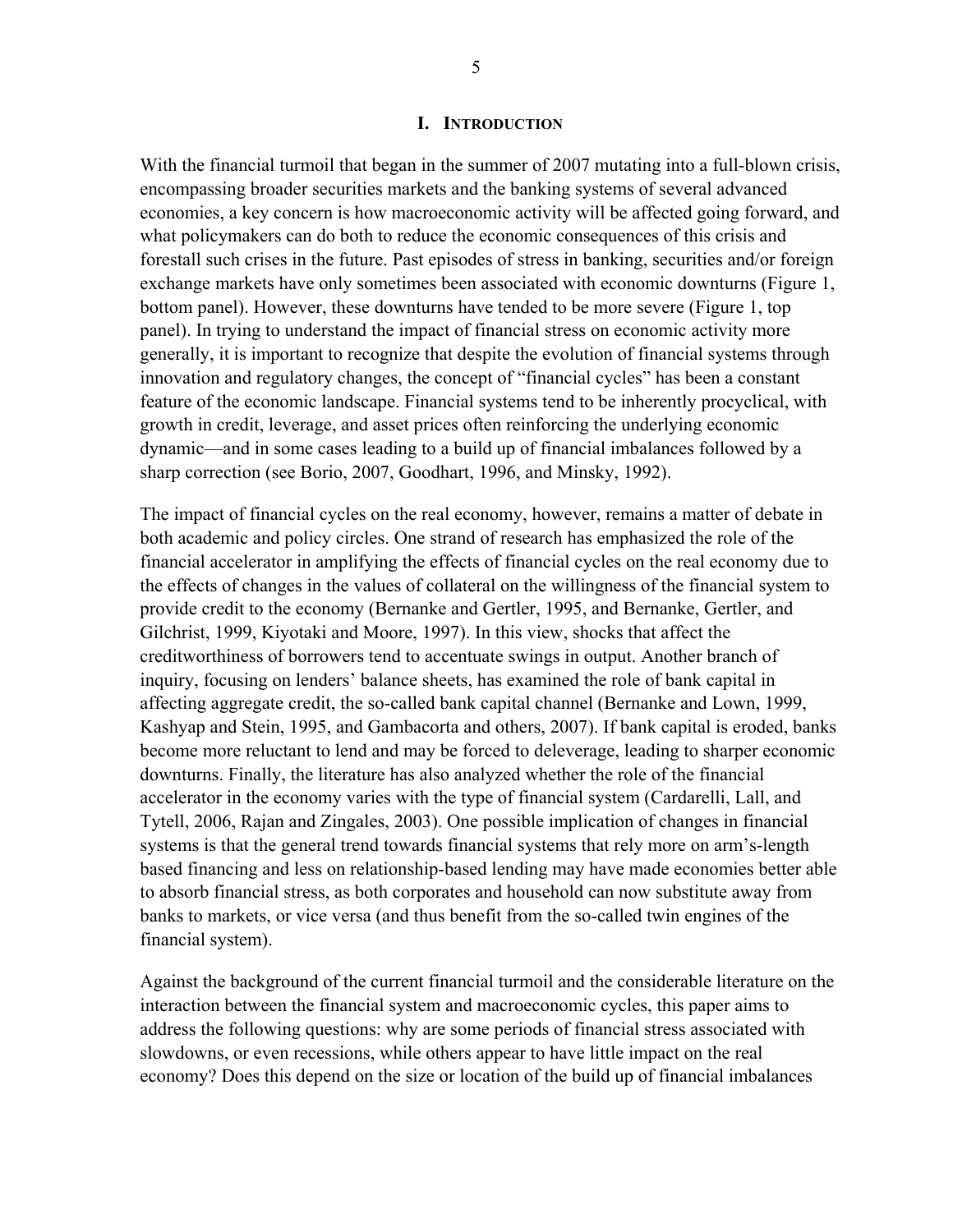and on the state of household and firm balance sheets? Has financial innovation reduced the role of banks in propagating shocks from the financial system to the real economy?

In attempting to answer the above questions, this paper analyzes the experience from episodes of financial stress and economic cycles among 17 advanced economies over the past three decades.<sup>[2](#page-7-0)</sup> Episodes of financial turmoil are identified using a novel index based on high-frequency price variables that can signal stress stemming from banking, securities, or foreign exchange markets. The FSI not only accurately captures financial stress periods identified in the literature, but also identifies periods of stress not associated with downturns.

Using the FSI, the paper proposes an analytical framework to assess the impact of financial stress—in particular banking distress—on the real economy. Specifically, the paper attempts to draw lessons from these episodes by differentiating them on the basis of the preconditions that were in place at the time that the financial stress episode began, including the state of household and firm balance sheets, the dynamics of credit and asset prices in the run up to the stress episode, the type of financial stress episode (i.e., to what extent was the stress related to banks, securities markets, or foreign exchange markets), and the policy responses that characterized these episodes. Taken together, these factors provide a comprehensive view of the channels and mechanisms through which financial stress affects economic cycles.<sup>3</sup> While establishing the causality between financial stress and economic downturns poses an inherently difficult challenge, the analysis in the paper makes an attempt to address this issue by explicitly accounting for the effect of the most common types of shocks studied in the macroeconomic literature.

The key findings of the paper are as follows:

- First, episodes of financial turmoil characterized by banking distress are more likely to be associated with severe and protracted downturns than episodes of stress mainly in securities or foreign exchange markets.
- Second, and related to the first point, recessions associated with banking-related financial stress tend to last at least twice as long as recessions not preceded by financial stress.

<span id="page-7-0"></span><sup>&</sup>lt;sup>2</sup> The countries included in this study are Australia, Austria, Belgium, Canada, Denmark, Finland, France, Germany, Italy, Japan, Netherlands, Norway, Spain, Sweden, Switzerland, United Kingdom, and the United States.

<span id="page-7-1"></span> $3$  This broader approach complements other recent research on the empirical relationship between asset prices such as for equity and house prices and bond spreads—and the dynamics of output during the course of the business cycle (see, for example., Cihak and Koeva, 2008 or Claessens, Kose, and Terrones, 2008) or between bank capital, lending and output (see Bayoumi and Melander, 2008, and Kashyap and others, 2008, in the context of the United States).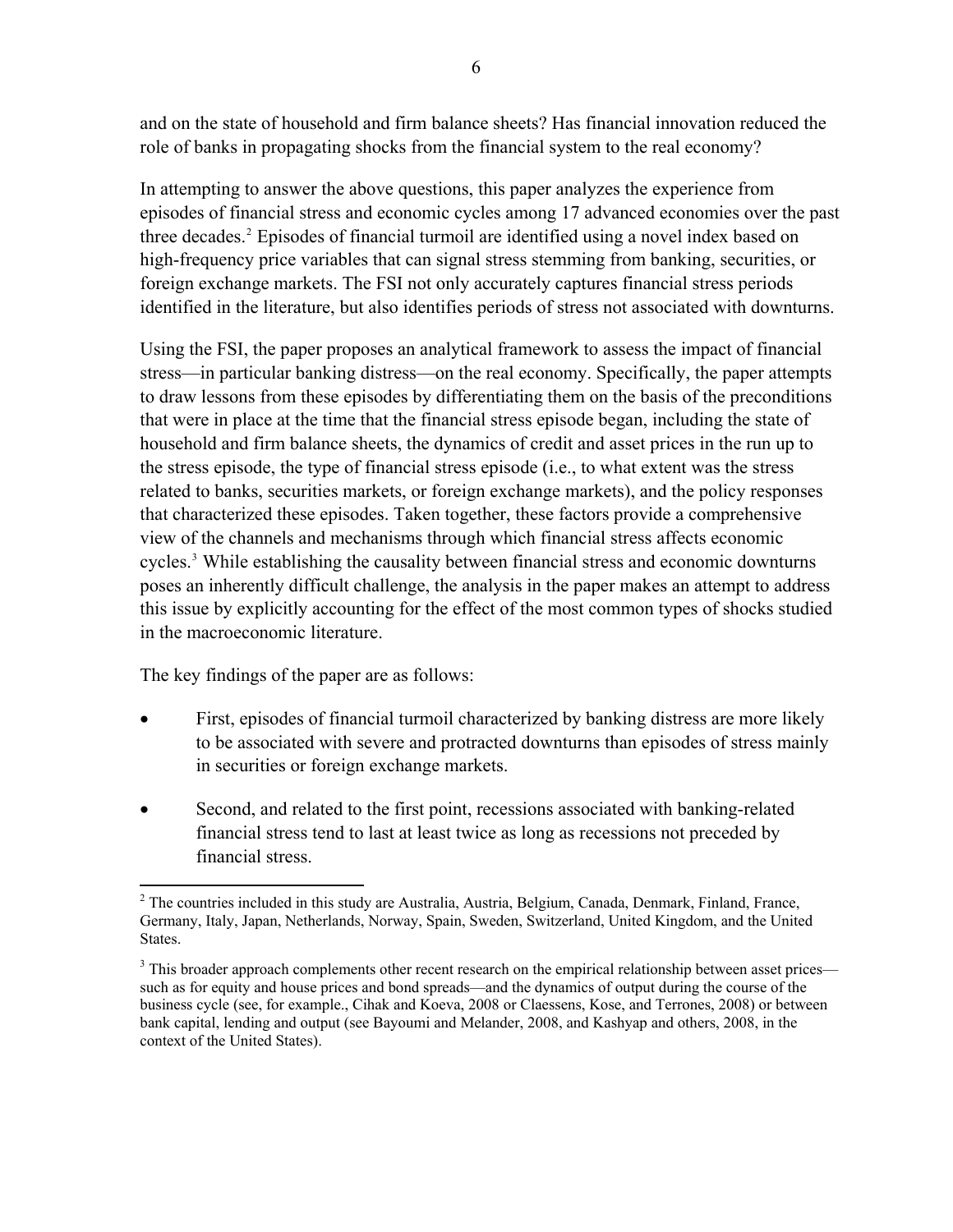- <span id="page-8-0"></span>• Third, the likelihood that financial stress will be followed by a downturn appears to be associated with the extent to which house prices and aggregate credit rise in the period before the financial stress. Moreover, a greater reliance on external financing by households and nonfinancial corporates is associated with a sharper downturn in the aftermath of financial stress.
- Fourth, countries with more arm's length financial systems appear to be vulnerable to sharper contractions in activity in the event of banking stress. This is because leverage in the banking systems appears to be more procyclical in countries that have progressed further in terms of financial innovation.
- Fifth, the importance of core financial intermediaries in the transmission of financial shocks to the real economy suggests that within strong financial stability frameworks policies that help restore the capital base of these institutions can help alleviate downturns.

The rest of the paper is structured as follows. The next section elaborates the concept of financial stress that is employed in this paper and uses this concept to identify episodes of financial stress over the past three decades. The paper then analyzes the behavior of economic cycles in the aftermath of financial stress episodes. The section that follows discusses the factors that differentiate those stress episodes that were associated with economic slowdowns and recessions from those that were not, with emphasis on the characteristics of the financial stress episodes and the initial conditions in credit, asset prices, and household and corporate balance sheets. The subsequent section complements the macro-level analysis by analyzing the procyclicality of investment and commercial banks leverage in both arm's-length and relationship based financial systems, using bank-level data. Based on the analysis of the preceding sections, we discuss the recovery patterns, and then in the penultimate section analyze six well known episodes of banking-related financial stress across the set of advanced economies considered in this paper, and places the current financial turmoil in historical context. The final section concludes with some implications for policy.

### **II. IDENTIFYING EPISODES OF FINANCIAL STRESS**

Throughout history, financial systems—encompassing both financial institutions and the channels of intermediation—have been prone to periods of rapid expansion followed by corrections.[4](#page-8-1) To understand the impact of financial cycles on the economy, particularly at the current conjuncture, it is useful to identify the key features of the ongoing turmoil in financial

<span id="page-8-1"></span><sup>1</sup> <sup>4</sup> See Kindleberger, Aliber, and Solow (2005) for a history of financial crises. A well known exposition of this procyclical feature of financial systems is Minsky's Financial Instability Hypothesis (Minsky, 1992).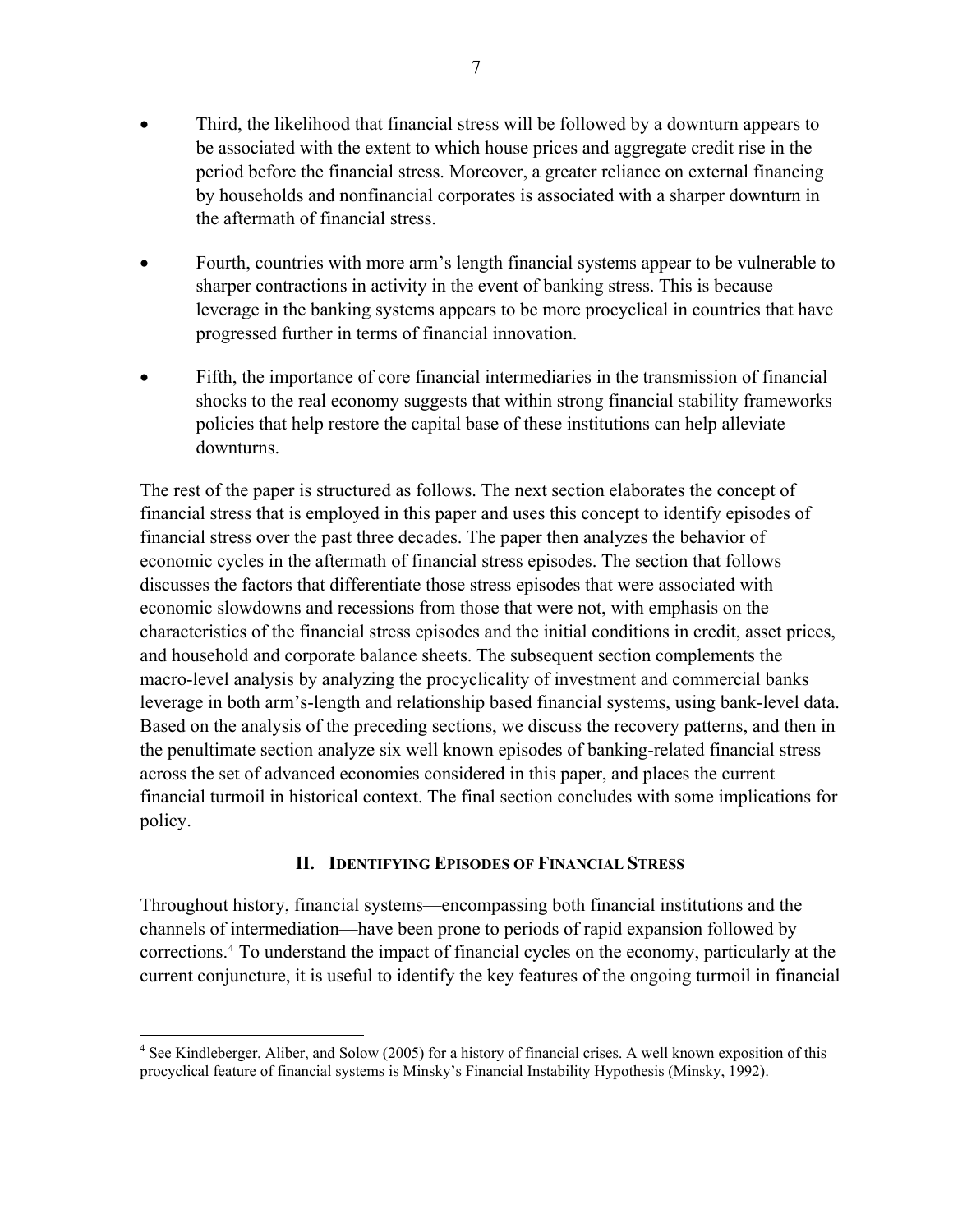markets and then look for earlier episodes of financial stress that share common features with the current one.

The current episode began in early 2007 as a generally orderly repricing of risk for assets linked to U.S. subprime mortgages, but by the summer had rapidly escalated into a severe liquidity squeeze in the banking systems in the United States and Western Europe, and serious dislocations in the interbank funding market. More recently, the crisis mutated into one where heavy credit losses raised questions about the capital strength of many banks. Moreover, the stress has spread across various market segments—marked by a loss of liquidity, falling valuations, rising risk aversion, and heightened volatility—in emerging as well as advanced economies. Foreign exchange markets have also been affected by heightened uncertainty about the safety and soundness of financial assets and the impact of financial stress on economic performance. Against this background, any characterization of financial stress episodes should take into account conditions in the banking sector, the state of nonbank intermediation through equities and bonds, and the behavior of foreign exchange markets.

The academic literature on financial crises has largely relied on historical narratives of crisis episodes, such as well known cases of systemic banking crises where bank capital was eroded and lending was disrupted, often requiring significant public intervention (see, for example, Caprio and Klingebiel, 2006). An extension of this approach is to augment the episodes of banking crises with those of currency crises, where reserves were depleted and/or there was a significant change in the exchange rate mechanisms (see, for example, Kaminsky and Reinhart, 1999 and Reinhart and Rogoff, 2008b). Pure securities market stress episodes, especially on a cross-country basis, have not been examined as comprehensively, although studies for single countries are instructive (Shiller, 1999).

While historical approaches to identifying financial crises have provided a rich database of episodes, they are less well suited for the purposes of this paper for a number of reasons. First, these episodes are the ones that in retrospect were known to have large output consequences and/or required significant public intervention, and less attention has been given to "near misses" that could serve as useful counterfactuals—episodes of financial stress with little macroeconomic impact. Second, the identified episodes are typically of considerable duration and cover stresses of varying intensity, making it difficult to identify when financial stress peaked, and whether an economic downturn can meaningfully be linked to the financial stress episode. Finally, by focusing on banking crises and currency crises, even the most comprehensive databases pay little attention to pure securities market stresses or liquidity squeezes (such as around the stock market crash of 1987 and the collapse of Long-Term Capital Management (LTCM) in 1998). If leverage in banking systems is linked to securitization, it would appear important to analyze the banking and securities channels of intermediation jointly to determine the degree of interaction between these channels.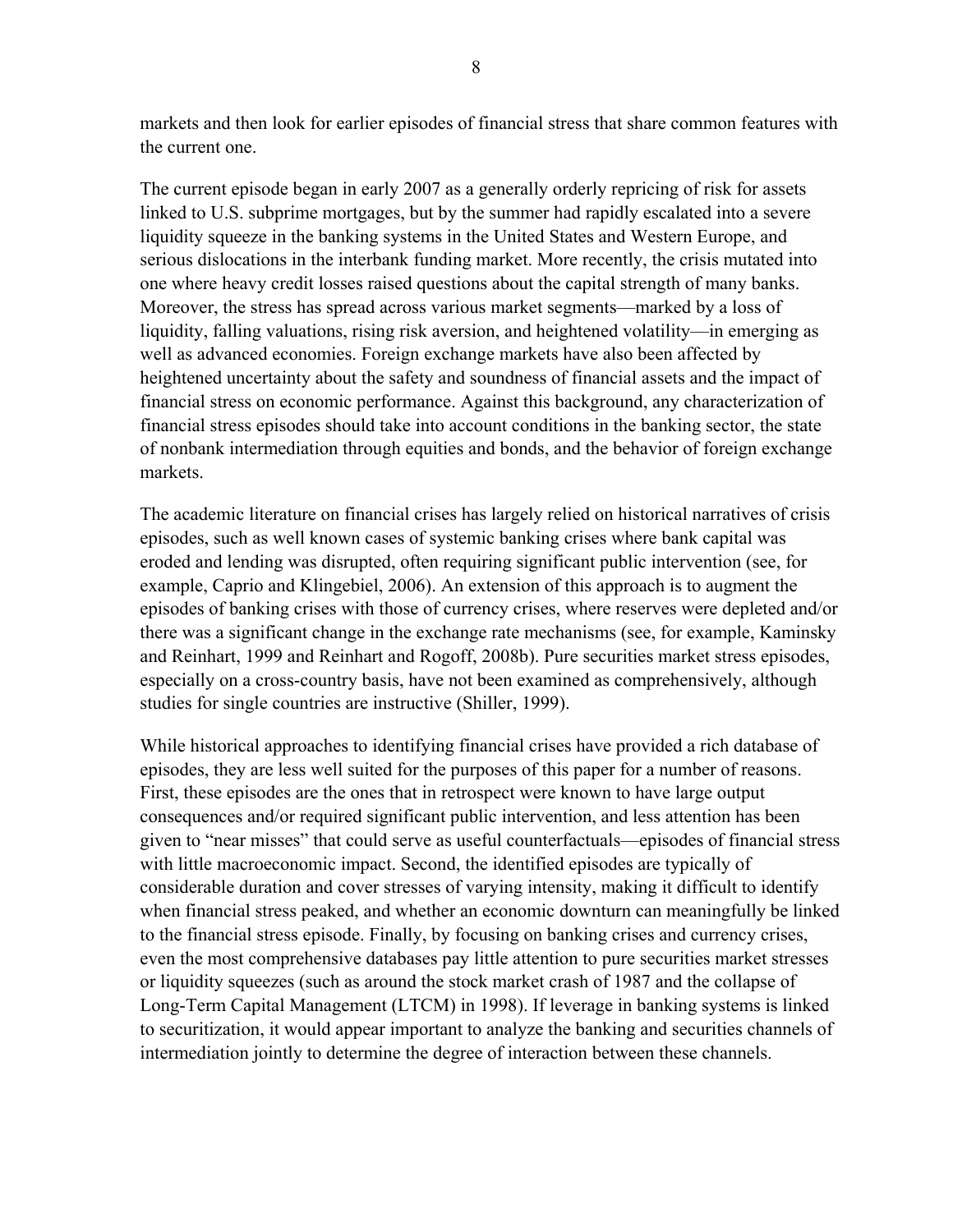### **A. The Financial Stress Index**

<span id="page-10-0"></span>To overcome these drawbacks, this paper identifies episodes of financial stress as extreme values of a composite variable—the FSI—built using market-based indicators in real time and high frequency. Related indices have been developed by Illing and Liu (2006) for Canada, and by private sector experts (for example, BCA Research in the case of the United States). The FSI for each country is constructed as a variance-weighted average of three subindices which can be thought of being associated with the banking, securities, and foreign exchange markets. While the details are explained in Appendix II, an overview of the components of the index is as follows:

### **Banking-related subindex components:**

- The slope of the yield curve, which is measured here as the difference between the short- and long-term yields on government issued securities—sometimes also referred to as the inverted term spread. Banks generate income by intermediating short-term liabilities (deposits) into longer-term assets (loans). Therefore, when there is a negative term spread—that is a negative sloping yield curve—bank profitability is seriously jeopardized.
- The TED spread, which is measured here as the difference between interbank rates and the yield on Treasury bills, captures the premium banks charge each other over treasury bill rates, and is a proxy for counterparty risk.
- The beta of banking sector, which is a measure of the correlation between the total returns to the banking-sector stock index and the overall stock market index. In line with the standard capital asset pricing model (CAPM), a beta greater than one indicating that banking stocks move more than proportionately than the overall stock market—suggests that the banking sector is relatively risky. For the purposes of the paper, the beta is recorded as a non-zero value only during periods when returns are negative to focus on adverse shocks to banks. Accordingly, in high stress episodes this indicator would reflect an unusually large drop of banking stock prices relative to market prices.

### **Securities markets-related subindex components:**

- Corporate bond spreads measured as the difference between corporate bond yields minus long-term government bond yields. The spread is used to proxy risk in the corporate debt market. This spread incorporates credit, market, and liquidity risk premiums. While credit risk is a function of expected loss, the other two elements are a function of risk and uncertainty.
- Stock market returns measured as the monthly return, but with multiplied by -1 so that a sharp drop in stock prices registers as an increase in the index.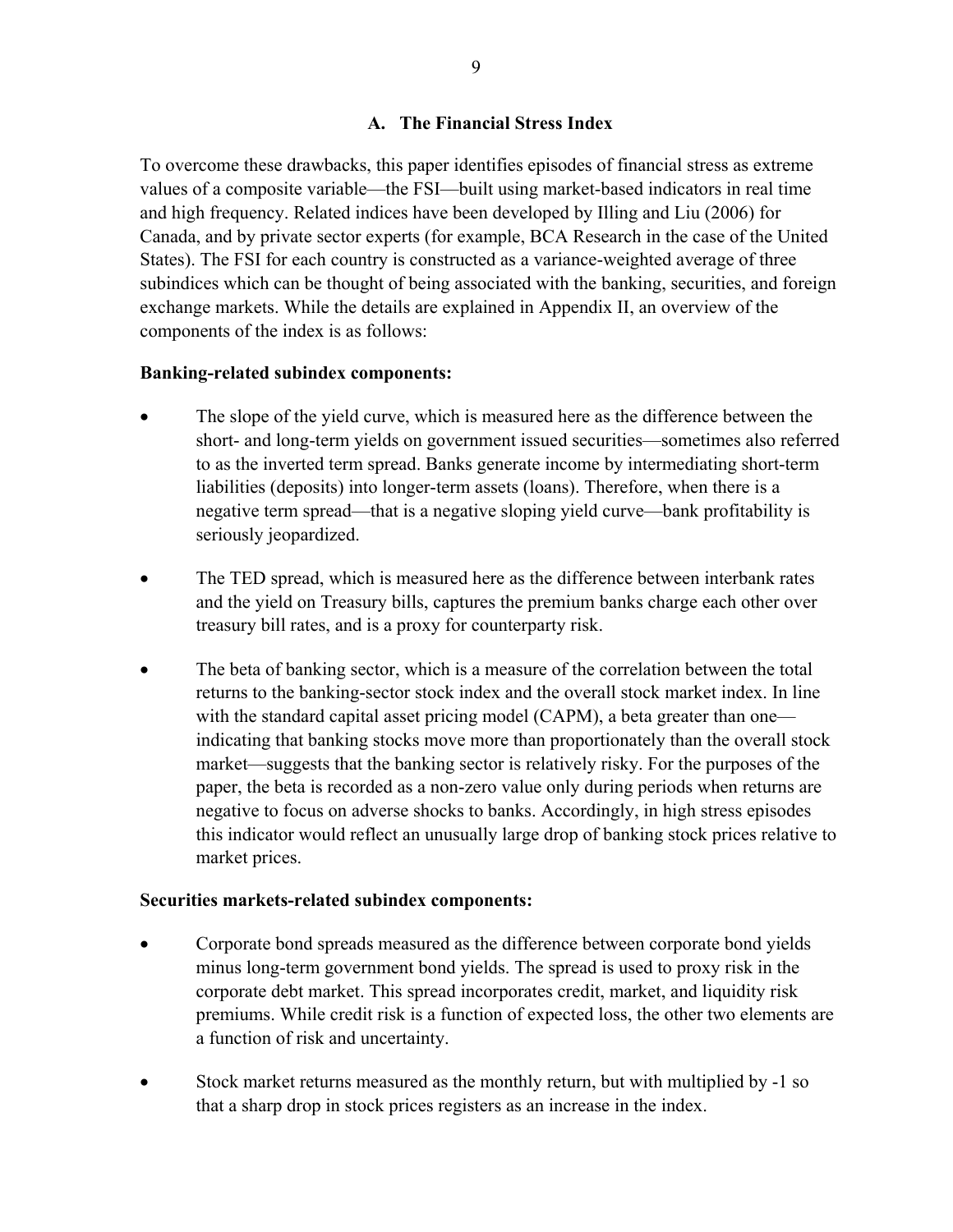Time-varying stock return volatility derived from a  $GARCH(1,1)$  specification (for further details, see Bollerslev, Chou, and Kroner, 1992). This series is used to capture the observation that many asset prices tend to exhibit volatility clustering, especially when financial markets are in a state of uncertainty.

### **Foreign exchange-related subindex component:**

• Time-varying volatility of monthly changes in the nominal effective exchange rate, also derived from a GARCH (1,1) specification.

There are many other potential candidates for inclusion in the FSI, but given the cross-country nature of this study, one objective was to use a uniform set of time series across all 17 countries. Another objective was parsimony: we wanted to use a minimum set of time series that would signal financial stress episodes. Adding tends to be restricted owing to data availability, both across time and country dimensions. It could also potentially contaminate the FSI with noisy indicators. Further, because of common components, among other things, the qualitative patterns of many financial series are similar (many measures of volatility and premiums increase during financial stress episodes). Therefore, the marginal informative content of additional series diminishes quite rapidly.

The FSI can be custom tailored for an individual country, and this would be a natural extension for country-specific case studies. While more series will surely improve the informational content of the country-specific index, this would also complicate the signal extraction problem. With these considerations in mind, it is also important to emphasize that, as we elaborate further below, the FSI is quite robust in capturing the main financial stress episodes documented in narrative descriptions and in the literature.

The advantage of utilizing such an index is its ability to identify the beginning and peaks of financial stress episodes more precisely, that is, the specific quarter of a year when an episode can be said to have begun, and its duration. Moreover, constructing such an index facilitates the identification of four fundamental characteristics of financial stress events: large shifts in asset prices (stock and bond market returns); an abrupt increase in risk/uncertainty (stock and foreign exchange volatility); abrupt shifts in liquidity (TED spreads); and the health of the banking system (the beta of banking sector stocks and the yield curve, which affects the profitability of intermediating short-term liabilities into longterm assets). Looking at these subcomponents can help identify which types of financial stress (banking related, securities market related, currency related, or a combination of these) have been associated with larger output consequences.

While the corporate finance literature might suggest using a quantity-based index in order to identify periods when the financial sector is under strain and its ability to intermediate may be impaired, this paper's strategy of using financial market (asset price based) variables has three major advantages. First, asset price based variables are easy to monitor and compute on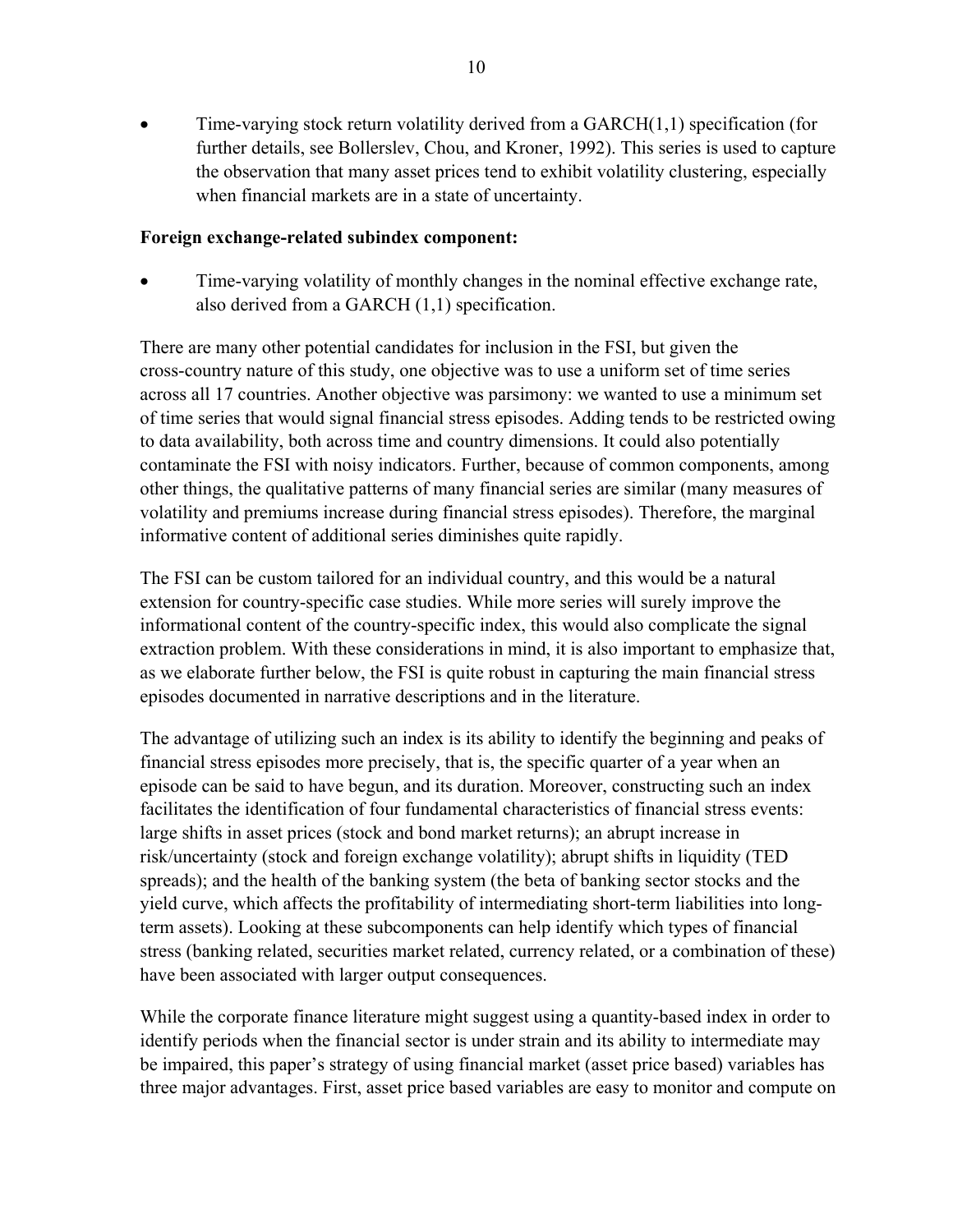<span id="page-12-0"></span>a comparable basis across a large set of countries. Second, movements in broader financial asset prices can be expected to play a greater role in the ability of financial firms to supply intermediation services than in the ability of specific nonfinancial corporates to fund new investment, which is much more closely tied to developments in their sector. Third, it is useful to initially consider a broad range of financial stress events based on asset prices, and then use quantity-based variables to identify when financial stress episodes are associated with a significant economic impact. The underlying hypothesis is that, within the universe of asset-price based stress episodes, only some reflect true underlying distress in the balance sheets of financial intermediaries that have an economic impact by restricting the supply of credit, while others merely reflect normal market corrections.

Using the seven subcomponents described above, the FSI is constructed for each of the 17 countries in the sample. Episodes of financial stress are identified as those periods when the index for a country is more than one standard deviation above its trend. These episodes signal that one or more of the banking, securities and/or foreign exchange market subcomponents has shifted abruptly.

The trend is identified using the Hodrick-Prescott (HP) filter, and serves two fundamental purposes: First, because it is a time-varying trend, it captures the notion that financial systems have been evolving. This is useful because the financial stress may manifest itself in different ways across time and across evolving financial systems. Second, the HP filter is used for each country, and thereby picks up country-specific factors not explicitly captured by the index—it could be thought of a time-varying fixed-effect term, which is useful given the cross-country nature of our analysis.

The foundation of our empirical investigation is based on an event analysis. The FSI was used to identify the events: episodes of financial stress. The event study methodology can be traced back to Fama and others (1969), which measured the impact of certain events on security prices. Given the quality and quantity of financial data, financial economics was a fertile area of research where event studies have been used extensively (Gibbons, 1987). However, event studies have also been used in macroeconomics in general, particularly in the field of international economics. For example, event studies have been used in analyzing currency crises in emerging markets (Frankel and Rose, 1996), or for example, towards assessing the implications of current account dynamics (Edwards, 2007, Freund, 2005, and Milesi-Ferretti and Razin, 1998).

### **B. Episodes of Financial Stress**

Overall, 113 financial stress episodes were identified by the FSI in the sample of countries considered in this paper over the last 30 years (Table 1). Of these episodes, 43 were mainly driven by stress in the banking sector—the banking variables accounted for the majority of the increase of the FSI during these episodes—50 episodes mainly reflected turmoil in the securities market, and 20 in the foreign exchange market. In some cases, importantly, stresses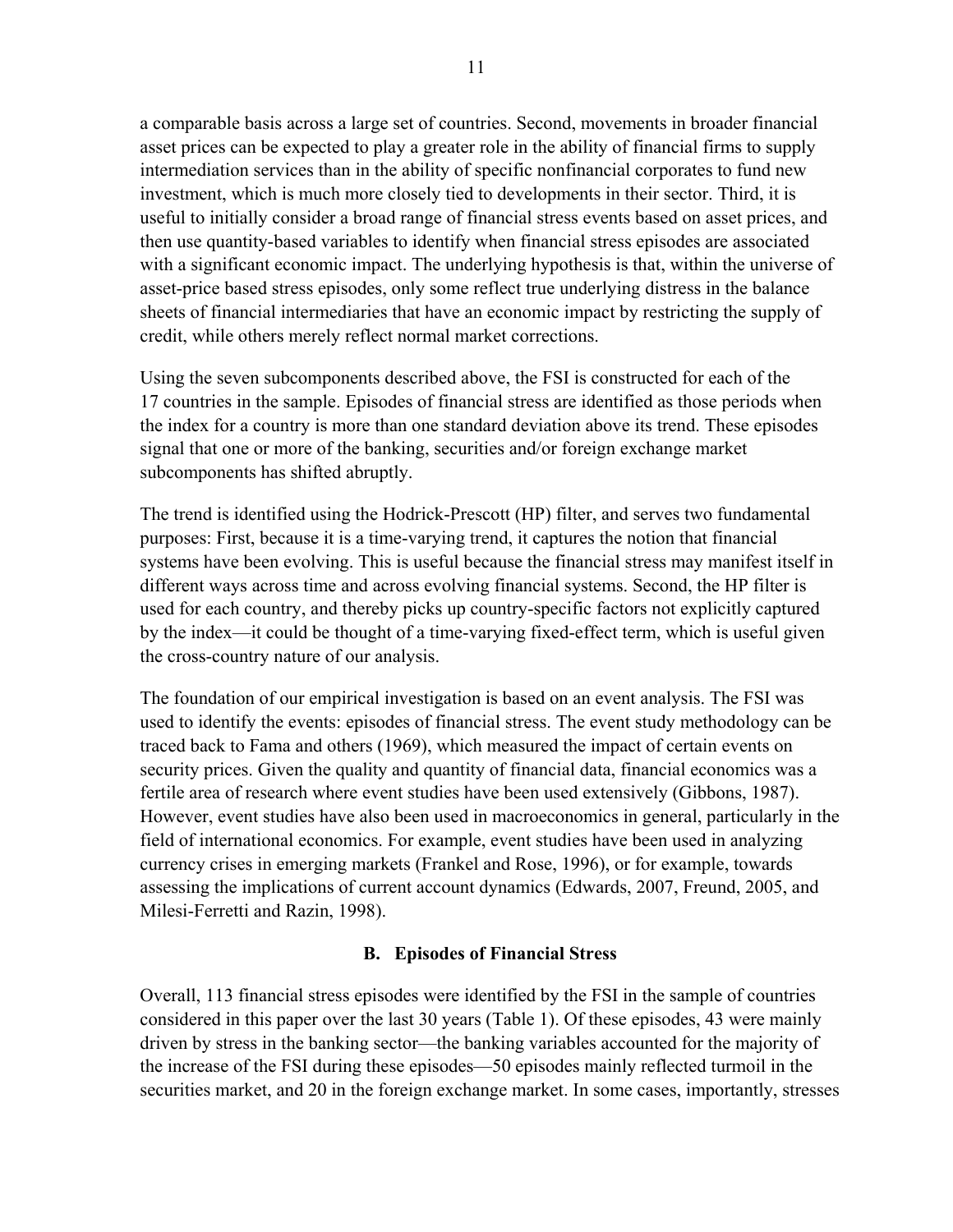beginning in one segment eventually encompassed the other segments of the financial system. For example, in 17 of the episodes that mainly reflected stress in securities or foreign exchange markets, the banking variables accounted for at least one third of the spike in the FSI. Adding these episodes implies there are 60 episodes with "banking-related" financial stress in the sample, that is, episodes were banks were either the dominant or the second largest factor, with a contribution of at least one-third of the rise in the spike.

In the context of the current turmoil, the FSI indicates that the financial crisis that began in 2007 has a significant global dimension, affecting virtually all countries in the sample (Figure 2 and Figure 3). Earlier episodes of financial stress affecting the majority of countries in the sample simultaneously include the 1987 stock market crash, the high yield market collapse in the late 1980s, the Scandinavian banking crisis, the ERM crisis and the collapse of LTCM, but the current episode appears to be felt most widely. Overall, the index appears to capture global financial episodes accurately.<sup>[5](#page-13-0)</sup> Narratives of some of the major episodes of financial stress spanning the early 1980s to present are presented in Appendix I.

The FSI also accurately captures the fact that while the origins of the current episode were in the banking sector, by early 2008 the crises had become much more broad based, affecting banking, securities and foreign exchange markets at the same time (Figure 5, top panel). Moreover, the evidence also indicates that past episodes of banking stress appear to have had a significant securities market component.

Looking in detail at the country-specific FSI, for the set of countries considered in this paper the peaks of the FSI—corresponding to periods of financial stress—generally overlap accurately with well-known financial stress episodes in these countries over the past three decades, including the most recent episode (see Figure 2). In fact, an important criterion that was used to gauge the robustness and reliability of the FSI was to ensure that periods of stress signaled by the FSI corresponded to episodes of financial stress in country-specific narratives, which may not have been associated with crises. As an example, we once again cite the 1987 stock market crash, which was clearly an episode of acute financial stress, but not associated with a recession in the United States. Furthermore, we held the FSI to an even more rigorous standard in that we wanted is to pick up financial crises highlighted in the literature—based on papers which include Bordo and Jeanne (2002), Caprio and Klingebiel (2006), Demirguc-Kunt, Detragiache, and Gupta (2006), Edison (2003), Eichengreen and Bordo (2002), Kaminsky and Reinhart (1999), and Reinhart and Rogoff (2008b)—which cover banking, currency, and other crises, but also stock and house price boom and busts. More concretely, comparing the FSI-based episodes with the episodes of financial crisis identified in the literature suggests that the index captures over 90 percent of the banking

 $\overline{a}$ 

<span id="page-13-0"></span> $5$  Overall, of the 113 episodes of financial stress identified in the sample, 87 episodes simultaneously affected two or more countries.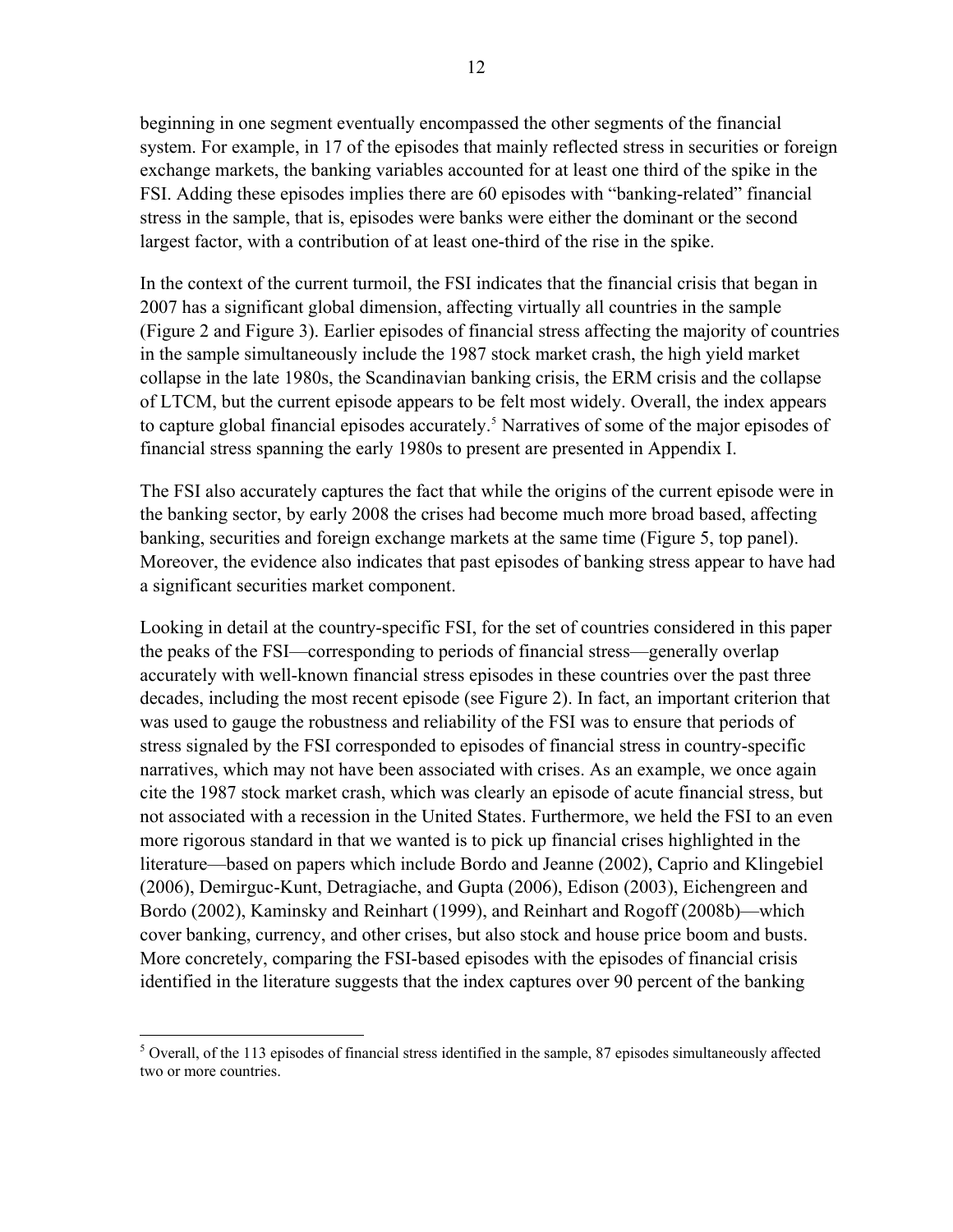<span id="page-14-0"></span>crises and over 80 percent of the currency crises episodes, when the duration of the episodes identified in the literature is interpreted narrowly.<sup>[6](#page-14-1)</sup>

While the paper remains agnostic on the causes of spikes in the FSI, given that spikes in the FSI appear to be associated with well known events such as stock/bond market collapses or banking crises, is the index perhaps a mirror of other fundamentals that can directly affect the economic cycle? Considering four such shocks, namely to oil prices, labor productivity, monetary policy, and fiscal policy, the evidence indicates that spikes in the FSI are not correlated with oil, productivity, or fiscal shocks (Figure 4).<sup>[7](#page-14-2)</sup> While there appears to be greater correlation with monetary policy, this is expected given that monetary policy (as measured by the term spread) is a subcomponent of the index itself, included because financial stress appears to be associated with the stance of monetary policy as reflected in the term spread.

Overall, these results suggest that the FSI can be considered a comprehensive indicator that successfully identifies the main episodes of financial stress for the sample of countries under consideration and can provide the basis for an examination of the macroeconomic consequences of such stress.

### **III. FINANCIAL STRESS, ECONOMIC SLOWDOWNS, AND RECESSIONS**

Having identified episodes of financial stress, a first question of interest is: How many of these episodes were followed by an economic slowdown or outright recession? Were economic downturns preceded by episodes of financial stress different from those that were not? It should be emphasized that the focus of this paper is on identifying the main characteristics of financial stress episodes that were eventually followed by economic downturns, rather than on assessing whether financial stress "causes" economic downturns, given the significant analytical and empirical challenges in establishing causality.<sup>[8](#page-14-3)</sup> Nevertheless, the analysis will attempt to control to some extent for other shocks—namely,

<span id="page-14-1"></span><sup>&</sup>lt;u>.</u>  $6$  Furthermore, the FSI captures 100 percent of all episodes identified in the literature if the duration of episodes is interpreted more broadly, that is, if the window around the quarter of financial stress identified by the FSI is expanded by a few quarters.

<span id="page-14-2"></span> $<sup>7</sup>$  Mirroring the definition of financial stress episodes, oil price or labor productivity shocks are defined as cases</sup> where changes in the oil price or labor productivity are one standard deviation above trend; fiscal policy shocks are defined as episodes where the government net lending/borrowing ratio to GDP is one standard deviation above trend; and finally monetary policy shocks are defined as cases where the inverse term spread is one standard deviation above trend. In all cases, the deviations from trend are calculated using Hodrick-Prescott filters.

<span id="page-14-3"></span> $8$  For example, many shocks may affect both the financial system and the economy, and while the financial system may amplify the shock, it would be hard to disentangle the direct effect of the shock from the amplification effect.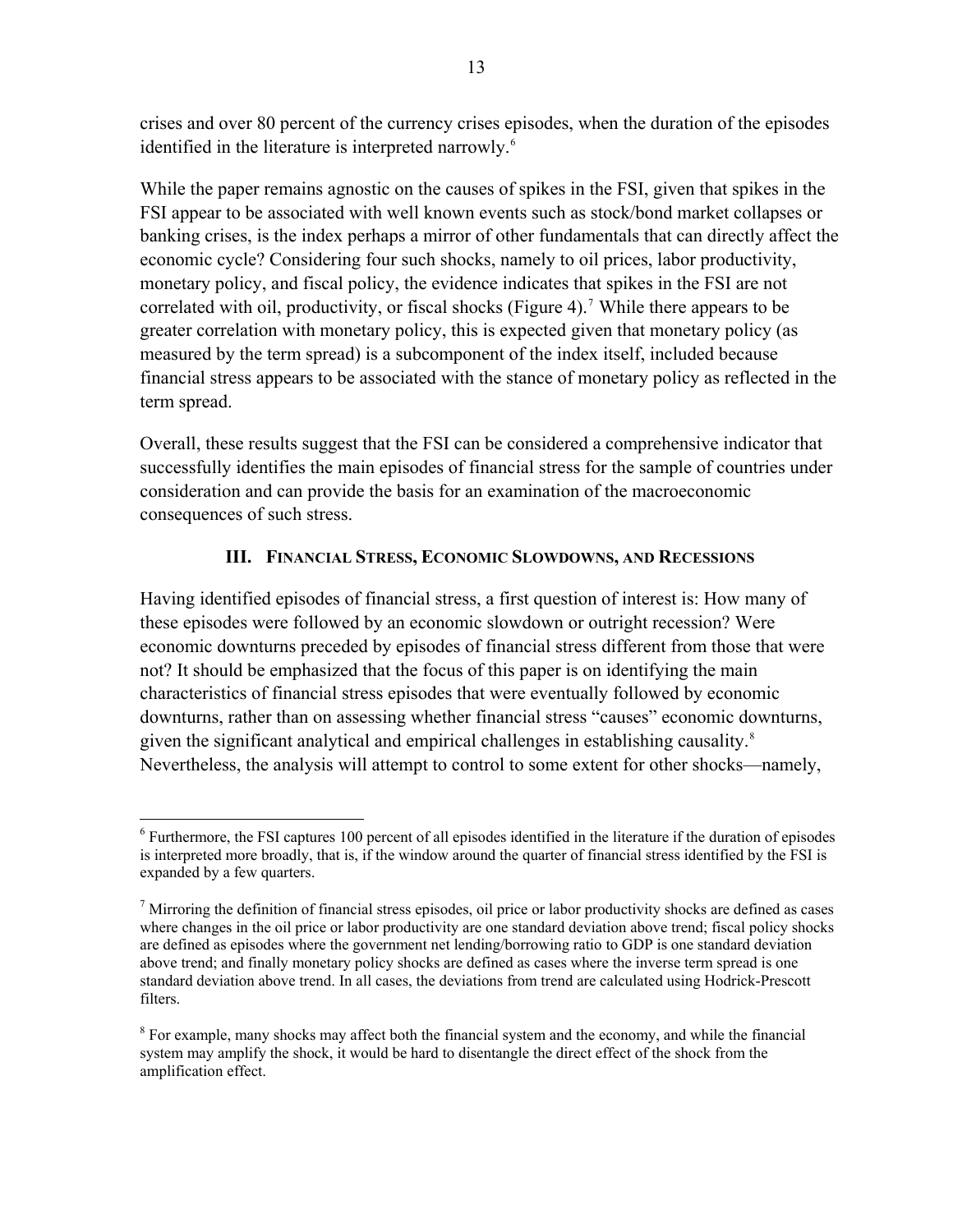monetary, fiscal, oil price, and labor productivity shocks—that may affect the link between financial stress and economic cycles.

To answer these questions the following two definitions of economic downturns are used:

- An episode of financial stress is followed by an economic *slowdown* if the level of real GDP falls below trend (identified using the Hodrick-Prescott filter) within six quarters of the onset of the financial stress episode.
- An episode of financial stress is followed by a *recession* if there was an acute contraction in activity within six quarters of the onset of the financial stress episode.

Intuitively, slowdowns are a milder downturns than recessions. The rule of thumb for dating recessions is two consecutive quarters of negative growth. However, we utilized the business cycle turning point dating methodology based on Harding and Pagan (2002), who show that their algorithm accurately captures the peaks and troughs identified by the National Bureau of Economic Research (NBER) itself in the United States. For the United States we took the dates provided by the NBER, but for the other countries we used the Harding and Pagan  $(2002)$  algorithm to date the business cycle turning points.<sup>[9](#page-15-0)</sup> The turning points we identified were in line with other studies as well as those generated by private sector experts.<sup>[10](#page-15-1)</sup>

Based upon these definitions, of the 113 financial stress episodes identified in the previous section, 29 were followed by a slowdown, and an equal number by recessions. The remaining 55 financial stress episodes were not followed by an economic downturn (Table 2).

On average, the time lag between the onset of financial stress and the slowdown/recession that follows was about seven months, although this masks substantial variation in the sample—about half of the slowdown/recessions occurred within a quarter of the beginning of the financial stress, but for one in four episodes it took more than a year for a downturn to materialize after the financial stress (Figure 5, bottom panel).

Most importantly, median cumulative output losses (relative to trend or until recovery) in downturns that follow financial stresses were about 2.8 percent of GDP for slowdowns and about 4.4 percent of GDP for recessions, significantly larger than in episodes of slowdowns and recessions that were not preceded by financial stress (about 1.6 and 2.3 percent,

<span id="page-15-0"></span> $\overline{a}$ <sup>9</sup> For example, in the United States, the most recent recession was in 2001 while the most recent slowdown was when GDP fell below trend during  $2007:O4-2008:O1$ .

<span id="page-15-1"></span> $10$  The turning point dates were compared with Morsink, Helbling, and Tokarick (2002), as well as dates identified by the Economic Cycle Research Institute (www.businesscycle.com)—dates used in this paper are available from authors upon request.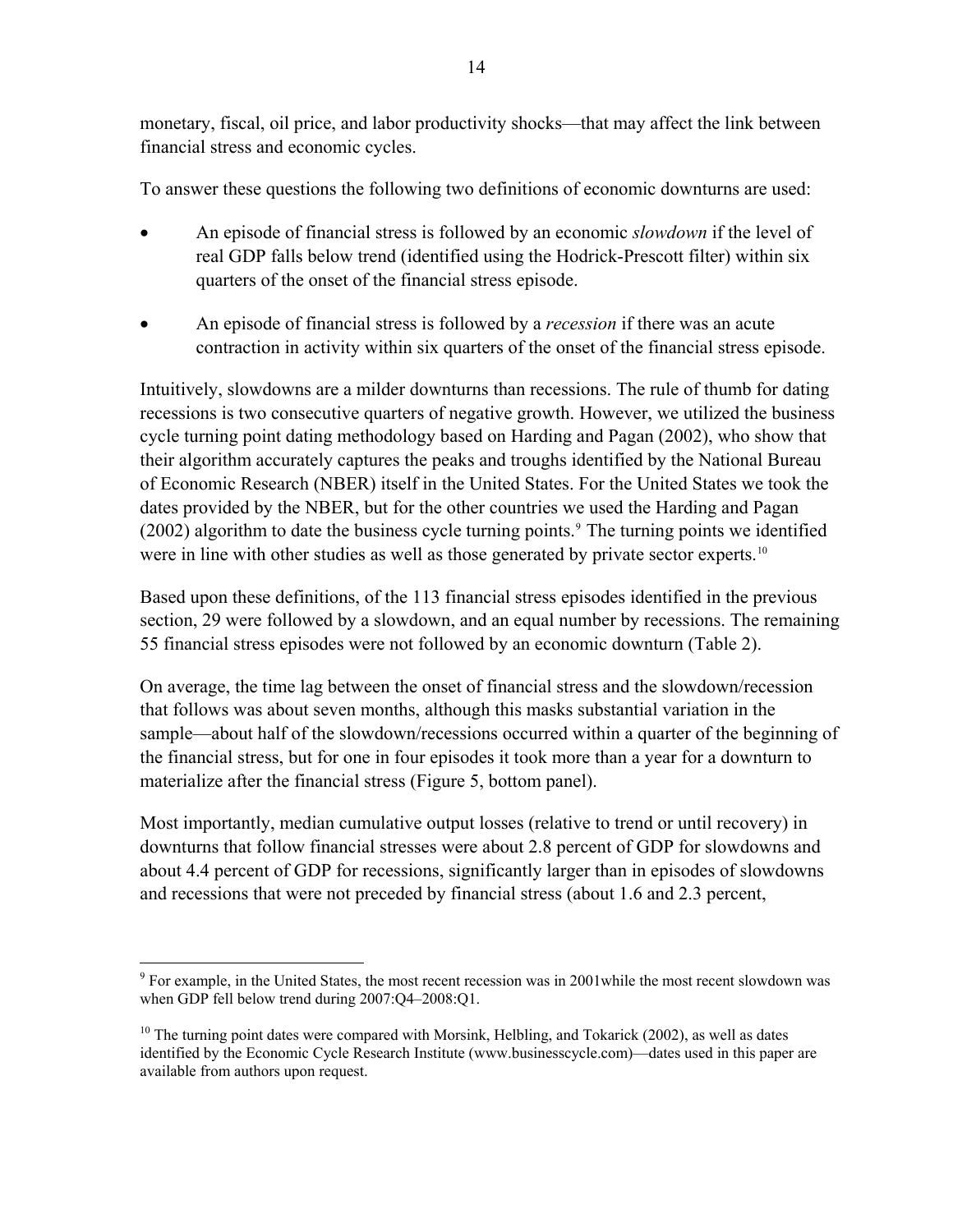<span id="page-16-0"></span>respectively), as shown in Figure 1. This result mainly reflects the longer duration of slowdowns and recessions when preceded by financial stress.

Looking at the dynamics of selected macroeconomic variables around the beginning of the downturn reveals that, in general, the occurrence of financial stress tends to change the patterns of downturns (Figure 6 and Figure 7).<sup>[11](#page-16-1)</sup> This change is pronounced for slowdowns but less so for recessions, possibly suggesting that the latter are to a greater extent triggered by the interaction of financial stress with other shocks. In particular, when preceded by financial stress, economic slowdowns tend to be characterized by a flattening in consumption growth, by investment following a boom and bust cycle, and by appreciable turnarounds of current account balances as well as falling inflation and real interest rates.

In this paper, several conclusions are based on visual inspection of the event spaces. The figures are used to highlight the main findings of the paper, whether discussing the dynamics of variables around key events (either financial stress or downturns), or when different groups are contrasted in the form of bar charts. When useful, we also employ a more rigorous assessment of differences among groups using statistical tests. Before continuing, it is important to note that the main summary statistic used in the paper is the median, because it is a measure of central tendency that is robust to episodes that may be outliers. Then, we employ nonparametric tests based on the work by Wilcoxon (1945) and Mann and Whitney (1947) which tests the null hypothesis that the two groups were drawn from populations with the same median. The rank-based nonparametric test is based on the comparison of the number of observations above and below the overall median in each subgroup, and is sometimes referred to as the median test (Conover, 1980). Under the null hypothesis, the median chi-squared test statistic is asymptotically distributed as chi-squared with one degree of freedom in the case of two subgroups. If the null is rejected at the 10 percent level of better, then the test indicates that the difference between the medians across the two groups of episodes is genuinely different.

### **A. Why Are Some Financial Stress Episodes Associated with Economic Slowdowns?**

The previous section has shown that only about half of the episodes of financial stress identified in this paper were followed by economic slowdowns or recessions. What determines the likelihood that financial stress episodes are going to be followed by economic downturns? What characterizes the most severe and prolonged of these downturns?

In order to answer these questions, this section compares the financial stress episodes followed by economic downturns to those that were associated with a decline in economic

<u>.</u>

<span id="page-16-1"></span> $11$  As a window of 12 quarters is used in the charts, only "complete" episodes (i.e., those episodes preceded and followed by at least 12 quarters) are considered in this chart. This amounts to consider only those downturns and recessions episodes that started between 1983:Q1 and 2005:Q1.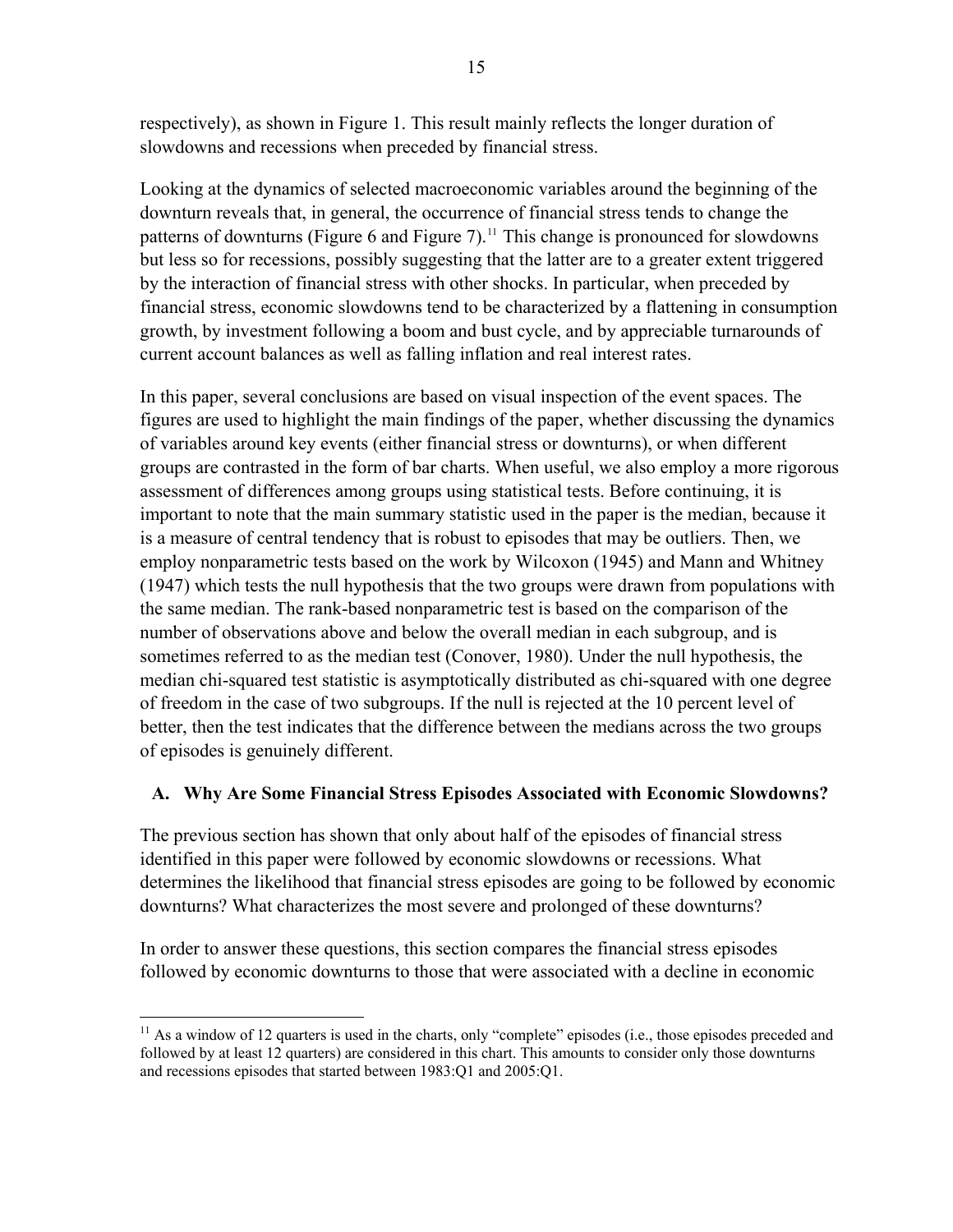<span id="page-17-0"></span>activity along two dimensions: first, the characteristics of the episode itself, that is, the nature of the financial "shock," and second, the financial position of financial intermediaries, households, and firms at the beginning of the episode.

### **B. Is Banking Related Financial Stress Different?**

An analysis of the episodes suggests that banking system stress tends to be associated with larger output consequences than episodes of pure securities or foreign exchange market stresses, where the banking system remains largely unaffected. Around 60 percent of the episodes of financial stress followed by slowdowns or recessions are banking-related. Moreover banking-related financial stress episodes are followed by more severe economic slowdowns (Figure 8) compared with other types of financial stress episodes. In fact, the difference between banking-related and nonbanking-related episodes is significant at a minimum of 10 percent for the quarters where the largest discrepancy is visible (namely quarters zero to four). Table 2 suggests that both slowdowns and recessions preceded by banking related stress tend to last longer, and are associated with larger average GDP losses, than those preceded by different types of financial stress, or indeed no financial stress at all.<sup>[12](#page-17-1)</sup>

An analysis of the financial stress episodes in the sample also shows that bank asset growth slows significantly in banking related financial stress episodes followed by economic downturns compared with other episodes (Figure 9, top panel). While normal economic downturns can be expected to be associated with a fall in the demand for credit, episodes of banking-related financial stress associated with subsequent slowdowns/recessions had also significantly higher cost of capital after the episode began (Figure 9, bottom panel).<sup>[13](#page-17-2)</sup> It is also important to point out that the differences between these groups is statistically significant. In particular, the growth in bank assets and the cost of capital for the recessions contrasted with the financial stress episodes that were not associated with downturns ("Other") is statistically significant at the 5 percent level of better. While the issue of reverse causality between recessions and financial stress is difficult to address empirically, suggesting appropriate caution in interpreting these results, these findings are consistent with the view that that a reduction in the supply of credit—the classic credit crunch or credit squeeze (depending on the extent to which credit supply is curtailed)—is a key factor associating banking related financial stress episodes to economic slowdowns and recessions.

 $\overline{a}$ 

<span id="page-17-1"></span> $12$  Also, as indicated in Table 2, the duration and cumulative losses between the downturns is statistically significant at least at the 10 percent level.

<span id="page-17-2"></span> $<sup>13</sup>$  The cost of capital is defined here as a weighted average of the real cost of equity, the real cost of debt, and</sup> real lending rates, using as weights the relative shares of equity, bonds, and loans in non financial corporate liabilities. See Appendix II for details.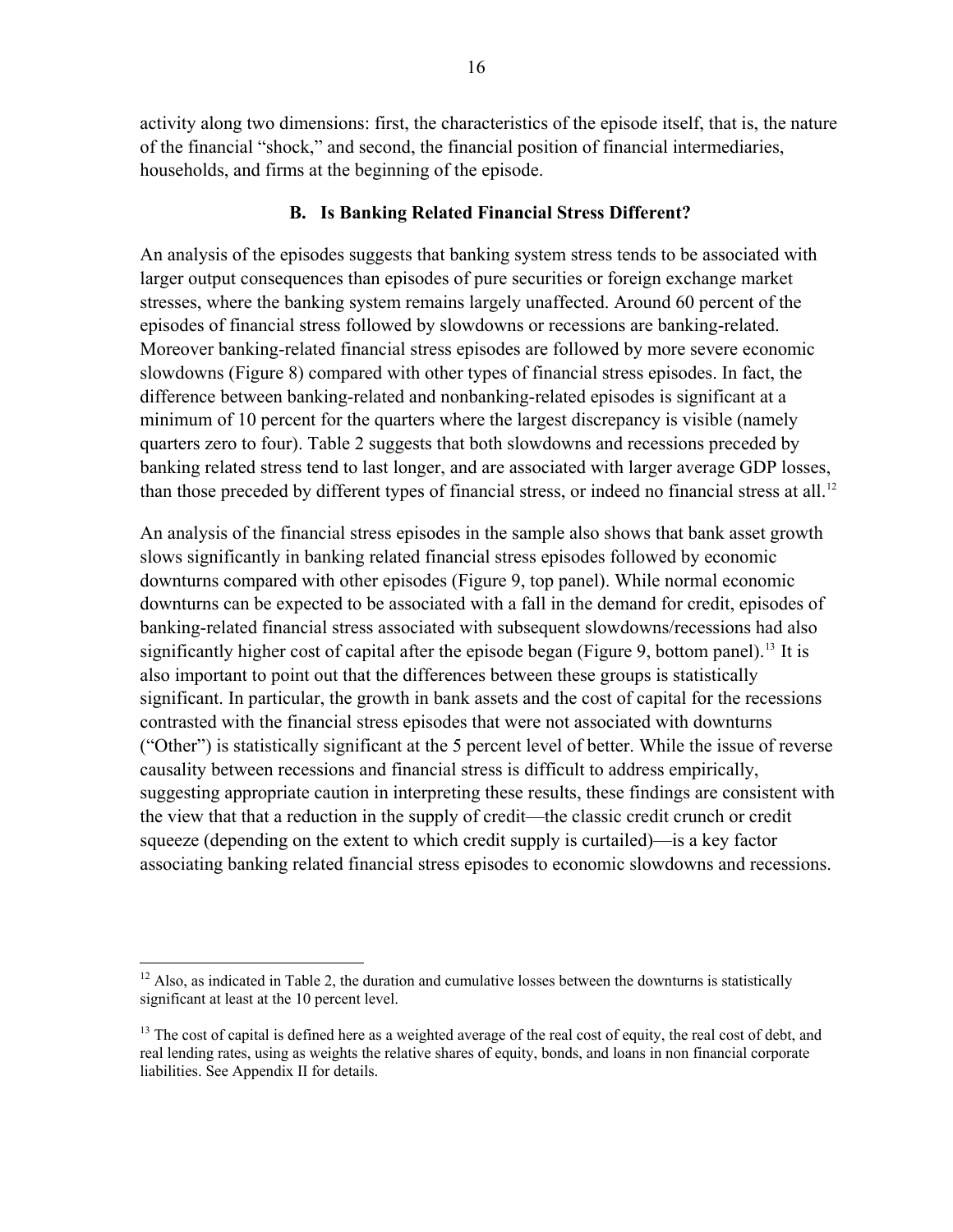### **C. Financial Imbalances and Firm and Household Financial Exposure**

<span id="page-18-0"></span>After looking at the nature of the shocks, the focus now shifts to whether the likelihood of a downturn in economic activity following financial stress depends on initial conditions in terms of asset prices and balance sheets. The evidence suggests that initial conditions are important in determining the economic impact of a financial shock:

- Both house prices and the credit-to-GDP ratio tend to rise significantly faster during the upswing of the financial cycle in those stress episodes that eventually are followed by slowdowns or recessions (Figure 10). Statistical tests confirm that financial turmoil is more likely to be followed by economic slowdown or outright recession when it is preceded by a more rapid buildup in house prices and credit as shown in Figure  $11.^{14}$  $11.^{14}$  $11.^{14}$  For example, each of the variables measuring the initial conditions of financial stress episodes are statistically different when followed by a recession as compared to those that were not ("Other") at the five percent level or better.
- Episodes of financial stress followed by economic slowdowns and recessions tend to be characterized by firms being more heavily dependent on external sources of funding—that is, with higher net borrowing ratios—in the run up to the financial stress episode (see Figure 10 and Figure 11).<sup>[15](#page-18-2)</sup> Such a higher initial reliance on external funding makes firms more vulnerable to a downswing of the financial cycle, and sets the stage for a larger impact on the real economy as firms are forced to adjust their spending plans more drastically in the aftermath of financial stress.
- At the same time, only financial stress followed by recessions (but not slowdowns) seems to be characterized by a "more exposed" household sector in terms of reliance on external financing (Figure 10). Indeed, the median household net borrowing ratio (in deviation from trend) at the outset of financial stress episodes is significantly higher when these episodes are followed by recessions than when they are followed by economic slowdown or no decline in economic activity (Figure 11).

 $\overline{a}$ 

<span id="page-18-1"></span><sup>&</sup>lt;sup>14</sup> Asset prices, namely real house and stock prices, are measured as deviations from their respective Hodrick-Prescott trends in line with many studies in the literature, especially those focusing on credit booms see for example, Cardarelli, Igan, and Rebucci (2008) for a recent overview regarding house prices, and Mendoza and Terrones (2008) regarding credit booms.

<span id="page-18-2"></span><sup>&</sup>lt;sup>15</sup> Net lending (or borrowing) of a sector is a standard national accounts concept and can be measured either through incomes and expenditures or through financial transactions. Under the income and expenditure approach, net lending is the difference between internally generated funds and outlays on nonfinancial capital. A sector's net lending equals its saving, plus its capital consumption allowance and net capital transfers from nonresidents, less its investment in fixed capital and inventories (the excess of net acquisitions of financial assets by transactions over their net incurrences of liabilities). Net lending (or borrowing) is also referred to as sector surplus (or deficit).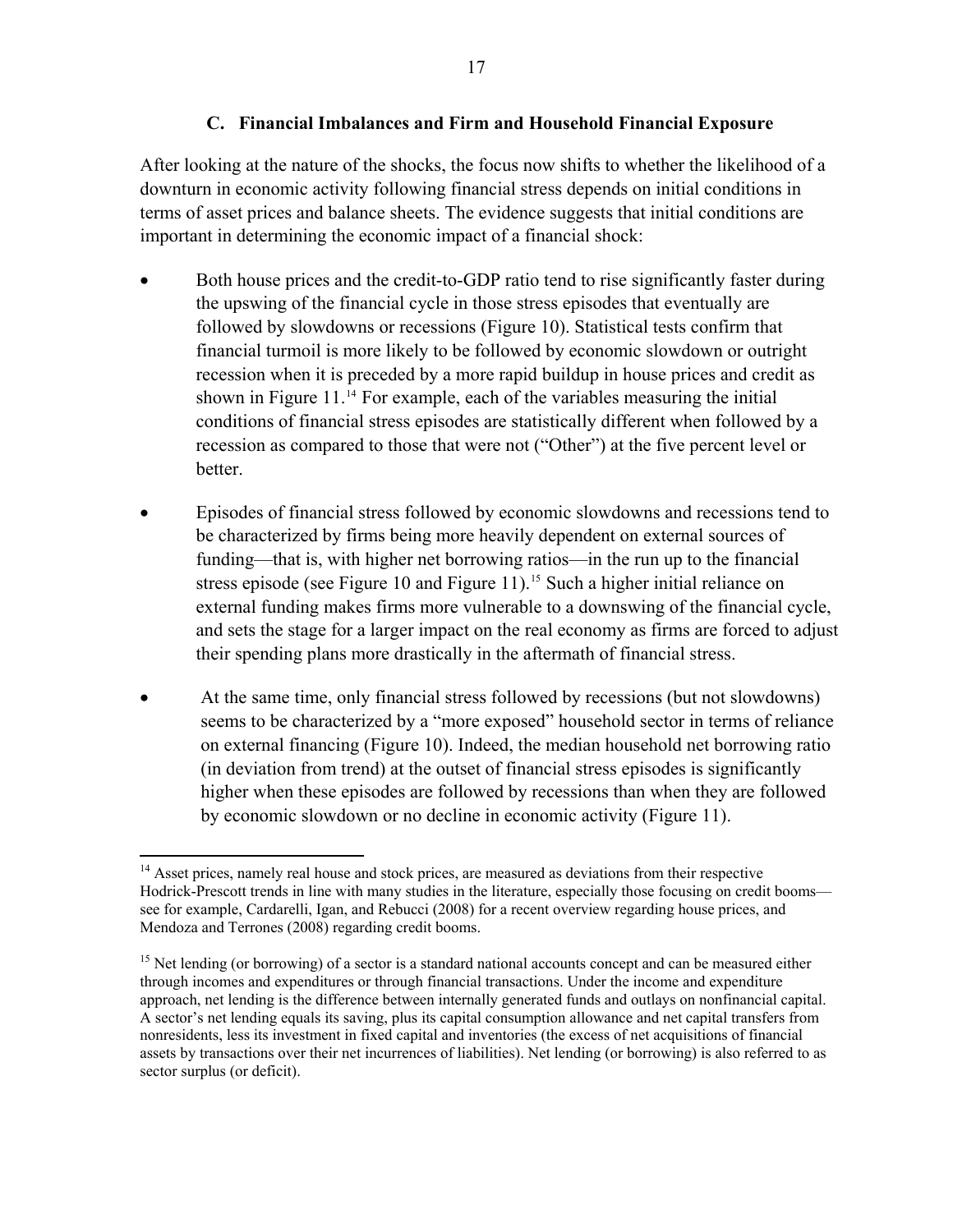The results thus far suggest that when the financial cycle turns, as signaled by the onset of stress in financial markets, the likelihood that this will be followed by a downturn in economic activity is higher the larger are the initial financial imbalances—the more exposed firms and households are to a decline in credit and asset prices. In particular, household exposure seems to be associated with the more severe contraction of economic activity.

To investigate the role of initial financial imbalances and firms and households' reliance on external funding in explaining the severity of the ensuing economic downturn more formally, the cumulative loss of output in the aftermath of financial stress episodes is regressed on the run up in credit and assets prices before the onset of the financial stress, firms and households' net borrowing ratios at the start of the episodes, and a proxy for the severity of the financial shock, namely, the duration of the stress episode.

It is important to emphasize that the regression analysis presented below is not meant to make causal assertions, but instead to uncover statistical associations in a multivariate context. The regressions are used to measure conditional correlations—that is, to assess whether some of the relationships discussed above are still statistically significant, after controlling for other relevant factors. The main results of the regressions are (Table 3):<sup>[16](#page-19-0)</sup>

- Firms' net borrowing ratio at the onset of the financial stress episode enters significantly in almost all specifications, confirming the importance of the link between initial firms' reliance on external credit and the severity of the decline in economic activity.
- The household net borrowing ratio at the onset of the financial stress episode is statistically significant when considered alone, but loses significance when firms' net borrowing position is added. In this case, though it continues affecting the severity of the output losses when interacted with the duration of the financial episode, suggesting that household position matters especially when the economy is hit by a sustained financial "shock."

Since this paper tries to address the factors that determine whether or not financial stress is followed by a downturn, a key challenge is to determine the origins of the shocks that hit the economy and that subsequently set off the complex interactions between the real and financial sectors. In identifying periods of financial stress, which are interpreted as exogenous shocks to the financial sector, it is useful to ask whether financial stress leads to deeper and more protracted downturns? As inferred from Figure 8, downturns preceded by

<span id="page-19-0"></span> $\overline{a}$ <sup>16</sup> Slowdown severity is measured using the cumulative output loss during the period that output is below trend, see Table 1 for further details; recession severity is measured by losses until recovery.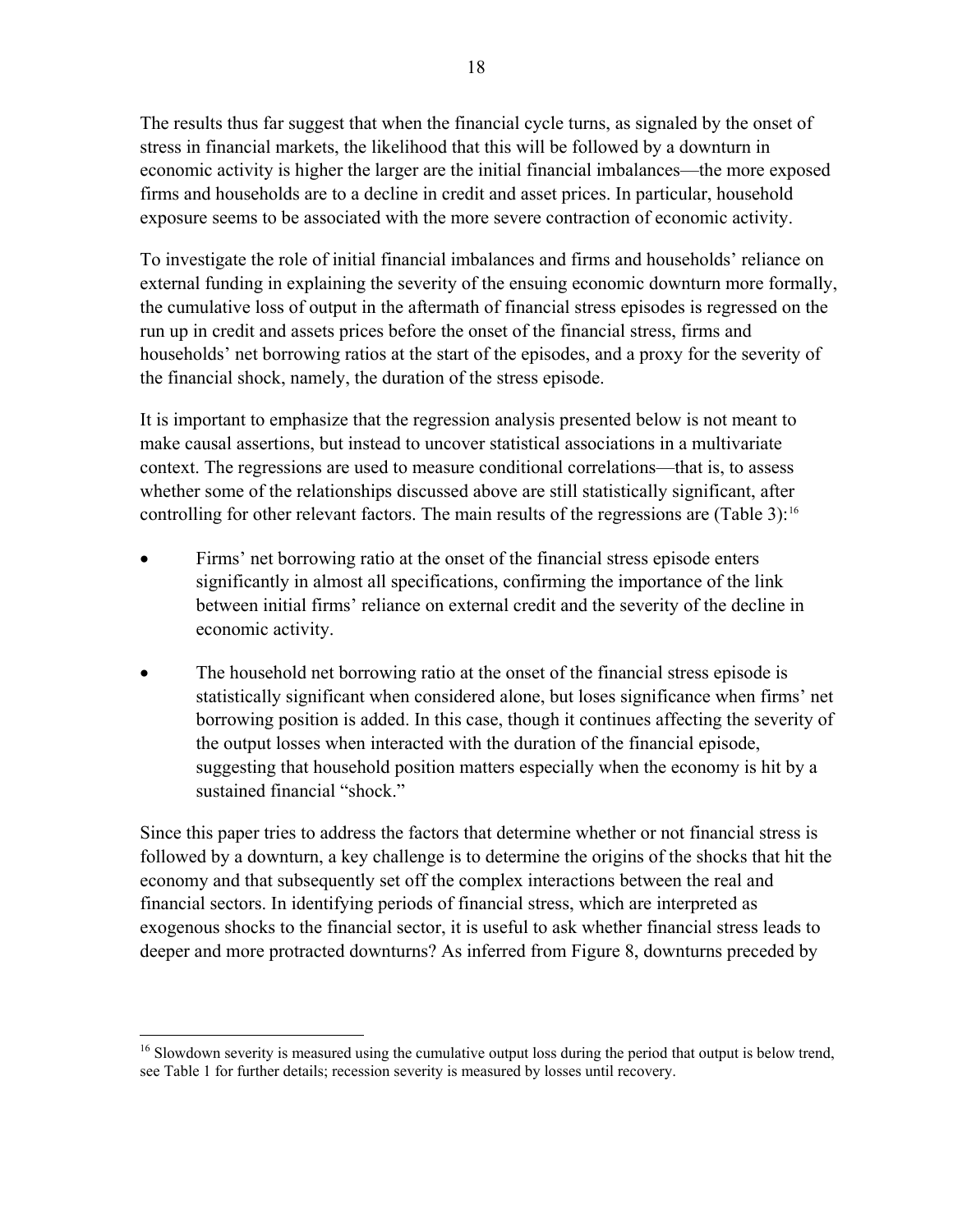<span id="page-20-0"></span>banking-related financial stress are indeed more severe than episodes not preceded by financial stress.<sup>[17](#page-20-1)</sup>

However, the observation that financial sector stress precedes an economic downturn still does not necessarily mean that financial stress has been the key driving factor of subsequently observed real sector developments: since financial market participants are forward looking, the financial stress may merely be a manifestation of their anticipation of a fundamental deterioration in the real sector environment. To address this problem, the paper considers four shocks that could be considered mainly fundamental, exogenous deteriorations in the real sector environment: oil price shocks, labor productivity shocks, and two policy shocks, namely monetary and fiscal policy. As shown in Figure 12, any one of these four shocks combined with financial stress brings about a more severe downturn in contrast to just the shock on its own. Reinforcing this point, we find that the largest differences between the series preceded by financial stress and the shock versus the series only preceded by the shock is statistically significant at the 10 percent level of better. This suggests that financial stress probably has a separately identifiable impact, which could be attributed to, among other things, to financial accelerator mechanisms as discussed in Bernanke, Gertler, and Gilchrist (1999), Iacoviello (2005), or Kiyotaki and Moore (1997).

### **IV. FINANCIAL INNOVATION, FINANCIAL STRESS, AND ECONOMIC CYCLES**

The continued importance of banks in explaining why certain financial stress episodes are associated with greater output consequences leads to the question of why banks remain crucial despite financial innovation and the emergence of nonbank sources of funding.

Financial innovation could reduce the pivotal role of banks by providing an alternative channel for firms and households to access financing, one that depends less on the collateral constraints faced by borrowers and the adverse impact of financial stresses on the cost of capital for banks. However, while the role of banks has evolved over time, their symbiotic relationship with markets remains an essential feature of financial systems, especially those characterized by a prevalence of arm's-length financing (see Lall, Cardarelli, and Tytell, 2006).[18](#page-20-2) As a result, banking distress is likely to affect nonbank sources of financing as well.

<span id="page-20-1"></span> $\overline{a}$  $17$  While we do not want to repeat this point too many times, it is important to underscore that large discrepancies shown in the figures are statistically different. For example, in the bottom panel of Figure 8, the differences between slowdowns preceded by banking-related financial stress and slowdowns not preceded by financial stress is significant at a minimum of 10 percent for  $t - 6$  to  $t + 6$ .

<span id="page-20-2"></span><sup>&</sup>lt;sup>18</sup> Banks increasingly depend on market-based funding sources to finance their assets (such as through their CD and off-balance sheet CP programs). Conversely, investment and now increasingly commercial banks also remain at the center of the originate-to-distribute model of securitized financing, and provide credit to hedge funds and other leveraged intermediaries through repurchase facilities to invest in securities markets.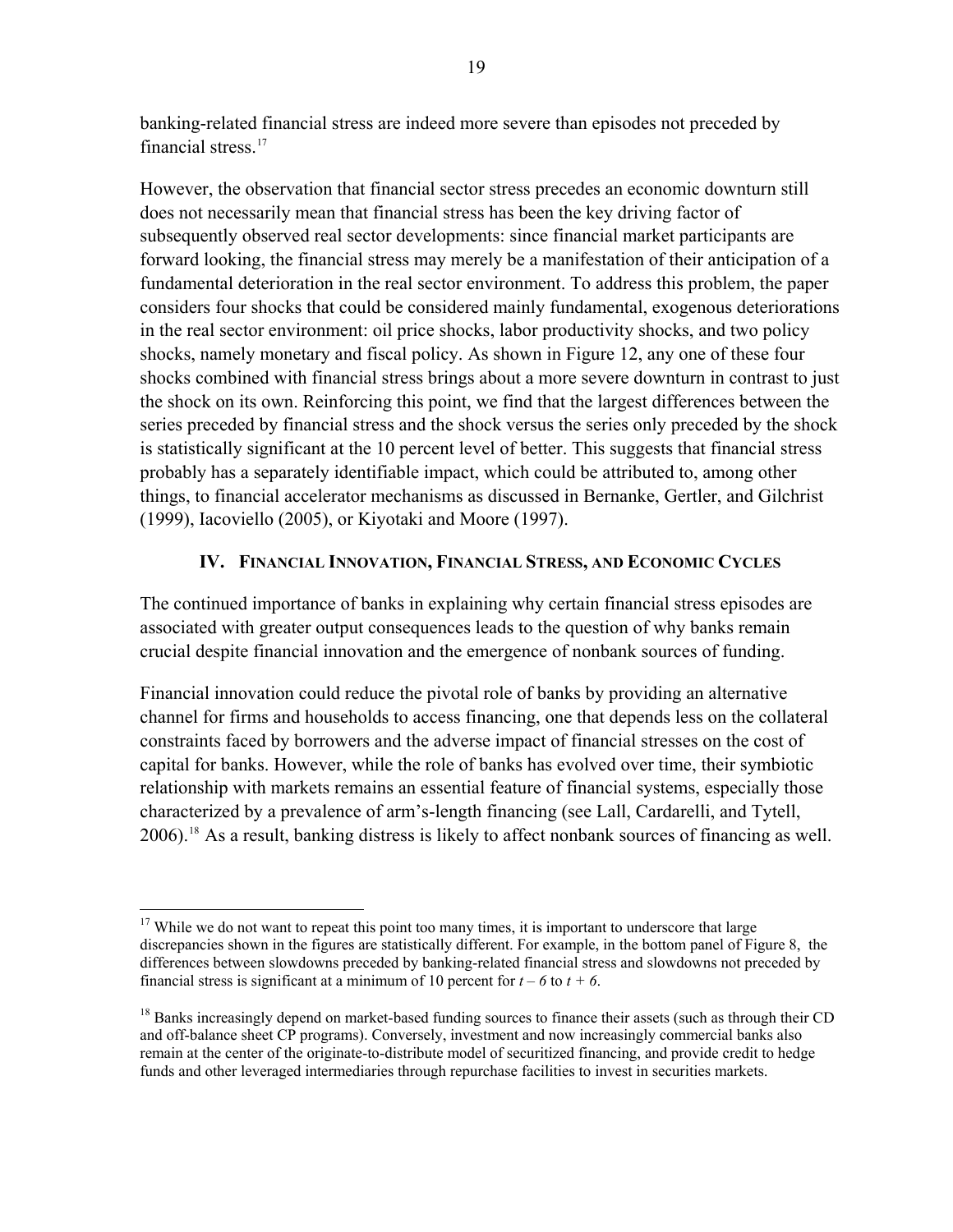### **A. The Arm's-Length Index**

<span id="page-21-0"></span>Before continuing, it will be useful to discuss key differences among financial systems in advanced economies. While there are various ways of classifying financial systems, the approach used in this paper is based on previous work (Lall, Cardarelli, and Tytell, 2006) that focuses on the degree to which financial transactions are conducted on the basis of a direct (and generally longer-term) relationship between two entities, usually a bank and a customer, or are conducted at arm's length—where entities typically do not have any special knowledge about each other that is not available publicly.

A more arm's-length financial system is highly dependent on publicly available information and the enforcement of contracts through formal and standard legal mechanisms and procedures applicable to unrelated parties. There is a strong role for price signals and open competition among lenders. On the other hand, in a more relationship-based system, transactions between two parties—such as a bank and a corporate borrower—primarily rely on information the lender has about the borrower that is not available publicly. Mechanisms for enforcement of contracts rely more heavily on the lender's direct influence on the borrower and/or the lender's monopolistic power in the market. In practice, no system is purely relationship-based or purely arm's length, and even systems that are more reliant on arm's length transactions do not preclude the use of relationships in certain types of transactions.

To quantify the differences between financial systems, this paper uses the index developed by Lall, Cardarelli, and Tytell (2006), which summarizes the extent of the arm's-length content of a financial system. The index ranges between zero and one for each country, with a higher value representing a greater arm's length content in the financial system. The overall index is derived from three subindices that seek to capture key elements of a financial system:

- The degree of *traditional bank intermediation*, which is the most obvious manifestation of a high degree of relationship-based financial transactions. This measure of the extent to which deposit-taking institutions dominate the process of intermediating savings takes into account factors that may weaken the role of relationships in lending decisions, most notably the degree of competition between banks and the availability of public financial information.<sup>[19](#page-21-1)</sup>
- The degree to which *new financial intermediation* has developed to provide an alternative nonbank channel for financing and/or to facilitate the transformation of traditional relationships between intermediaries and final customers. New financial

 $\overline{a}$ 

<span id="page-21-1"></span><sup>&</sup>lt;sup>19</sup> The role of relationships is likely to be weaker in a system where banks pose greater competitive challenges to each other and where inside information about borrowers is much more limited.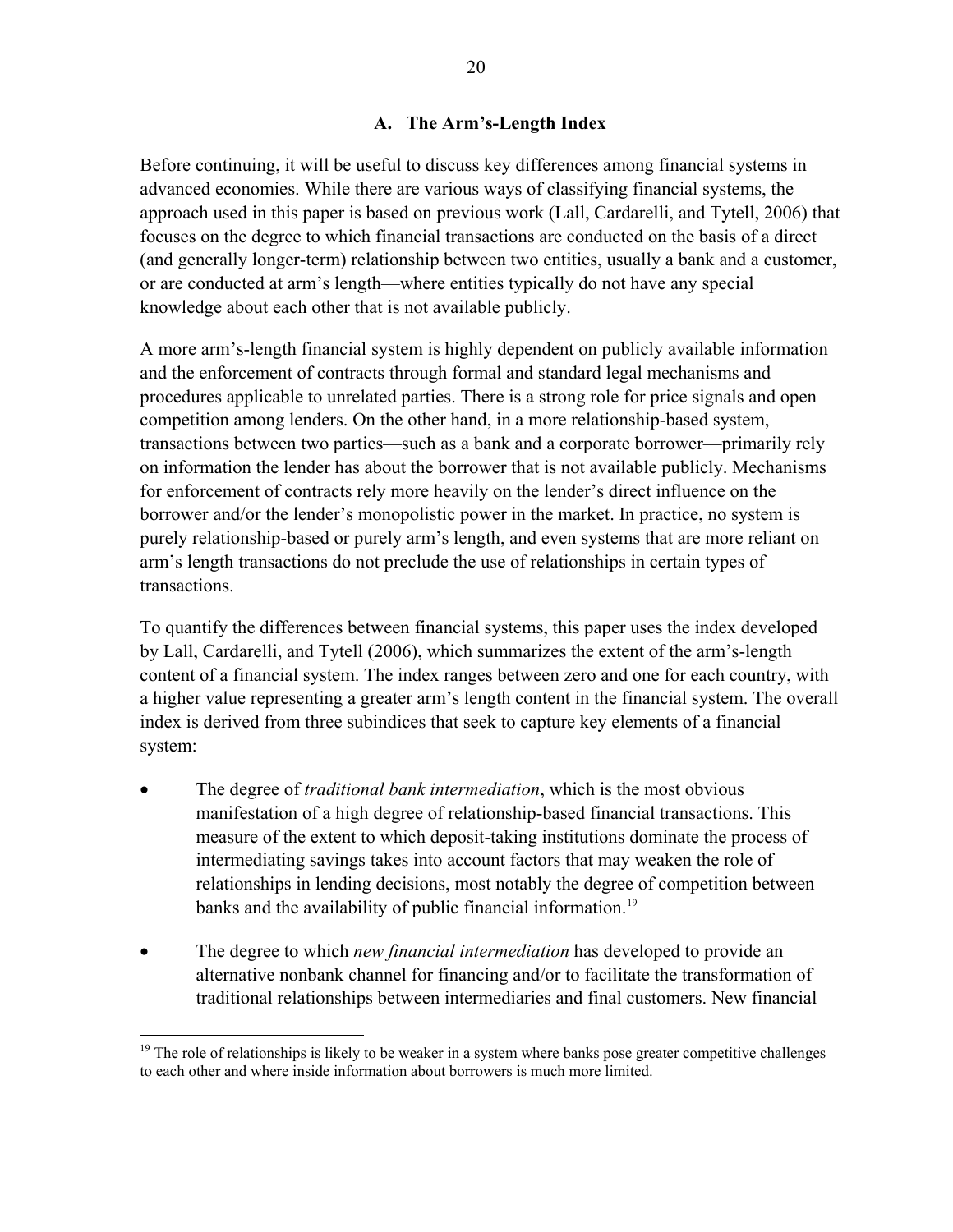<span id="page-22-0"></span>intermediation includes the activities of a range of nondeposit taking institutions such as pension and insurance companies, nontraditional activities undertaken by banks including the securitization of loans, and the extent of financial innovation through the use of new financial instruments, including derivatives. The measures of financial innovation used in this subindex are intended to gauge the transformation of aspects of traditional relationship-based lending not captured elsewhere. For example, the market for credit derivatives and collateralized debt obligations (CDOs) may allow banks to develop lending relationships less influenced by long term credit risk considerations. Similarly, the use of interest rate swaps allows lenders to meet the demand for specific loan structures by their customers, while transferring interest rate risk to investors more willing to assume such exposures.

• The role played by *financial markets,* which have a symbiotic relationship with nonbank financial intermediation and the expansion of banks into nontraditional activities described above (see, for example, Allen and Santomero, 2001). Deep and liquid financial markets are essential, for example, for the efficient functioning of a mutual fund industry. The ease of market access, efficiency of contract enforcement, and the degree of investor protection are important determinants of how well financial markets can perform their functions.

While further details are relegated to Lall, Cardarelli, and Tytell (2006), one conclusion their study finds is that the evolution of the index suggests that despite an increase in the arm's length content of financial systems across advanced economies, important differences remain.

### **B. Financial Systems and Leverage**

To explain the continuing importance of banks, it is revealing to look in more detail at the procyclical behavior of bank leverage around financial cycles. In particular, how banks manage their leverage during upturns and downturns in the financial cycle appears to be key in explaining why banking stress translates into lower credit supply, a higher cost of capital, and a softening of economic activity. The hypothesis is that when banks overextend their balance sheets on the back of higher asset values and lower perceived risk during booms, this leads to a build up of financial imbalances while supporting a rapid expansion in activity, boosting asset values further, reducing perceived risk, and fostering another round of lending and economic expansion.<sup>[20](#page-22-1)</sup> Subsequently, a financial shock that either increases risk or reduces the return on assets could prompt a cycle of severe deleveraging, with banks sharply reducing their lending (or their growth in lending) as bank capital falls, prompting an economic slowdown that feeds back into a further reduction in credit supply.

<span id="page-22-1"></span> $\overline{a}$  $20$  This is in line with Minsky's Financial Instability Hypothesis.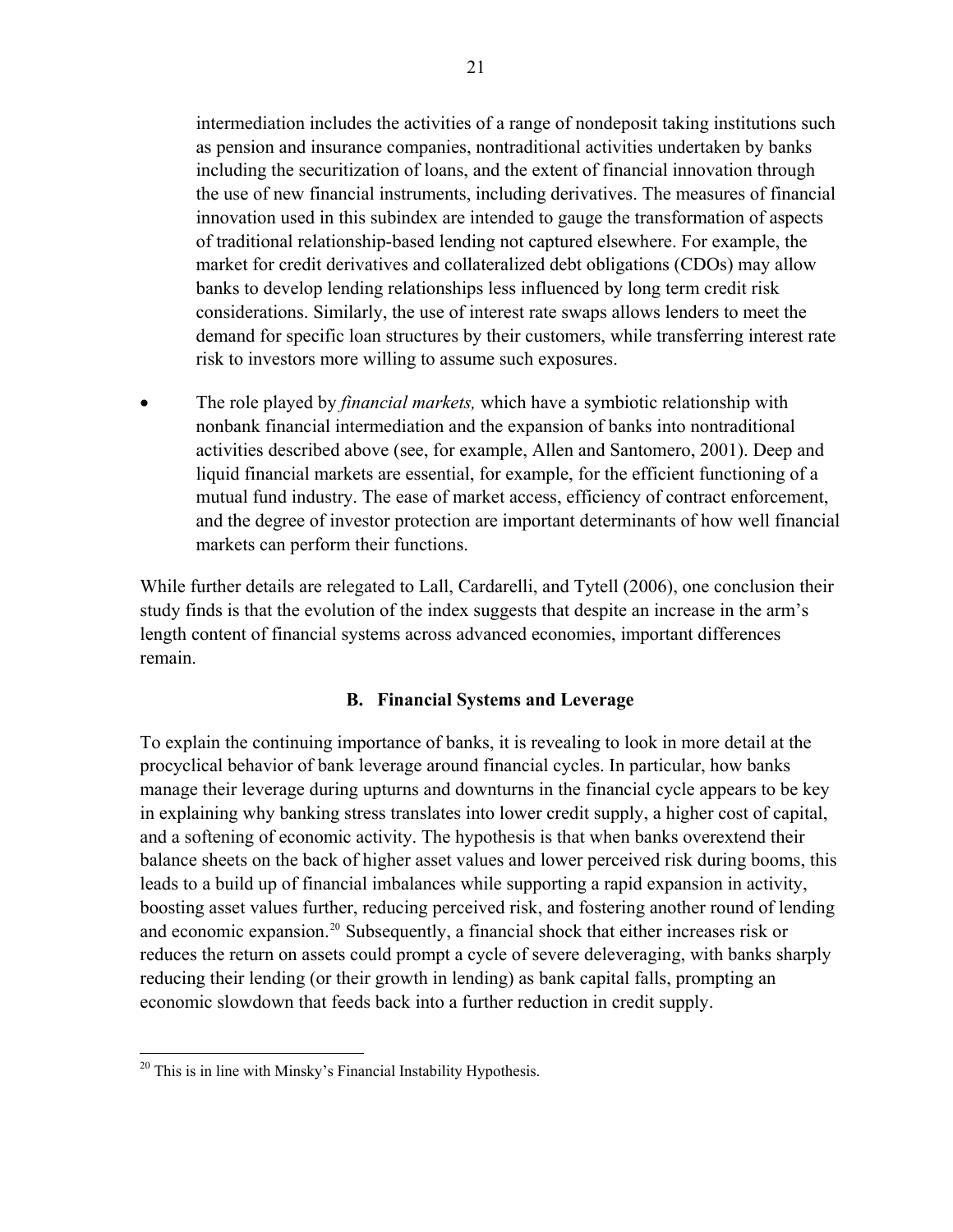This procyclicality of leverage is likely to be more pronounced in financial systems where banks are more exposed to fluctuations in market values of assets—through their holdings of securities and their repurchase facilities, for example.<sup>[21](#page-23-0)</sup> As this behavior is typical of nondepository financial intermediaries, one should expect to see evidence of procyclical leverage especially for investment banks (Shin, 2008). On the other hand, commercial banks should be less prone to procyclically adjusting their balance sheets during asset price or liquidity booms and busts, as they rely less on wholesale funding and more on retail deposits, and are also less subject to mark-to-market changes in their asset values.

Evidence from bank balance sheet data confirms that the leverage of investment banks tends to be procyclical, with banks expending their leverage at the same time as they are expanding their assets (Figure 13, upper panel).<sup>[22](#page-23-1)</sup> The evidence on procyclicality of commercial banks—that is, banks that rely much more on retail deposits and whose main activities consist in making long-term, illiquid loans—is less uniform (Figure 13, lower two panels). However, the evidence suggests commercial banks operating in more arm's length financial systems, that is, those where a greater share of financial intermediation relies on financial markets rather than on traditional relationship based (and bank dominated) activities, also tend to be more procyclical (Figure 14). Thus, more arm's length financial systems are associated with overall more procyclical bank behavior, and may be more vulnerable to banking stress. [23](#page-23-2) Moreover, as a proportion of all cases of banking-related financial stress, relationship-based systems (Table 1). the share of more arm's-length financial systems has remained about equal to that of more

Indeed, slowdowns and recessions tend to be deeper in economies with more arm's-length financial systems, although the duration of such downturns is broadly similar across both types of systems (Figure 15), indicating that deleveraging matters, and its impact depends on how procyclical the leverage of a country's banking system is.<sup>[24](#page-23-3)</sup> This implies that more arm's length systems are vulnerable to sharper contractions in activity following banking stress.<sup>[25](#page-23-4)</sup>

<span id="page-23-0"></span> $\overline{a}$  $21$  It is important to note that in a systemic crisis it will still be difficult for all banks to adjust their leverage simultaneously, as there would be few buyers for these assets among other banks, unless other cash-rich investors who do not rely on bank leverage to fund their positions emerge.

<span id="page-23-1"></span> $22$  See also Shin and Adrian (2007, 2008).

<span id="page-23-2"></span> $^{23}$  This is consistent with the findings in Paper 3 of the October 2008 GFSR, showing that fair value accounting tends to lead to more procyclical movements in financial intermediaries' balance sheets.

<span id="page-23-3"></span><sup>&</sup>lt;sup>24</sup> Contrasting experiences with economic cycles may also reflect divergences in other areas, notably in the degree of flexibility in labor and product markets and the social welfare systems, between economies characterized by arm's-length as opposed to relationship based financial systems (see Lall, Cardarelli, and Tytell, 2006).

<span id="page-23-4"></span> $25$  While not indicated in Figure 15, top panel, the difference between growth rates in the first year after financial stress is statistically significant at the 10 percent level.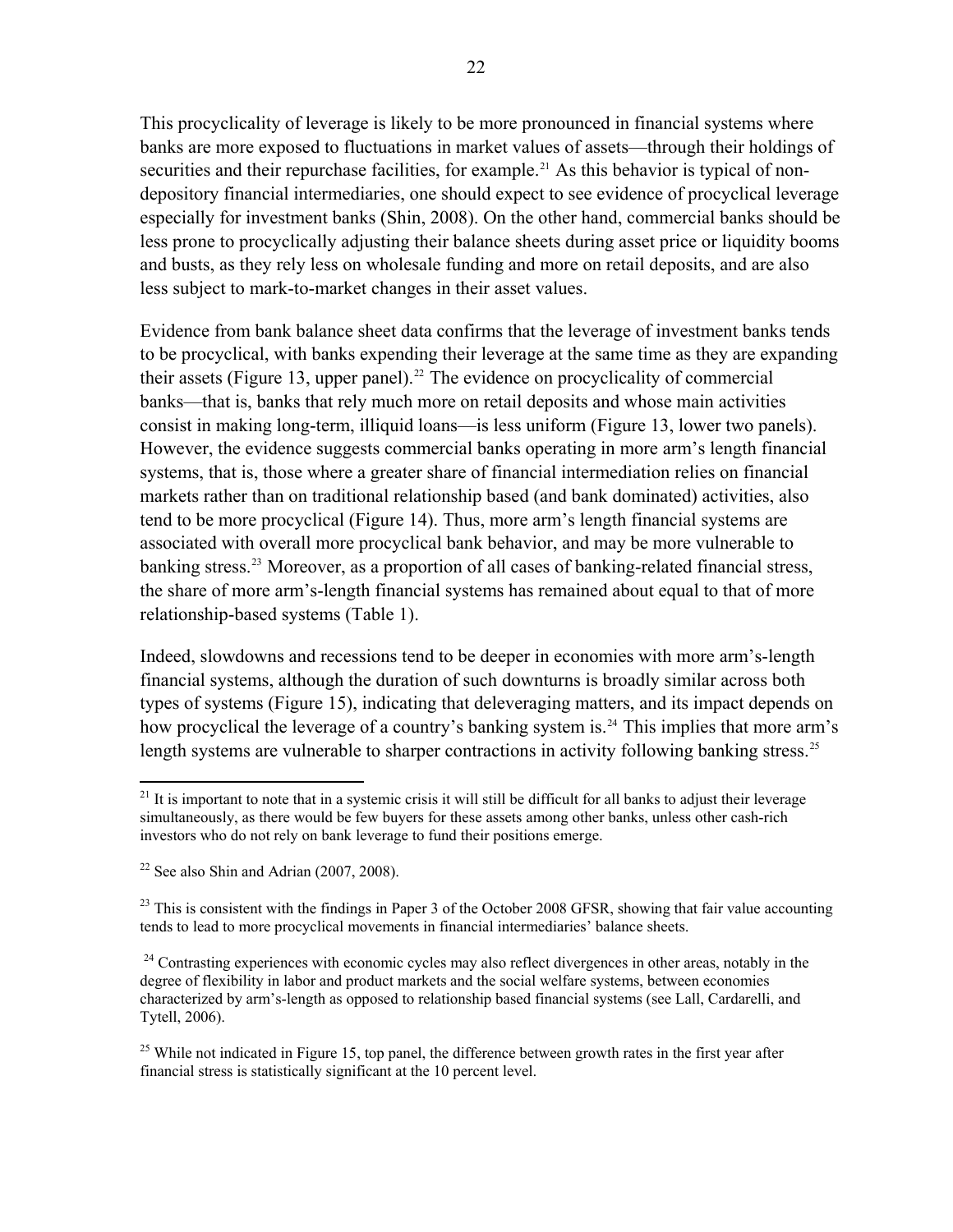<span id="page-24-0"></span>Consistent with this channel, the leverage of banks in more arm's-length systems also tends to fall more sharply than in other types of financial systems, albeit starting from a lower base. In fact, the differences between the leverage ratios (defined as the asset-to-equity ratio) is statistically different at the 10 percent level of better for all periods shown in Figure 15 (bottom panel). This casts doubt on the presumption that these systems are more likely to soften the blow from financial-stress driven downturns of the economy thanks to the availability of the twin engines for financial intermediation (both banks and markets).

It is important to emphasize that while more arm's length financial systems are associated with sharper contractions in activity following banking stress, this does not imply that they are inherently more prone to such stress (see Table 1). Moreover, arm's-length financial systems offer several advantages over relationship based systems in terms of the reallocation of resources in response to changing economic opportunities (see Lall, Cardarelli, and Tytell, 2006). However, as the current crisis underscores, the trend towards greater securitization in more arm's-length systems—which was thought to permit portfolio diversification to overcome the cost of monitoring idiosyncratic risk inherent in traditional relationship based systems—does not eliminate the need for banks and markets to independently assess the risk of their exposures. Indeed, lack of information about the value and risks of many securitized products and associated losses appears to have played a significant role in amplifying the current crisis.

### **V. FINANCIAL CRISIS IN HISTORICAL CONTEXT**

In order to put the current episode of financial stress in context, and gain insight into the potential macroeconomic impact going forward, this section discusses the evidence from six well known episodes of banking-related financial stress among advanced economies during the 1990s. These episodes relate to Finland, Norway, Sweden, the United Kingdom, and the United States in early 1990s, and Japan throughout the 1990s. Given the importance of banking distress in the ongoing episode of financial turmoil, these episodes can serve as a useful benchmark for analyzing the current conjuncture, in line with other studies (including Reinhart and Rogoff, 2008a). [26](#page-24-1)

Examining the initial conditions before the onset of these episodes confirms the main findings of the event analysis, namely that financial stress episodes are more likely to be followed by severe economic downturns when occurring in the context of a rapid build up in credit and house prices and a heavier reliance on credit by firms and household sectors. Broadly speaking, the largest asset price and credit booms were in the Nordic countries—the financial crises in these countries were all preceded by abnormally high increases in credit ratios, assets prices, and bank assets (Table 4, top panel). At the same time, household and corporate borrowing at the onset of the crisis was much larger in Finland and Norway when

<span id="page-24-1"></span> $\overline{a}$  $26$  See also JP Morgan (2008).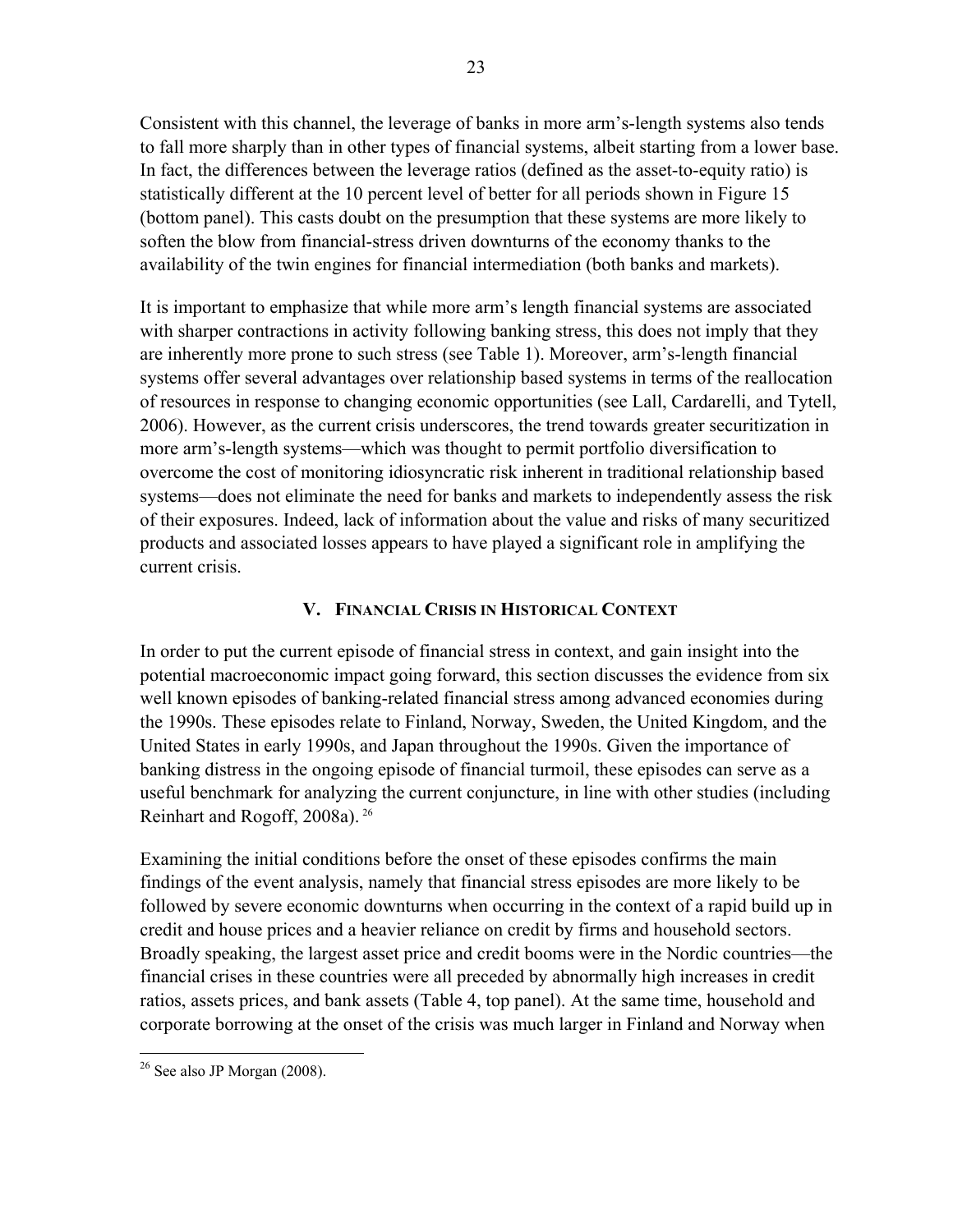compared to the other countries. While Japanese corporates relied extensively on external financing, this was at least partially balanced by the savings patterns of households. In contrast, among the Anglophone countries, asset price imbalances were moderate, and balance sheets were not under tremendous strain.

At the same time, the countries with larger financial imbalances and balance sheet vulnerability at the onset of the episodes also experienced more severe output contractions (Table 4, lower panel). As it turns out, the most dramatic collapse in asset prices, bank asset growth, and credit occurred in the countries that had the largest buildups of financial imbalances. These countries were also those that suffered the deepest and longest recessions.

Moreover, household and firms in these countries also generally experienced a stronger deleveraging process. Deleveraging to reduce the stock of debt through higher savings and consequently lower consumption and investment had direct implications for the dynamics of growth. The degree of corporate deleveraging in particular corresponds remarkably well with the length and depth of the recessions—underscored by the contrast between the Nordic and Anglophone country groups.

As a complementing viewpoint, we discuss the dynamics of recoveries associated with financial stress. Specifically, we consider the evolution of the level of real GDP for (1) recessions not preceded by financial stress, (2) those preceded by banking-related financial stress, and (3) six prominent financial stress episodes highlighted above as shown in Figure 16. Reinforcing one of the main messages in the paper, banking-related financial stress episodes are characterized by having the deepest and longest downturns. As shown in the figure, it takes two quarters for recessions not preceded by financial stress to revert back to output levels before the economic contraction began—an example of a "V-shaped" recession. In contrast, banking-related recessions take at least twice as long to recover from—typically between four to five quarters. The more severe and protracted nature of recessions associated with banking-related financial stress is therefore characterized as having a "U-shaped" recovery pattern.

The evidence from these historical experiences underlines the key role of policy responses to financial stress in affecting outcomes. Policies to restore sound financial intermediation are discussed in further detail in Cardarelli, Elekdag, and Lall (2008), and here we summarize a few key principles. First, the analysis in this paper underscores the need for a sound framework to be in place for assuring financial stability, encompassing a framework for intervention and appropriate legal, institutional and procedural mechanisms to deal with distress. Second, policy responses need to be rapid, involving early recognition of losses, determination of the scale of the problem and timely steps to ensure financial institutions are adequately capitalized, to minimize the impact on real activity. Third, the adverse impact of financial stress on the real economy may need to be contained directly, to preserve or restore household and corporate balance sheet health. Finally, adequate safeguards need to be in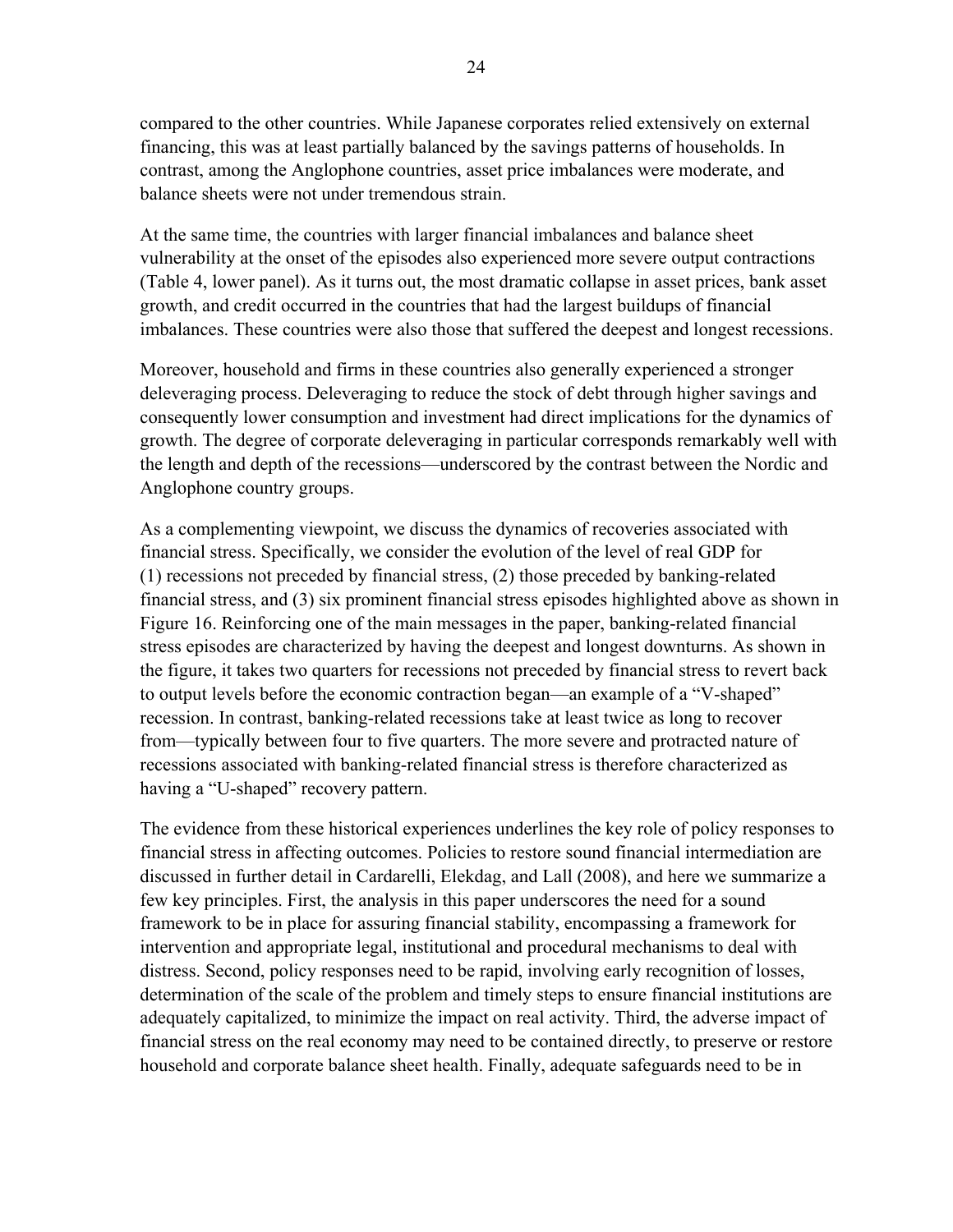<span id="page-26-0"></span>place to limit the fiscal cost of support, and prevent creating inappropriate incentives for the longer term that could lead to excessive reliance on publicly financed bailouts.

### **VI. CONCLUSIONS**

Based on an index of financial stress, this paper has analyzed the experience of episodes of stress in banking, securities and foreign exchange markets, in 17 advanced economies over the past 30 years. The focus is on assessing the factors that determine the extent to which financial stress has affected economic activity.

This paper finds that financial stress is often, but not always a precursor to an economic slowdown or recession. A rapid expansion of credit, a run-up in house prices, and large borrowings by the corporate and household sectors all contribute to a higher likelihood that stress in the financial system will lead to more severe economic downturns. Banking stress in particular tends to lead to greater effects on activity, despite financial innovation that has increased the role of securities markets in many countries. In fact, recessions associated with banking-related financial stress take about five quarters to recover.

Why are banking-related financial stress episodes associated with the most severe downturns? This can be explained by the procyclicality of leverage, especially among investment banks, but also commercial banks in many countries. Indeed, countries whose financial systems are dominated by more arm's-length based transactions, as opposed to traditional relationship-based intermediation, tend to exhibit higher procyclical leverage, indicating that the amplifying role of financial systems in propagating shocks is more pronounced. As a result, when shocks affect core financial institutions, the downturns that follow tend to be deeper in more arm's-length financial systems. However, it should be emphasized that arm's-length systems are not in general more prone to such shocks, and that such systems are better able to reallocate resources across various sectors of the economy in response to changing economic opportunities.

Given the role of build up in balance sheet vulnerabilities associated with rising asset prices and credit in explaining why some stress periods lead to downturns, policymakers need to be alert to these factors during the run-up of the financial cycle. Prudential measures as well as monetary policy should pay due regard to the vulnerabilities that may build up and that eventually lead to greater output losses if the financial system is hit by a severe shock.

In the event of significant financial stress that affects the core of the banking system, the early recognition of losses and measures to support the speedy restoration of capital can help reduce the output consequences of financial crises. At the same time, attention needs to be paid to the longer-term moral hazard implications of any strategy to restore financial stability.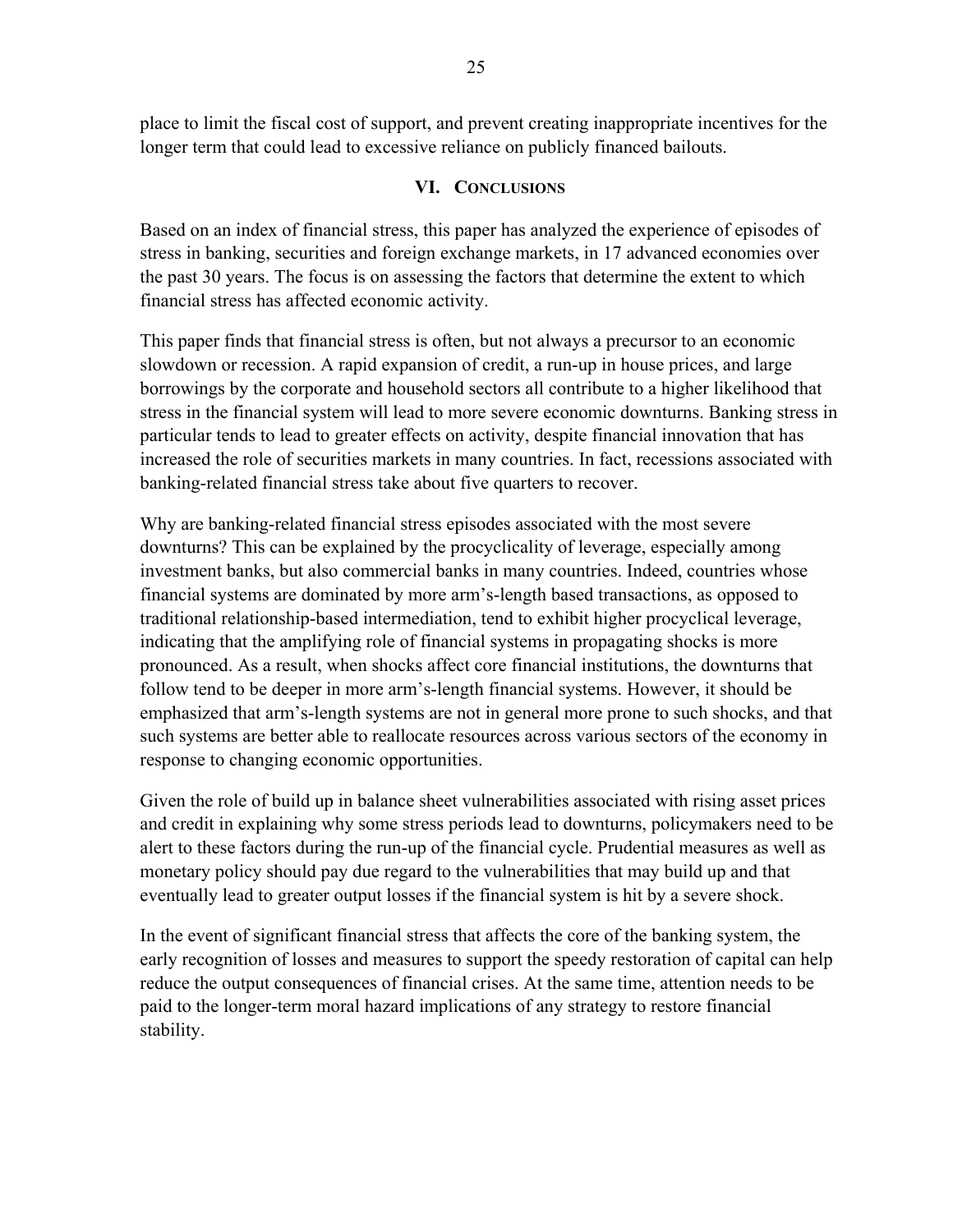

# **Cumulative Output Loss during Slowdowns and Recessions**

Source: Authors' calculations.

Note: Measured as the cumulative output loss when output was below the Hodrick-Prescott (HP) trend for slowdowns and cumulative output loss until recovery for recessions.

**Figure 1. Financial Stress and Output Loss**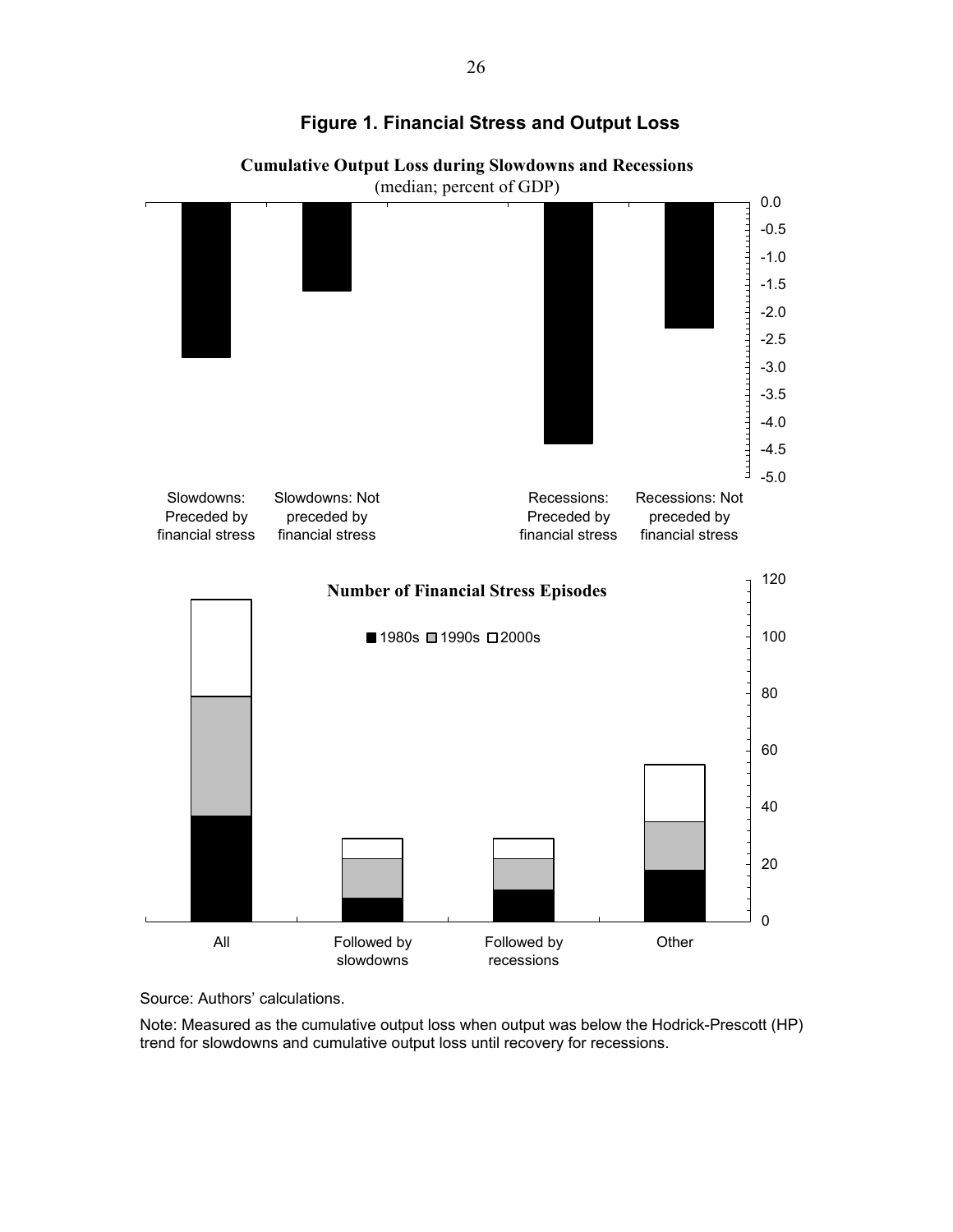

### **Figure 2. The Financial Stress Index**

Source: Authors' calculations.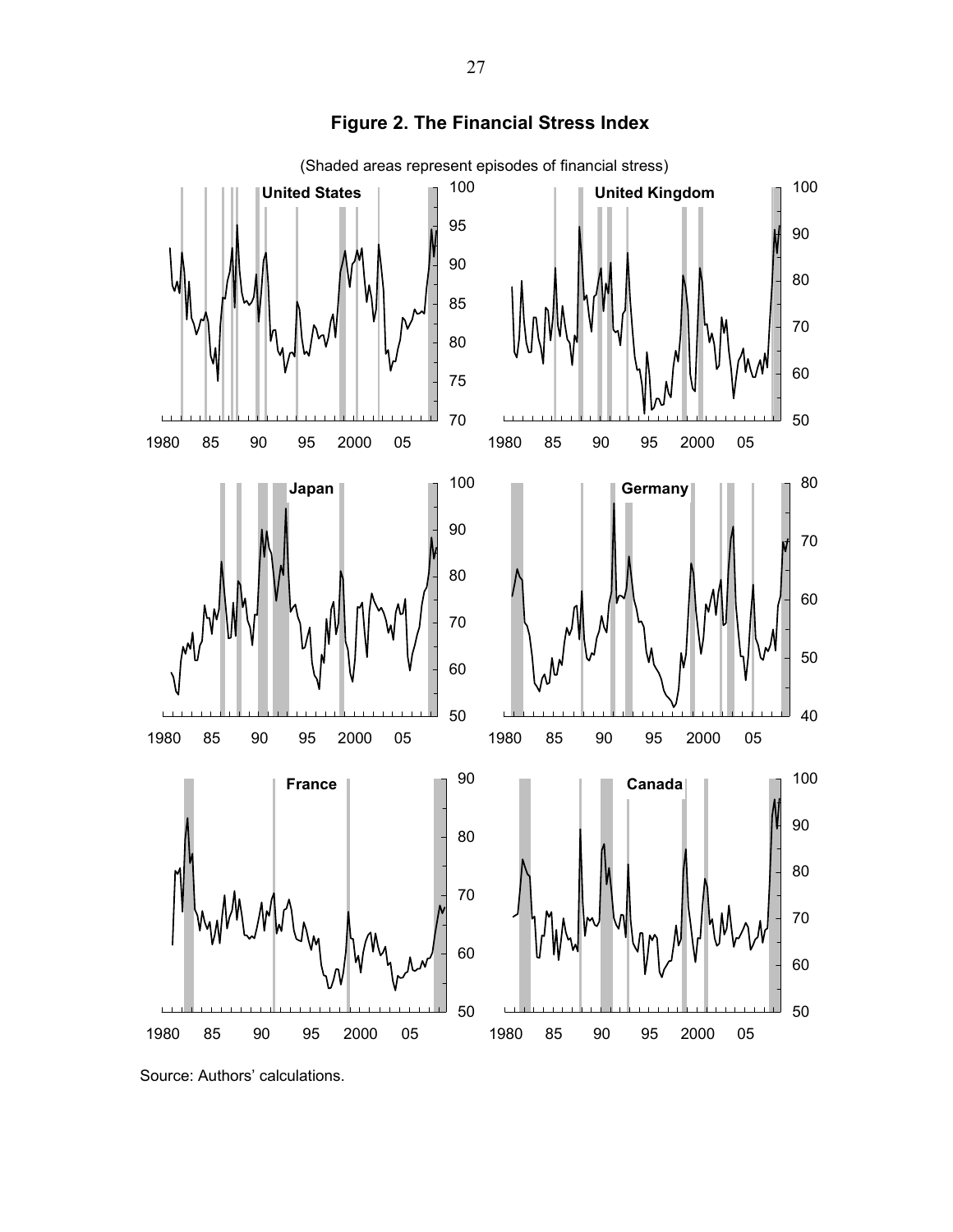

**Figure 3. Share of Countries Experiencing Financial Stress**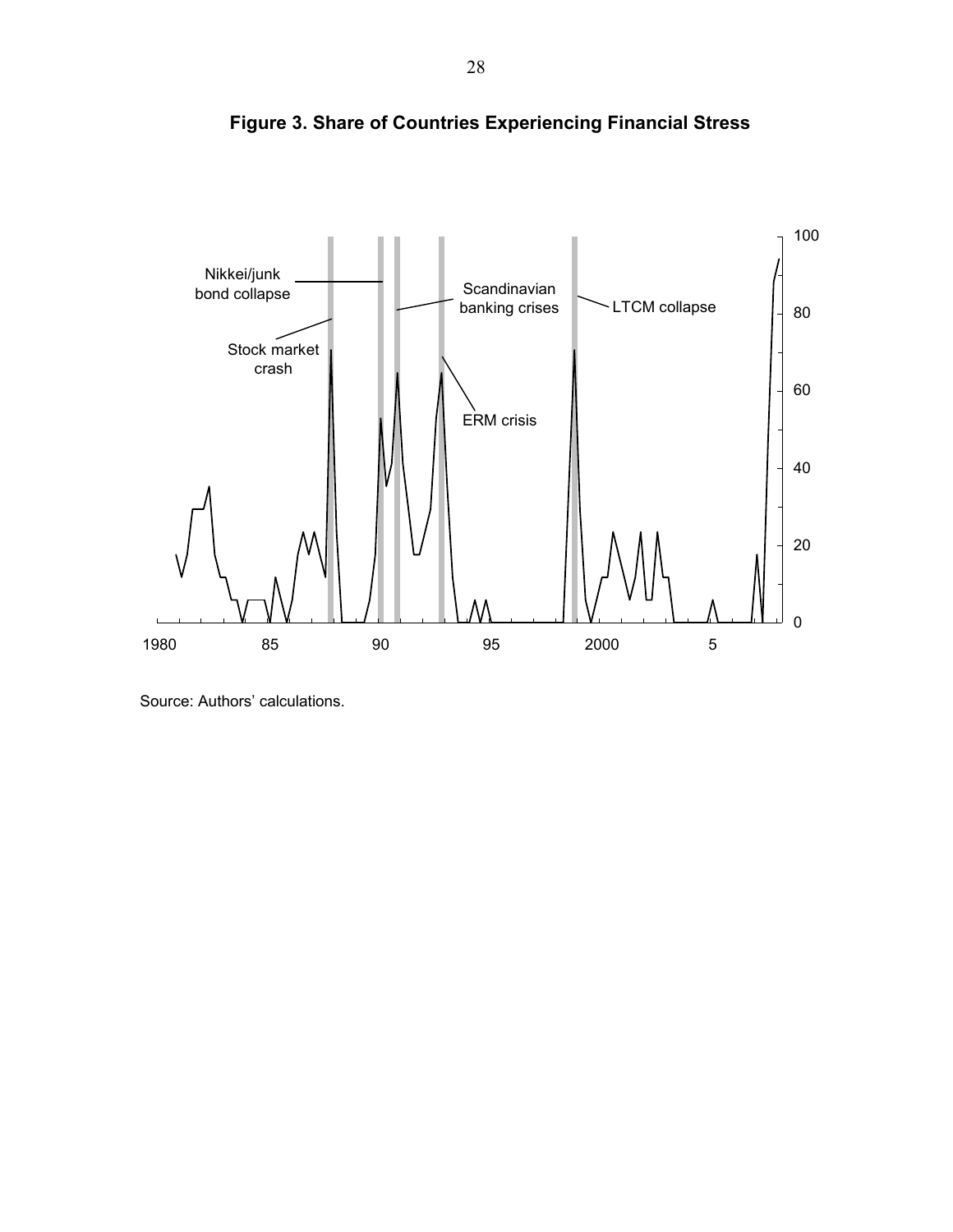



Note: the shaded areas represent financial stress episodes discussed in the text: the 1987 stock market crash, the Nikkei/junk bond collapse, the Scandinavian banking crises, the ERM crises, and the LTCM collapse.

/1 Oil prices are scaled by U.S. CPI and represent deviation from HP-trend. /2 Monetary policy is measured using the inverse term spread's deviation from HP-trend. /3 Fiscal policy is measured using government net lending's deviation from HP-trend. /4 Labor productivity of the total economy is measured as the ratio of real GDP and total employment and represents deviations from HP trend. Data are not available for Austria, Belgium, Denmark, Spain, and Switzerland.

Source: Authors' calculations.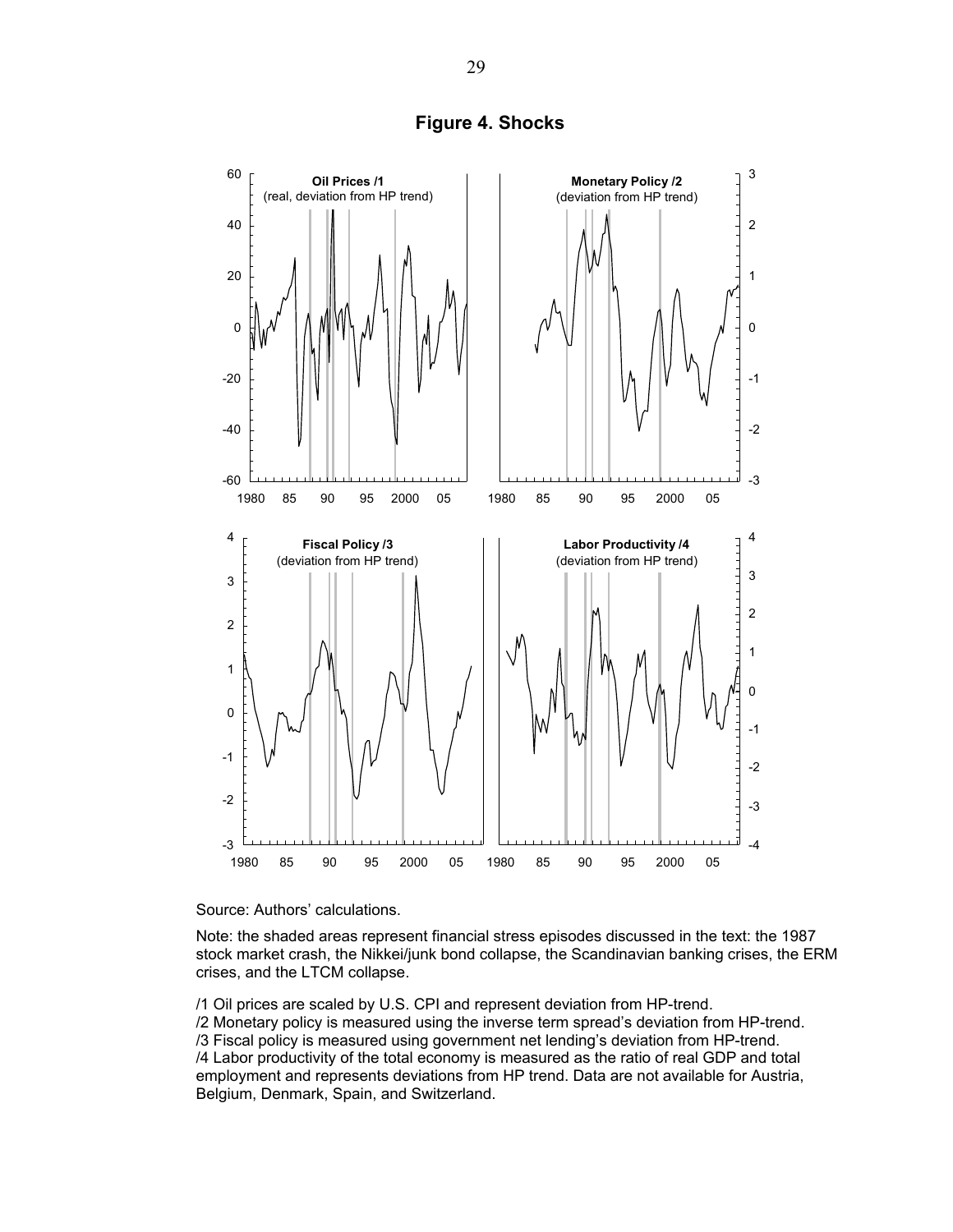

### **Figure 5. Descriptive Statistics**

#### **Lag between Financial Stress and Downturns**

(start of financial stress episode at  $t = 0$ ; quarters on the x-axis; number of slowdowns or recessions that begin in the given quarter on the y-axis)

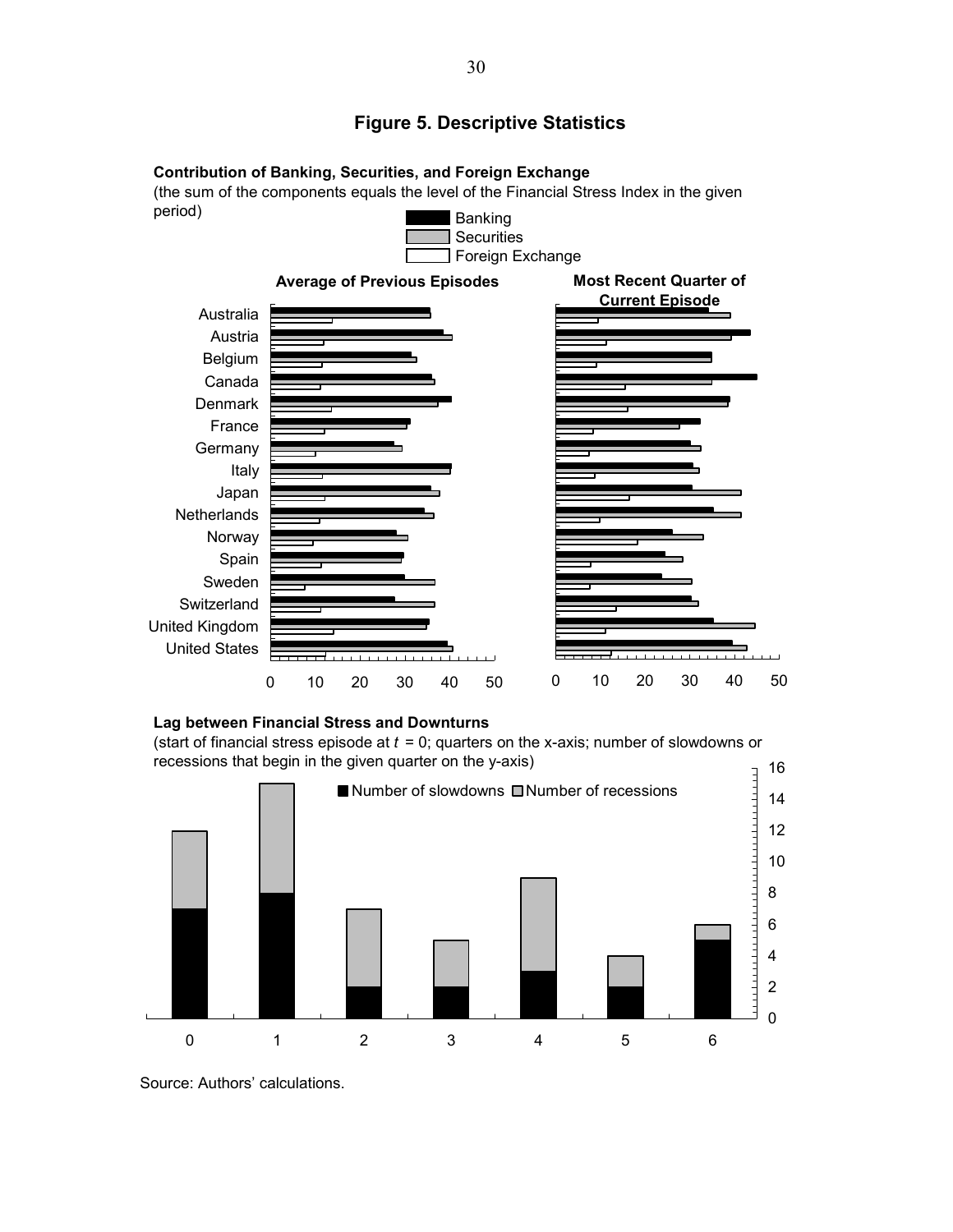**Figure 6. Real GDP Around Economic Downturns With and Without Financial Stress** 



 $(Real GDP = 100 at t = 0)$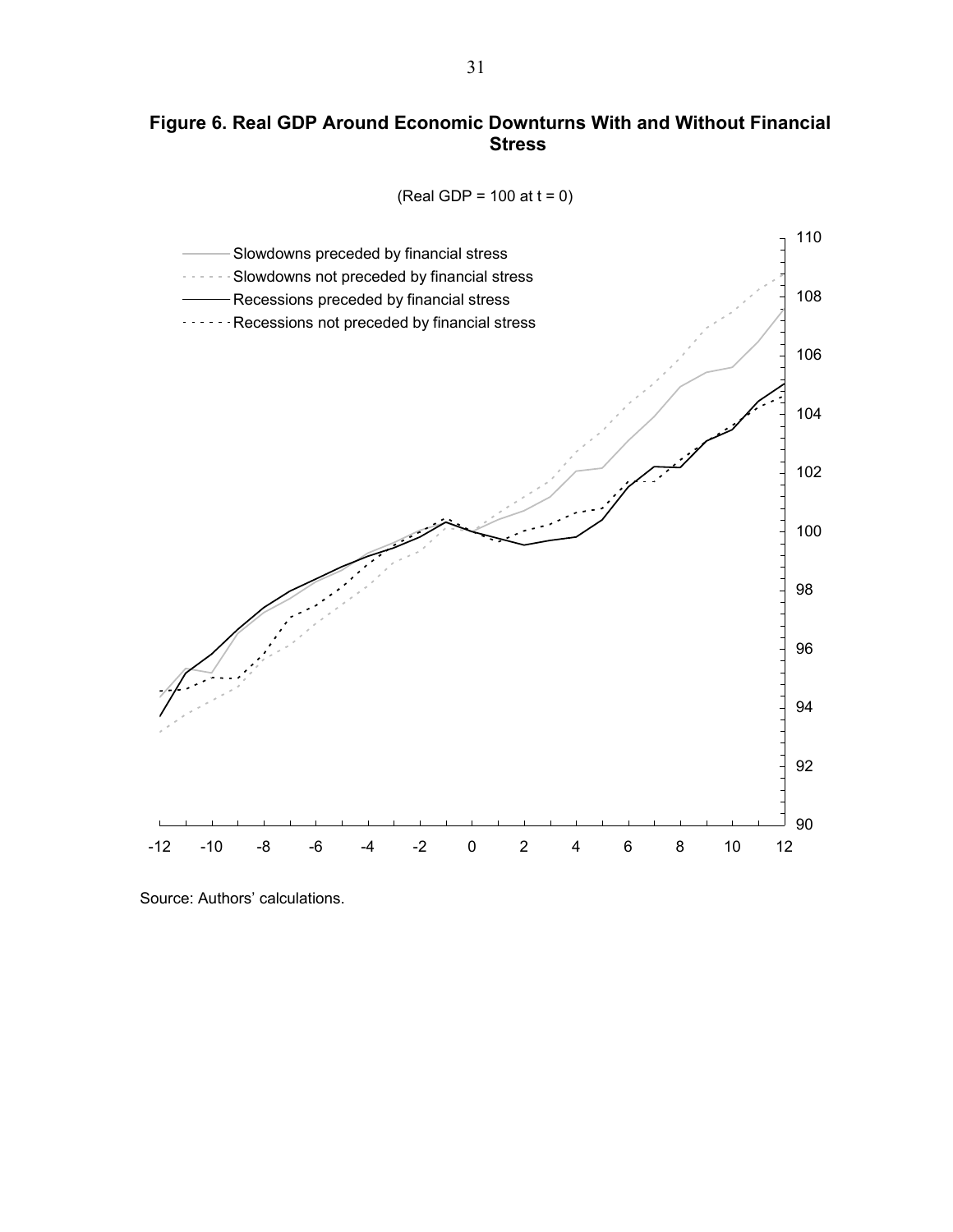

**Figure 7. Selected Macroeconomic Variables and Financial Stress** 

(median; start of economic contraction at *t* = 0; quarters on the x-axis)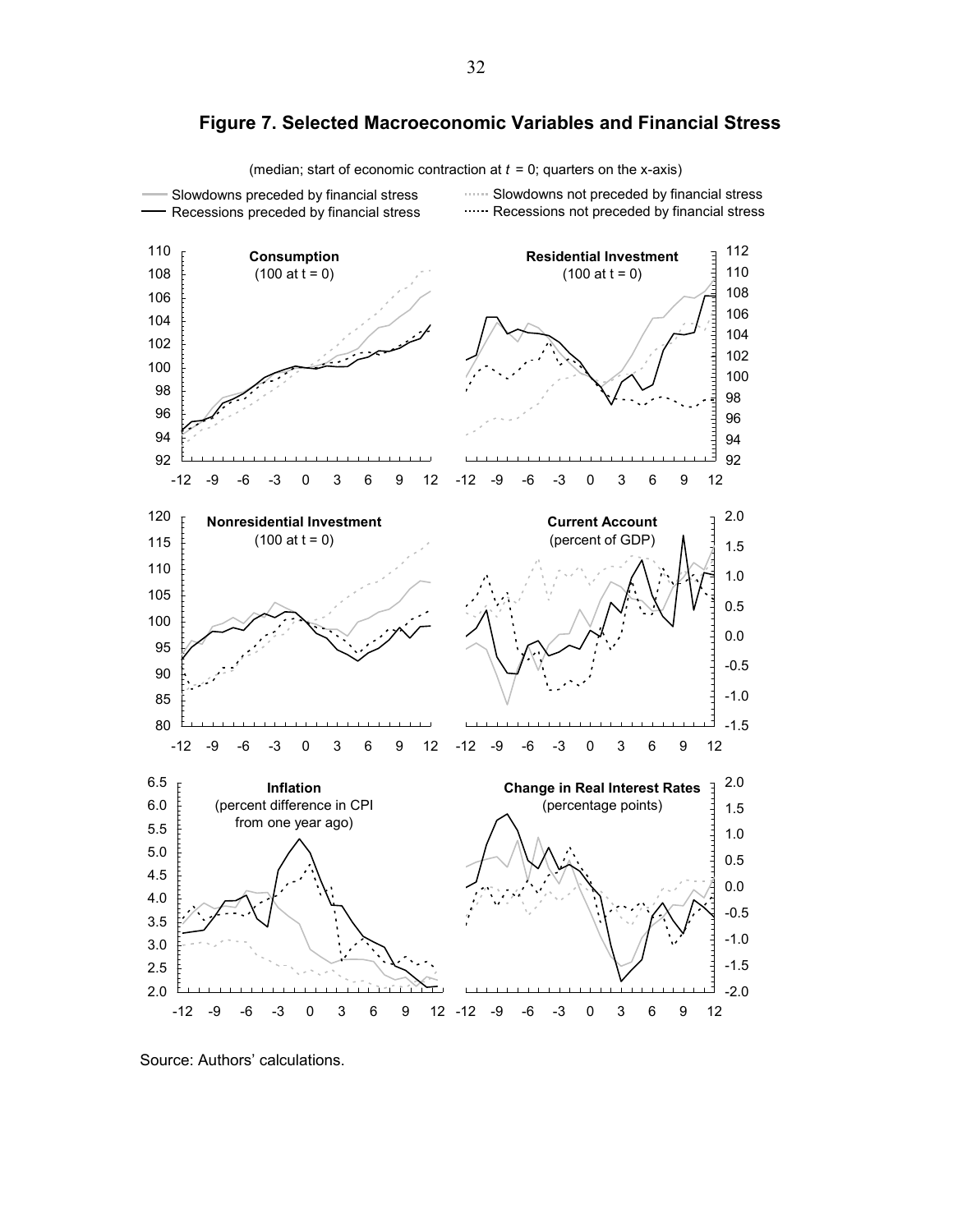

**Figure 8. Banking-Related Financial Stress, Slowdowns, and Recessions**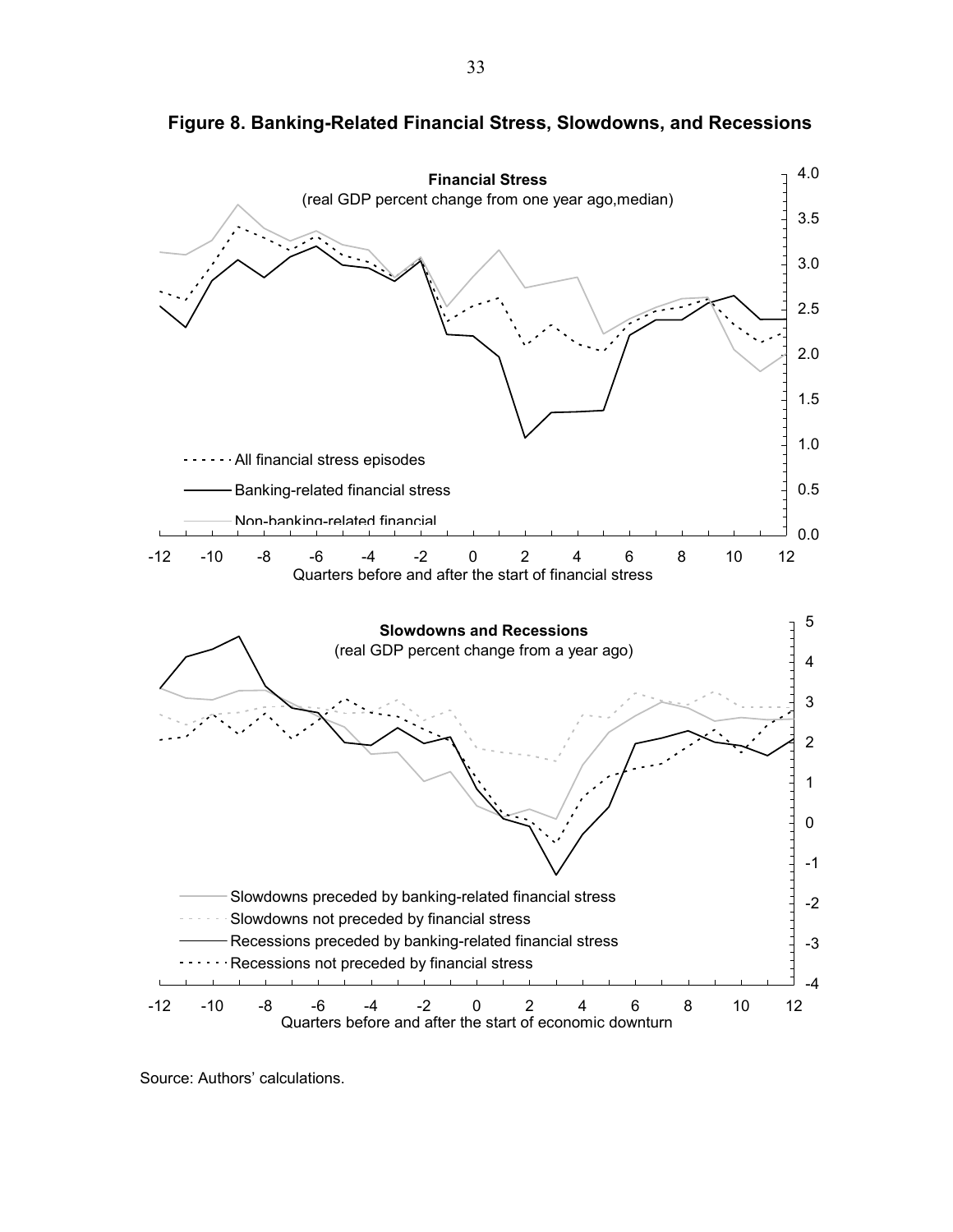

### **Figure 9. Cost of Capital and Bank Asset Growth and Banking-Related Financial Stress**

Source: Authors' calculations.

/1 Banking-related financial stress episodes followed by slowdowns or recessions. /2 Financial stress episodes not followed by slowdowns or recessions.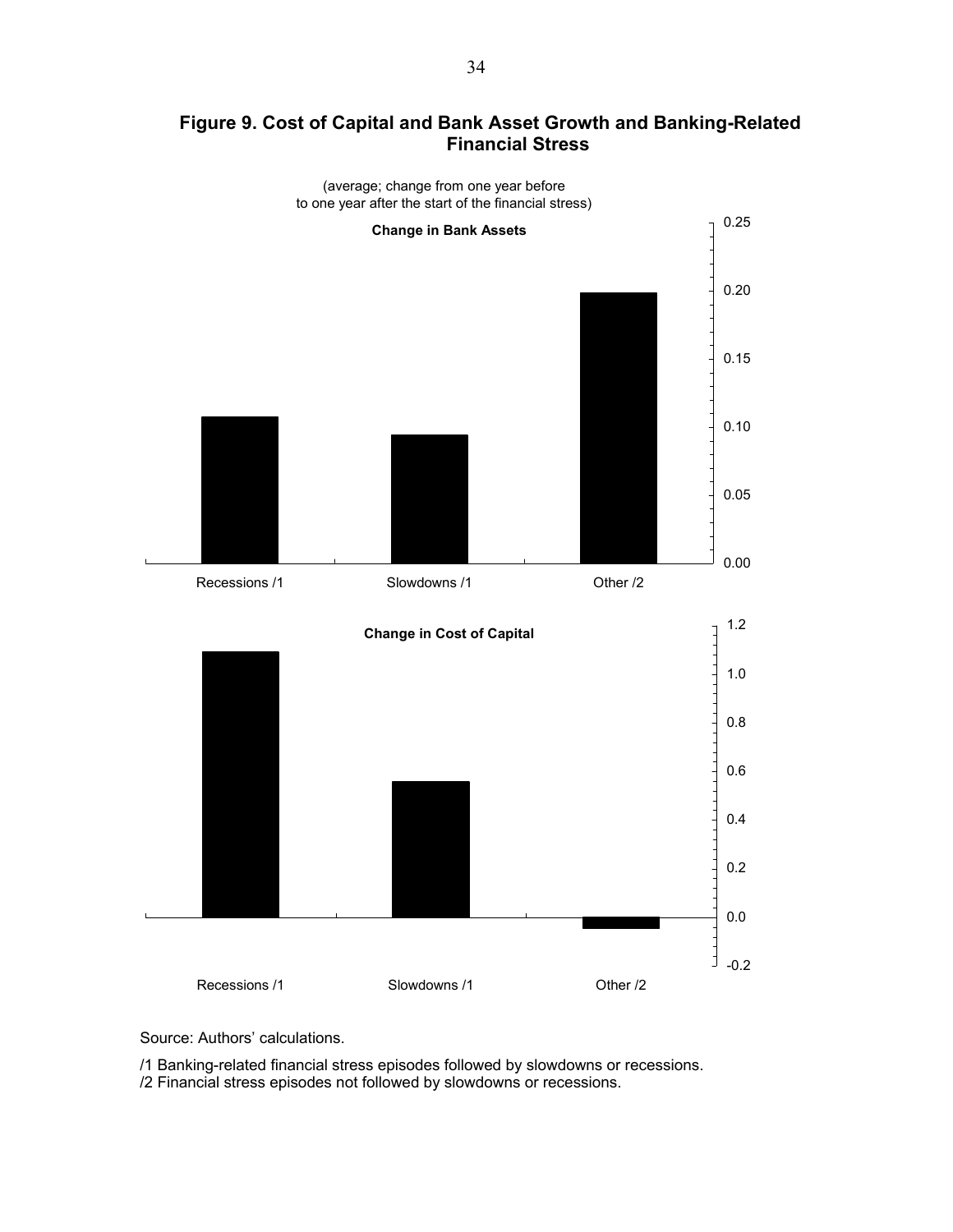### **Figure 10. Selected Macroeconomic Variables Around Financial Stress Episodes**





Note: All variables in real terms, except for household and nonfinancial net lending ratios. The sample is constant for all quarters and years.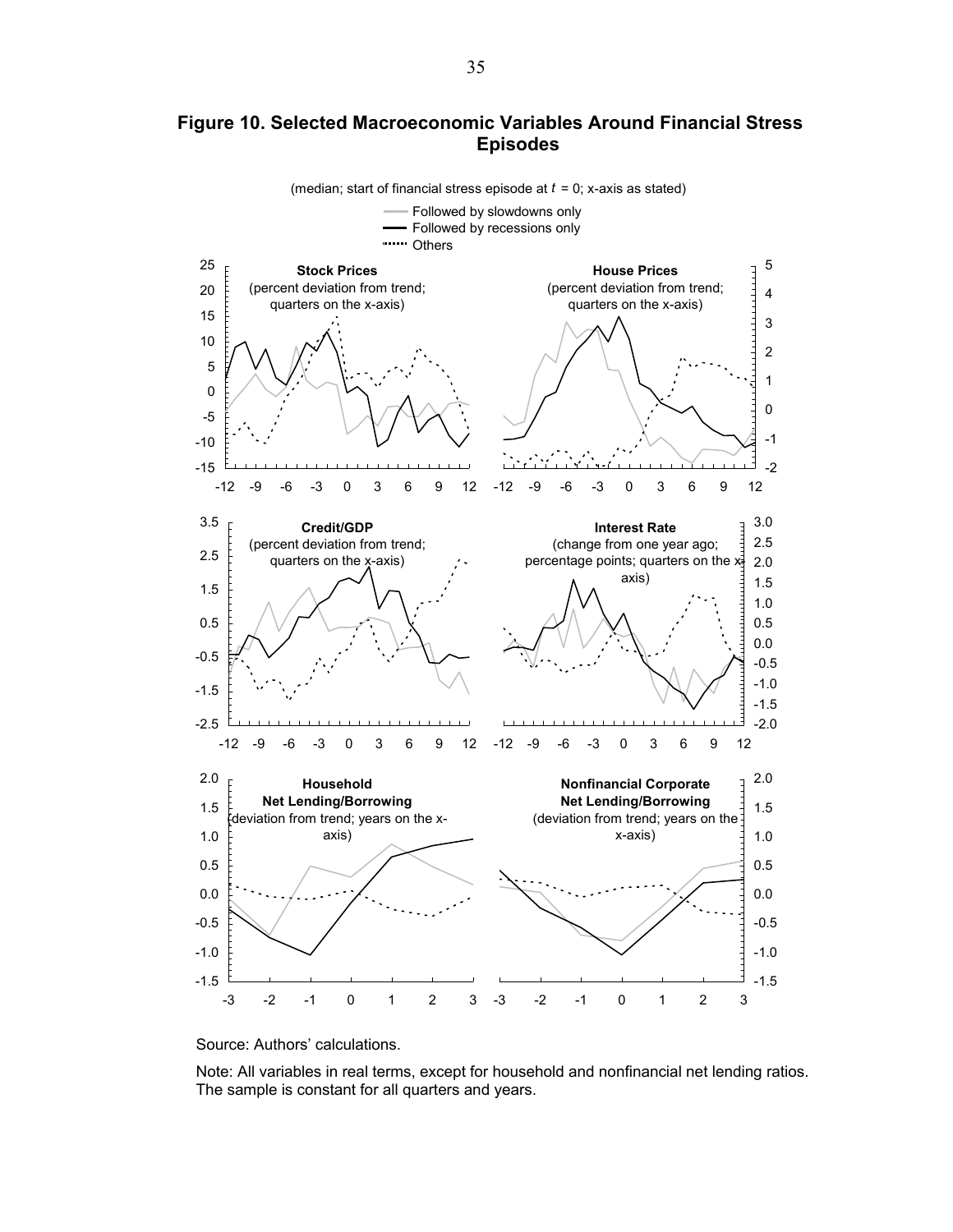



/1 Financial stress episodes not followed by slowdowns or recessions.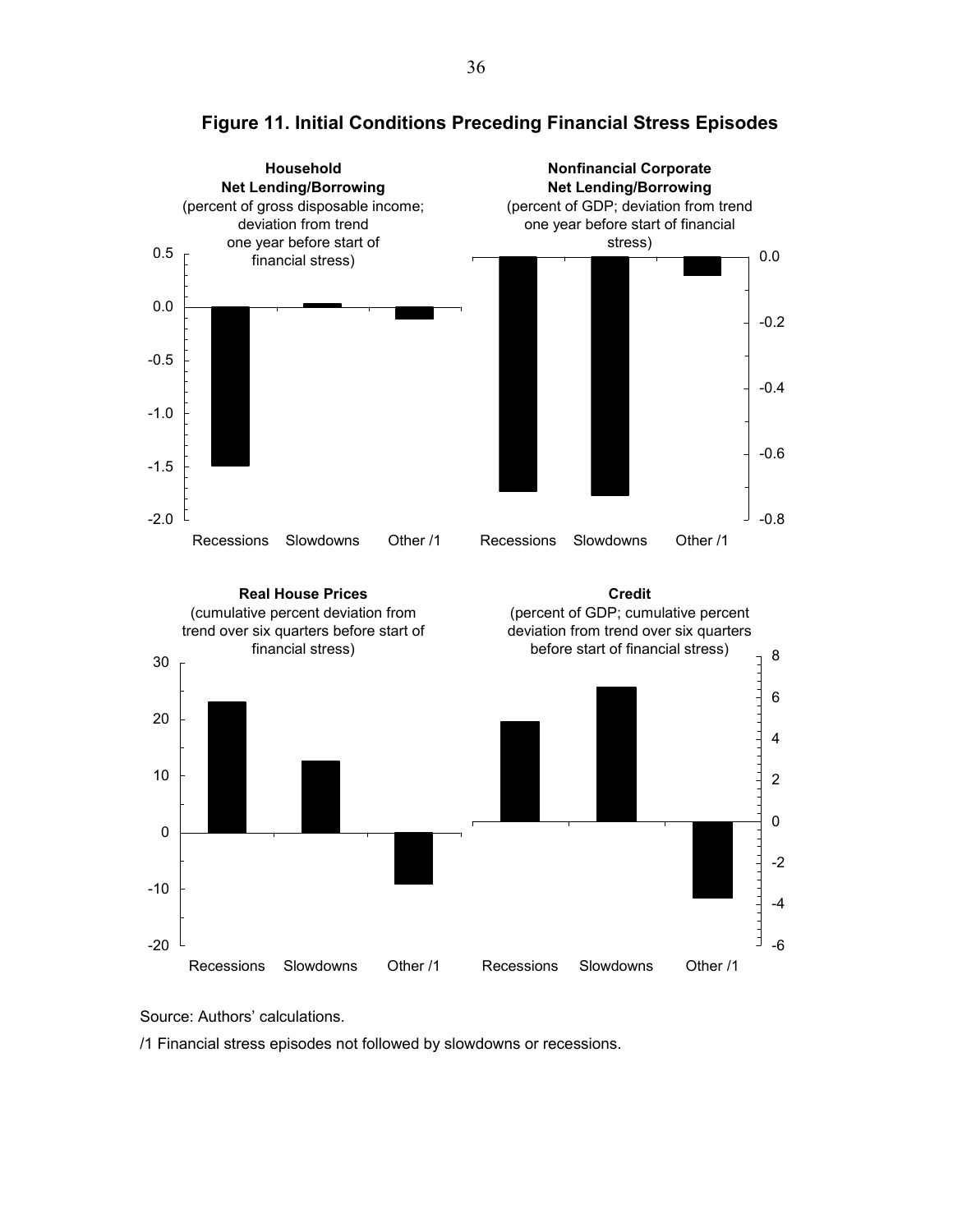

#### **Figure 12. Financial Stress, Downturns, and Four Important Shocks**



/1 Oil prices are scaled by U.S. CPI and represent deviations from HP-trend. /2 Monetary policy is measured using the inverse term spread's deviation from HP-trend. /3 Fiscal policy is measured using government net lending ratio's deviation from HP-trend. /4 Labor productivity of the total economy is measured as the ratio of real GDP and total employment and represents deviations from HP-trend. Data are not available for Austria, Belgium, Denmark, Spain, and Switzerland.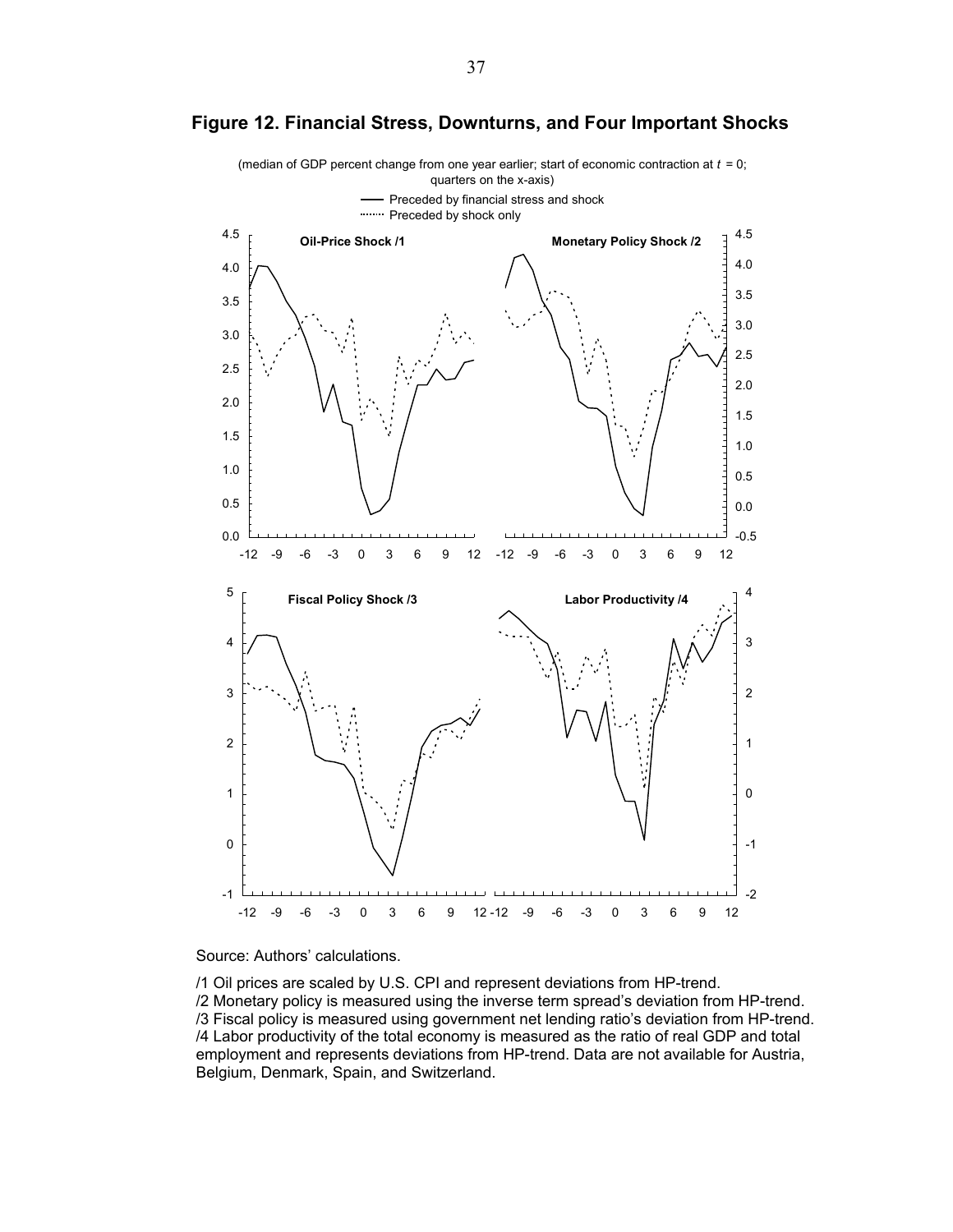

**Figure 13. The Procyclicality of Leverage in Financial Institutions.** 

Note: β and R<sup>2</sup> refer to the linear regressions, excluding outliers, of asset (annual) growth over leverage (annual) growth.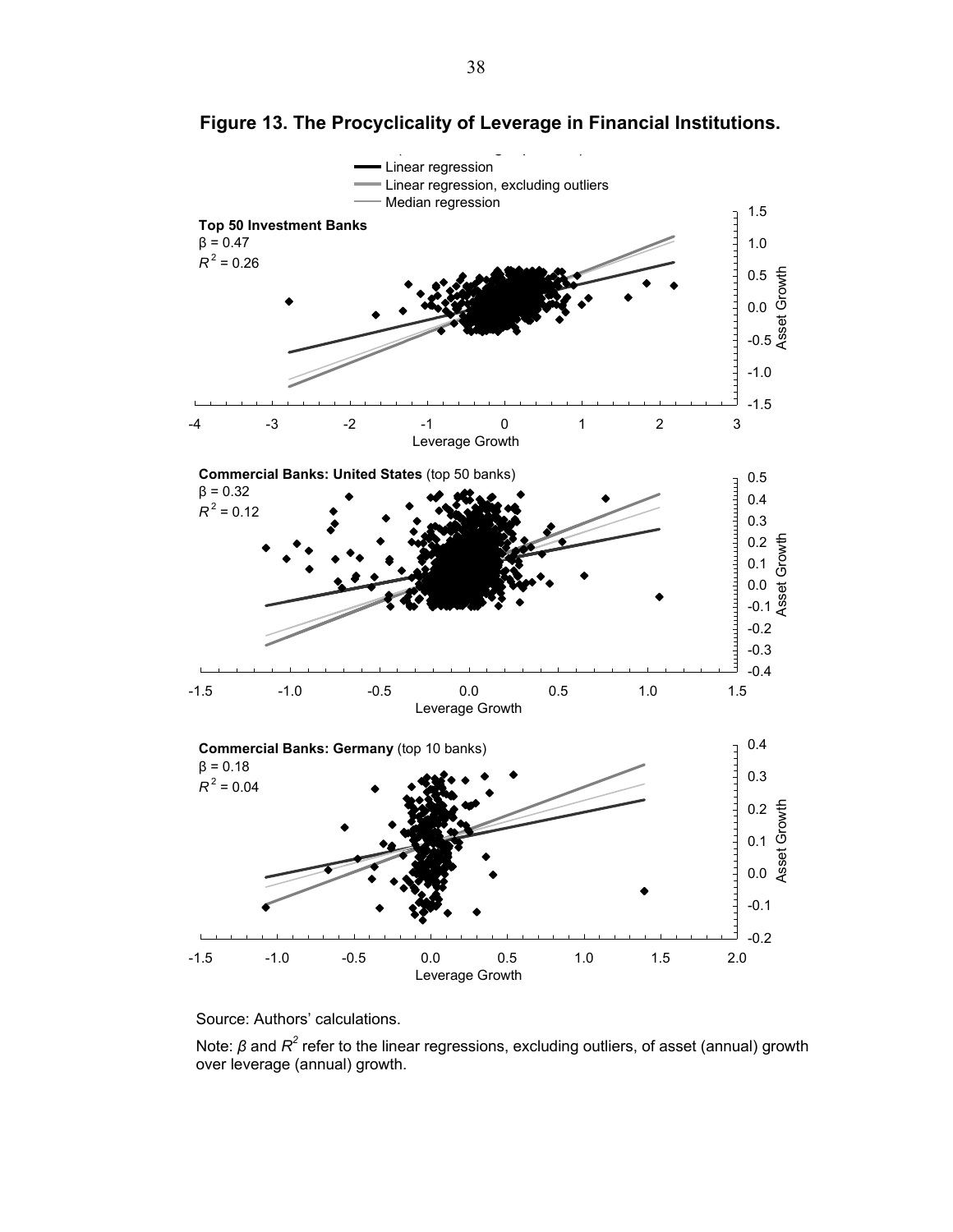

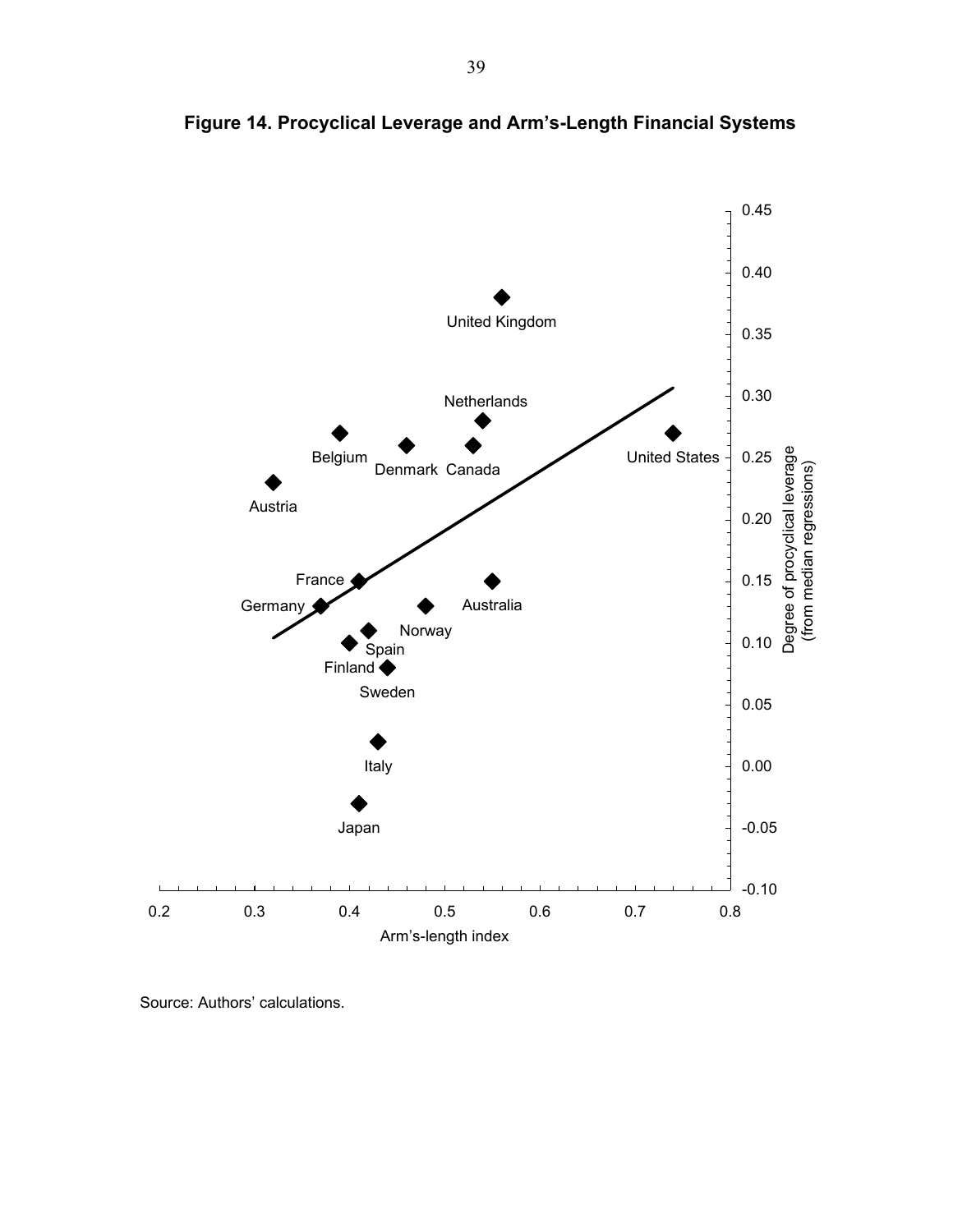

**Figure 15. Arm's-Length Financial Systems, GDP Growth, and Bank Leverage**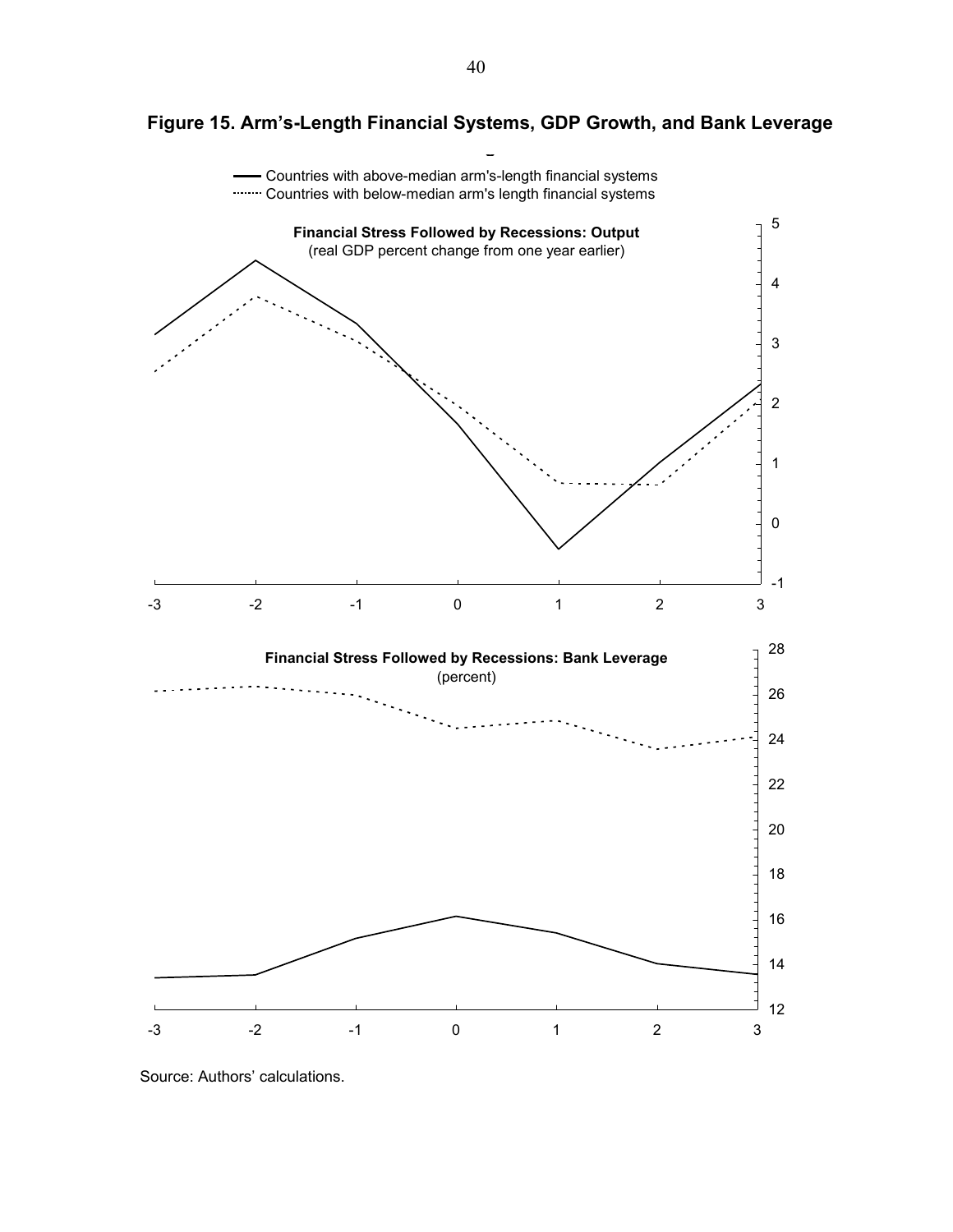

**Figure 16. Financial Stress, Recessions, and Recoveries**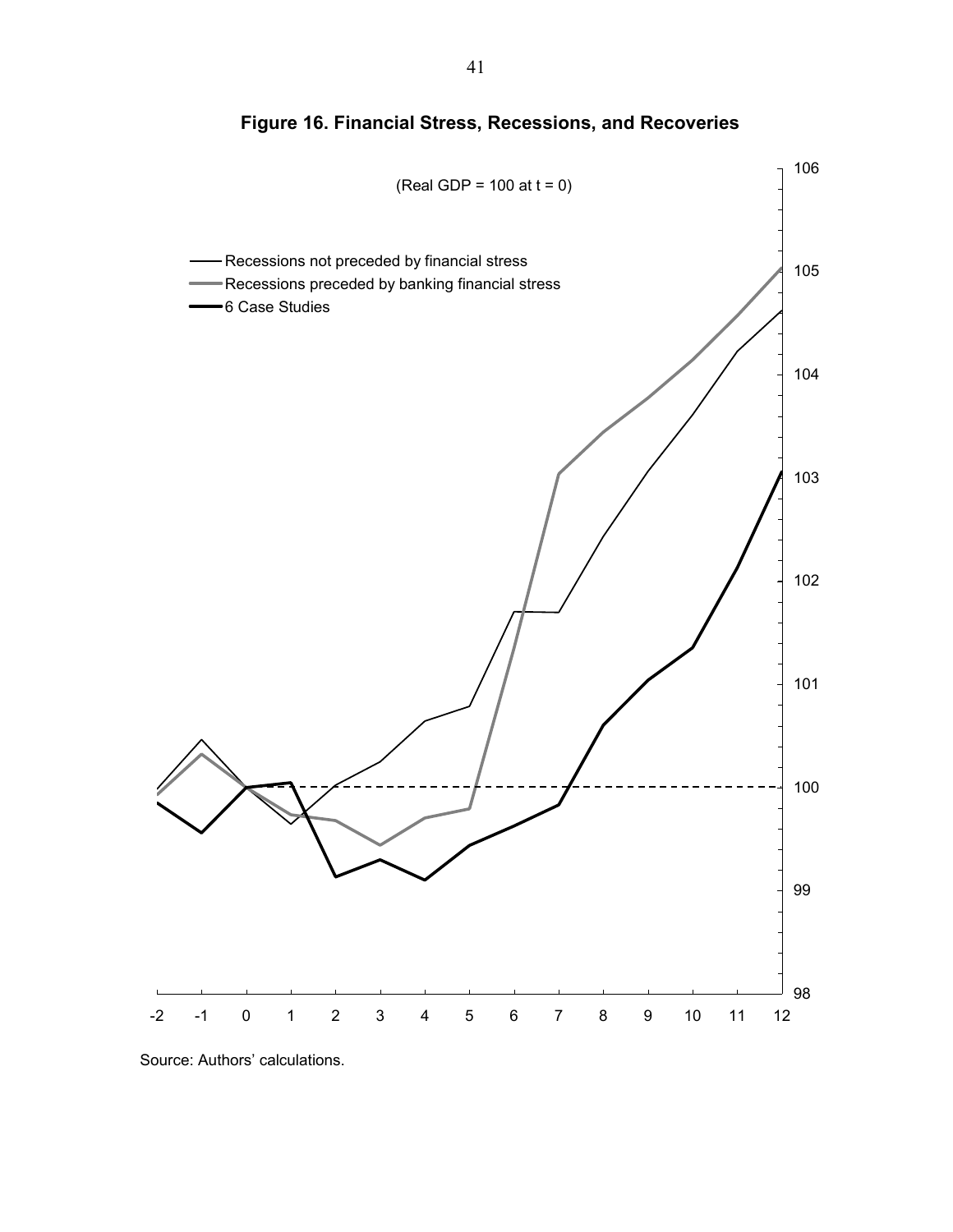|                                                                       |                |               | Number of Episodes |               |              | Financial<br>stress<br>duration |
|-----------------------------------------------------------------------|----------------|---------------|--------------------|---------------|--------------|---------------------------------|
|                                                                       | Total          | 1980s         | 1990s              | 2000s         | Current      | (average;<br>quarters)          |
| <b>Financial Stress</b>                                               | 113            | 37            | 42                 | 34            | 16           | 2.42                            |
| Of which:<br>Banking<br><b>Securities Markets</b><br>Foreign Exchange | 43<br>50<br>20 | 12<br>19<br>6 | 19<br>12<br>11     | 12<br>19<br>3 | 4<br>11<br>1 | 2.44<br>2.4<br>2.4              |
| Memo:<br>Banking-Related<br>Of which:                                 | 60             | 16            | 25                 | 19            | 10           | 2.6                             |
| Above median<br>arm's length<br>Below median<br>arm's length          | 31<br>27       | 9<br>7        | 13<br>11           | 9<br>9        | 4<br>5       | 2.42<br>2.85                    |

# **Table 1. Descriptive Statistics on Financial Stress Episodes**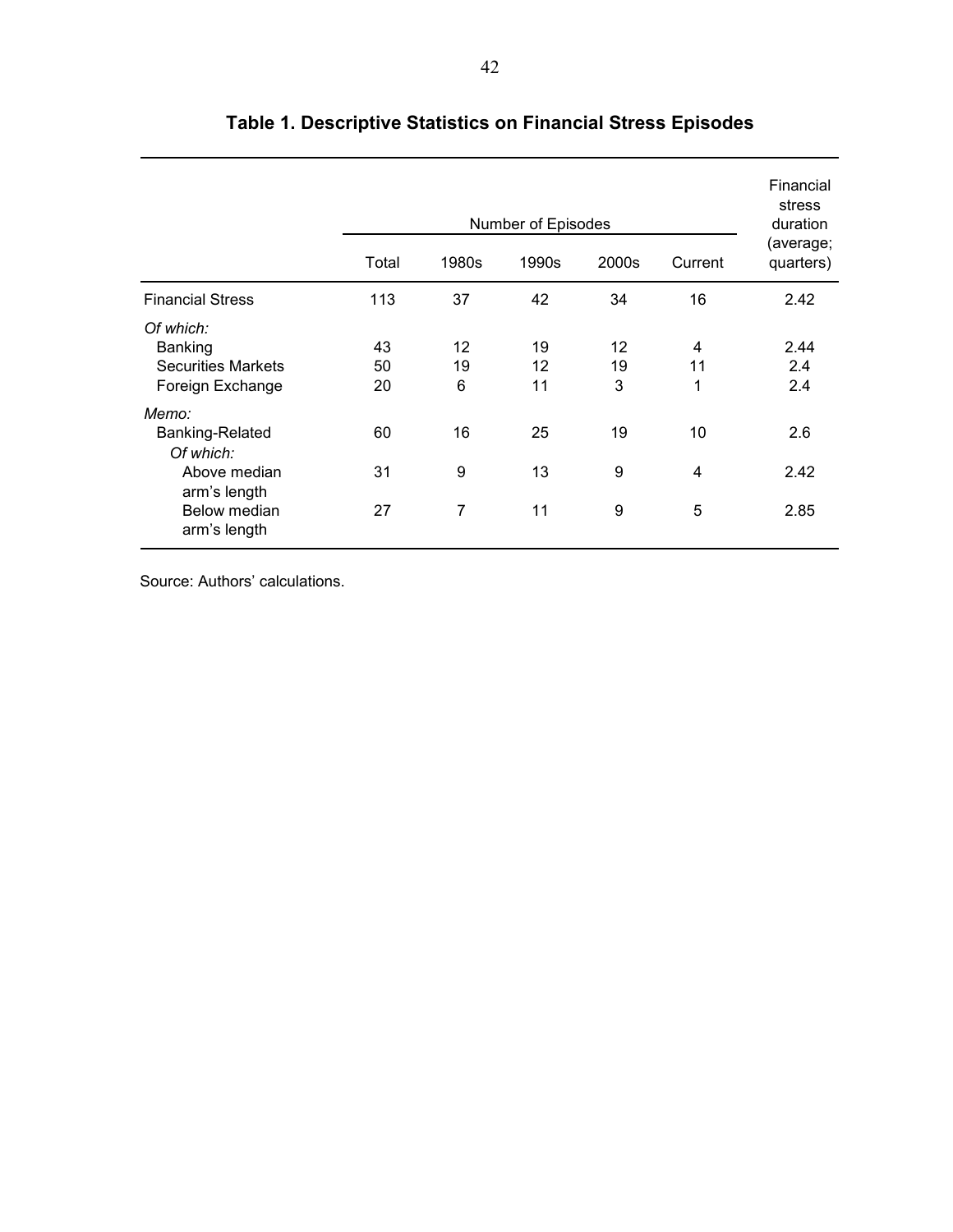### **Table 2. Descriptive Statistics on Financial Stress Episodes, Slowdowns, and Recessions.**

|                                                                                |                | Duration<br>(average; quarters) |                                       | <b>Output Loss</b><br>(average; percent of GDP) | Number of<br>quarters after |                                            |
|--------------------------------------------------------------------------------|----------------|---------------------------------|---------------------------------------|-------------------------------------------------|-----------------------------|--------------------------------------------|
|                                                                                | Number         | Financial<br>Stress (FS)        | Slowdown or<br>Recession <sup>1</sup> | Cumulative <sup>2</sup>                         | Average                     | start of FS to<br>slowdown or<br>recession |
| <b>Financial Stress</b>                                                        | 113            | 2.4                             |                                       |                                                 |                             |                                            |
| Of which:<br>followed by Slowdown<br>Banking-related<br>followed by Recessions | 29<br>18<br>29 | 2.7<br>3.2<br>3                 | 7.6<br>8.4<br>6.8                     | $-7.6$<br>$-9.3$<br>$-13.8$                     | $-0.7$<br>$-0.8$<br>$-1.2$  | 2.4<br>1.8<br>2.3                          |
| Banking-related                                                                | 17             | 4                               | 7.6                                   | $-19.8$                                         | $-1.5$                      | $\overline{2}$                             |
| <b>Others</b>                                                                  | 55             | $\overline{2}$                  |                                       |                                                 |                             |                                            |
| Slowdown not preceded<br>by Financial Stress <sup>3</sup>                      | 109            |                                 | $5.1*$                                | $-4.1*$                                         | $-0.6$                      |                                            |
| Recession not preceded<br>by Financial Stress <sup>4</sup>                     | 31             |                                 | $3.1*$                                | $-5.4*$                                         | $-0.9$                      |                                            |

Source: Authors' calculations.

Notes:

/1 Slowdown: number of quarters where GDP is below (Hodrick-Prescott) trend; Recession: number of quarters until GDP is at or exceeds previous peak level.

/2 Slowdown: cumulative output loss below HP-trend; Recession: cumulative output loss until recovery.

/3 Asterisks indicate difference from slowdowns preceded by financial stress is significant at 10 percent.

/4 Asterisks indicate difference from recessions preceded by financial stress is significant at 10 percent.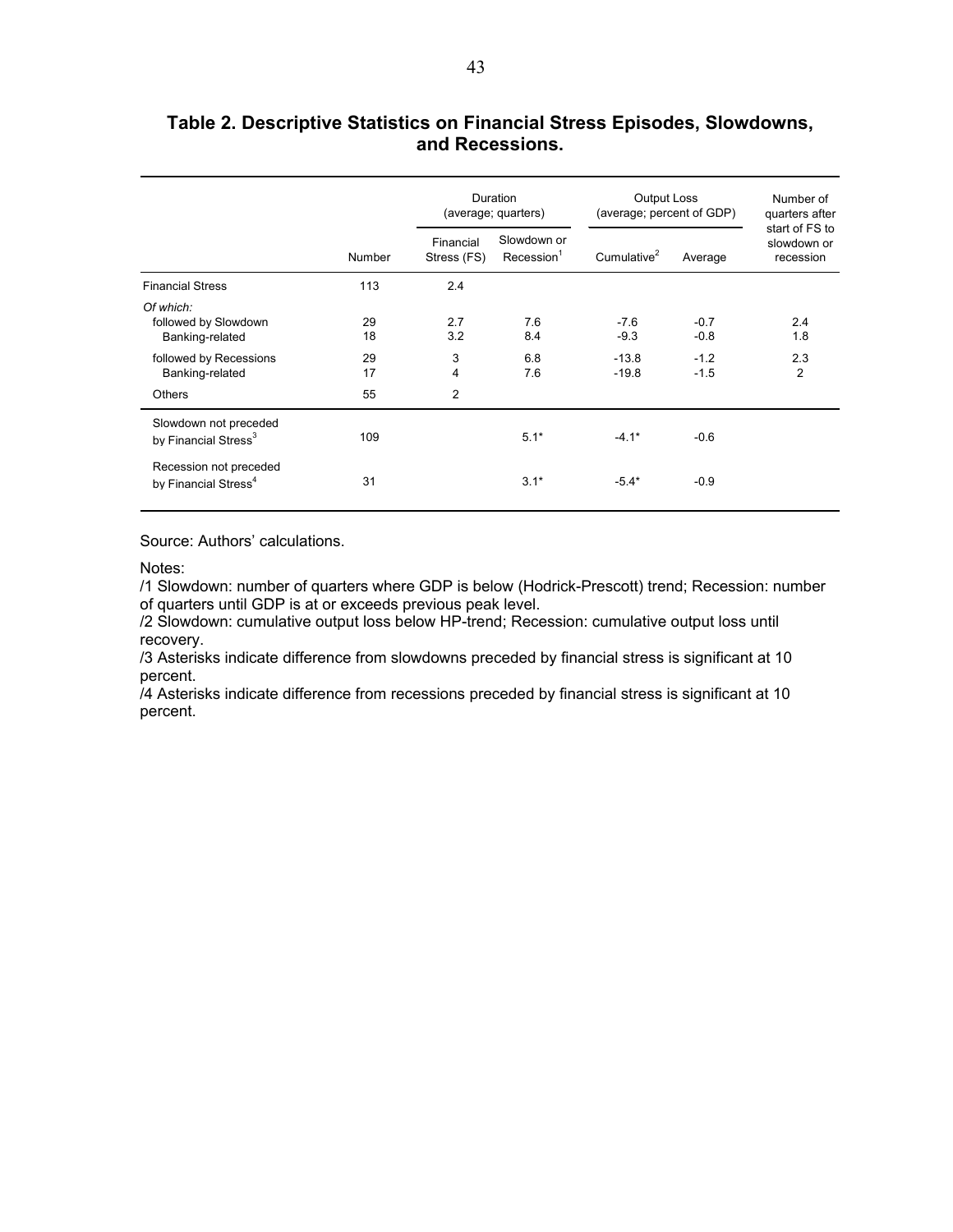| Dependent Variable:<br>Cumulative Output Loss /1           | $[1]$               | $[2]$               | $[3]$             | $[4] % \includegraphics[width=0.9\columnwidth]{figures/fig_4} \caption{A=}\label{fig:2} %$ | $[5]$               | [6]                 | $[7]$               | [8]                 | $[9]$               |
|------------------------------------------------------------|---------------------|---------------------|-------------------|--------------------------------------------------------------------------------------------|---------------------|---------------------|---------------------|---------------------|---------------------|
|                                                            |                     |                     |                   |                                                                                            |                     |                     |                     |                     |                     |
| <b>Duration of Financial Stress</b>                        | 1.324<br>(0.100)    | 1.591<br>(0.100)    | 0.641<br>(0.430)  | 1.023<br>(0.330)                                                                           | 0.963<br>(0.300)    | 1.377<br>(0.090)    | 1.034<br>(0.200)    | 0.888<br>(0.070)    | 0.711<br>(0.300)    |
| Real interest rates /2                                     | 0.890<br>0.000      | 0.808<br>(0.010)    | 0.470<br>(0.120)  | 0.835<br>(0.010)                                                                           | 0.877<br>0.000      | 0.870<br>0.000      | 0.841<br>(0.010)    | 0.887<br>0.000      | 0.869<br>(0.010)    |
| Nonfinancial corporation net<br>borrowing ratio /3         | 2.000<br>(0.010)    |                     |                   |                                                                                            |                     | 1.753<br>(0.020)    | 0.849<br>(0.350)    | 1.986<br>0.000      | 1.439<br>(0.070)    |
| Household net borrowing<br>ratio /3                        |                     | 1.050<br>(0.100)    |                   |                                                                                            |                     | 0.480<br>(0.440)    | 0.668<br>(0.330)    | $-1.086$<br>(0.220) | $-0.890$<br>(0.320) |
| Real house price /4                                        |                     |                     | 14.304<br>(0.010) |                                                                                            |                     |                     |                     |                     |                     |
| Real stock price /4                                        |                     |                     |                   | $-0.785$<br>(0.720)                                                                        |                     |                     |                     |                     |                     |
| Credit ratio /4                                            |                     |                     |                   |                                                                                            | $-1.090$<br>(0.900) |                     |                     |                     |                     |
| Household net borrowing                                    |                     |                     |                   |                                                                                            |                     |                     |                     |                     |                     |
| ratio * duration                                           |                     |                     |                   |                                                                                            |                     |                     |                     | 0.593<br>(0.040)    | 0.561<br>(0.040)    |
| Nonfinancial corporation net<br>borrowing ratio * duration |                     |                     |                   |                                                                                            |                     |                     | 0.229<br>(0.430)    |                     | 0.136<br>(0.480)    |
| Constant                                                   | $-2.014$<br>(0.450) | $-0.803$<br>(0.790) | 2.076<br>(0.390)  | 0.809<br>(0.740)                                                                           | 0.482<br>(0.860)    | $-1.877$<br>(0.500) | $-0.727$<br>(0.780) | $-1.161$<br>(0.640) | $-0.519$<br>(0.850) |
| N                                                          | 42.000              | 40.000              | 52.000            | 52.000                                                                                     | 52.000              | 40.000              | 40.000              | 40.000              | 40.000              |
| <b>Adjusted R-squared</b>                                  | 0.418               | 0.287               | 0.254             | 0.128                                                                                      | 0.126               | 0.418               | 0.420               | 0.493               | 0.485               |

### **Table 3. Cross-Section Regressions**

Source: Authors' calculations.

Notes: Robust p-values in parentheses.

/1 Dependent variable is cumulative output loss in episodes of financial stress followed by slowdowns or recessions.

/2 Average or real interest rates in six quarters before financial stress.

/3 Net borrowing ratios one year before financial stress (deviation from HP-trend).

/4 Cumulative percent deviation from HP-trend over six quarters before financial stress.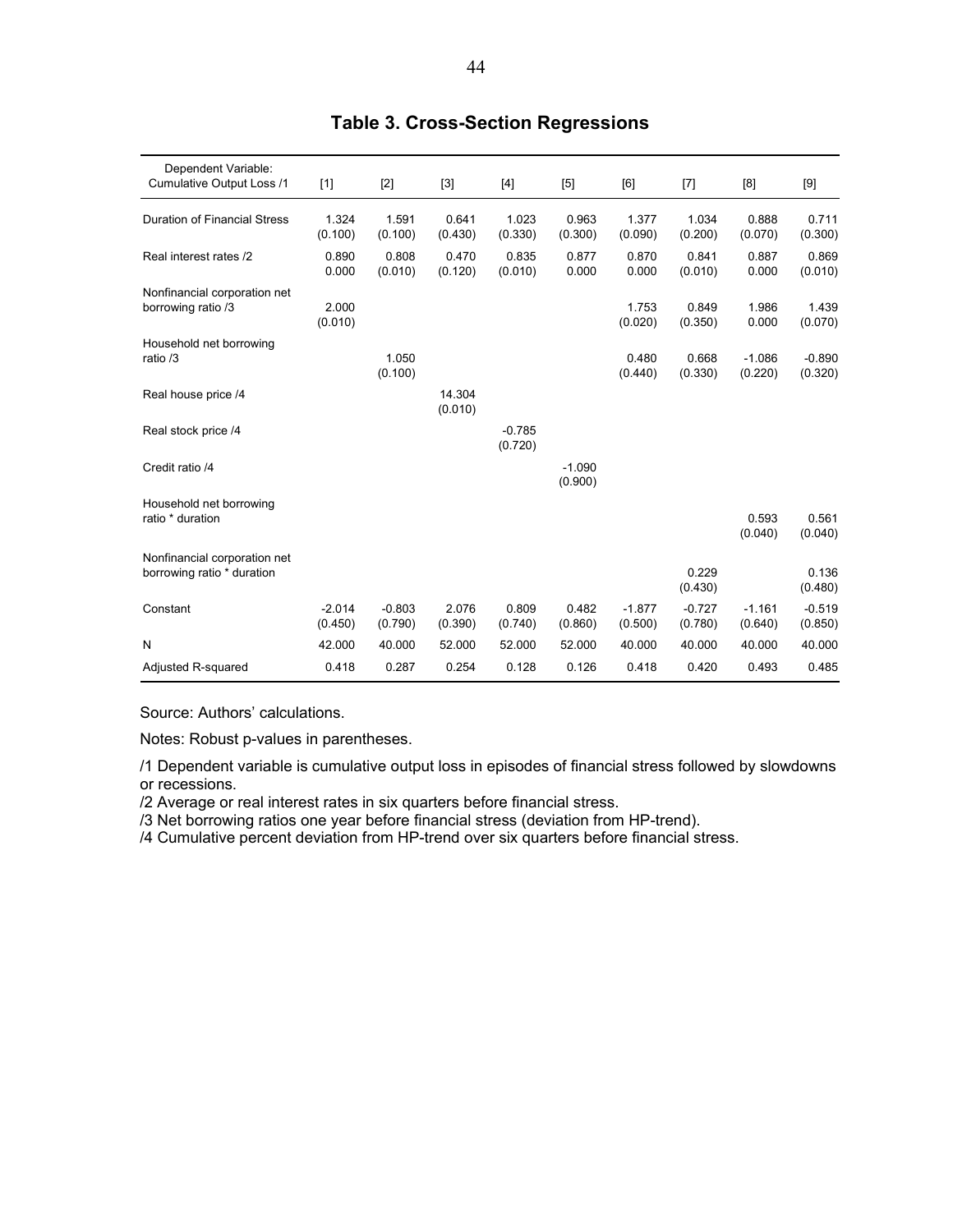|                                                                 | <b>Initial Conditions</b>  |                          |                        |                              |                                |                                      |  |  |
|-----------------------------------------------------------------|----------------------------|--------------------------|------------------------|------------------------------|--------------------------------|--------------------------------------|--|--|
|                                                                 | Asset price buildup /1     |                          |                        |                              |                                | Net lending ratio /3                 |  |  |
|                                                                 | Equity<br>prices           | House<br>prices          | Credit/GDP             | Bank<br>Assets /2            | Households Corporates          |                                      |  |  |
| Finland<br>early 1990s                                          | 80                         | 36.1                     | 16.6                   | 21                           | $-6.5$                         | $-5.1$                               |  |  |
| Sweden<br>early 1990s                                           | 68.5                       | 17.5                     | 19.1                   | 27.2                         | .                              | .                                    |  |  |
| Norway<br>early 1990s                                           | 73.9                       | 26.5                     | 18.8                   | 27.6                         | $-6.9$                         | $-3.6$                               |  |  |
| Japan<br>1990s                                                  | 54.4                       | 12.2                     | 7.4                    | 22.4                         | 5.3                            | $-5.1$                               |  |  |
| United Kingdom<br>early 1990s                                   | 19.9                       | 22.9                     | 2.5                    | 16.1                         | $-2.3$                         | $-3.4$                               |  |  |
| <b>United States</b><br>early 1990s                             | 14.5                       | 4.9                      | 3.1                    | 9.5                          | $-0.4$                         | $-0.3$                               |  |  |
| Average                                                         | 51.9                       | 20                       | 11.3                   | 20.6                         | $-2.1$                         | $-3.5$                               |  |  |
| <b>Current episode</b>                                          |                            |                          |                        |                              |                                |                                      |  |  |
| <b>United States</b><br>Euro Area<br>Japan /4<br>United Kingdom | 27.7<br>44<br>25.1<br>29.4 | 5.9<br>2.9<br>5.4<br>3.2 | 3<br>4.5<br>6.4<br>5.1 | 9.9<br>9.7<br>$-0.8$<br>11.2 | 1.4<br>$-0.5$<br>0.1<br>$-0.8$ | $-0.7$<br>$-0.4$<br>$-2.9$<br>$-0.8$ |  |  |

### **Table 4. Six Major Periods of Financial Stress and Economic Contractions**

|                                     |                  | <b>Outcomes</b>     |            |                          |                                |          |                     |                         |  |
|-------------------------------------|------------------|---------------------|------------|--------------------------|--------------------------------|----------|---------------------|-------------------------|--|
|                                     |                  | Asset price decline |            |                          | Macroeconomic<br>Deleverage /7 |          |                     |                         |  |
|                                     | Equity<br>prices | House<br>prices     | Credit/GDP | <b>Bank</b><br>Assets /6 | Households Corporates          |          | Output<br>Loss $/8$ | Quarters to<br>Recovery |  |
| Finland<br>early 1990s              | $-85.9$          | $-39.8$             | $-16.8$    | $-5.1$                   | 16.2                           | 17       | $-13.6$             | 27                      |  |
| Sweden<br>early 1990s               | $-69.5$          | $-20.1$             | $-21.3$    | $-4.9$                   | .                              | $\cdots$ | $-5.8$              | 19                      |  |
| Norway<br>early 1990s               | $-76.9$          | $-24.6$             | $-2.7$     | $-12.5$                  | 16.5                           | 8.5      | $-3.9$              | 12                      |  |
| Japan<br>1990s                      | $-58.5$          | $-11.1$             | $-6.8$     | $-8.5$                   | 0.5                            | 15.4     | $-5.1$              | 19                      |  |
| United Kingdom<br>early 1990s       | $-21.4$          | $-23.3$             | $-5.6$     | $-6.5$                   | 9.6                            | 4.4      | $-2.6$              | 13                      |  |
| <b>United States</b><br>early 1990s | $-21$            | $-4.8$              | $-3.8$     | $-5.4$                   | 0.8                            | 0.6      | $-1.3$              | 5                       |  |
| Average                             | $-55.5$          | $-20.6$             | $-9.5$     | $-7.2$                   | 8.7                            | 9.2      | $-5.4$              | 15.8                    |  |

Source: Authors' calculations.

/1 Trough-to-peak changes before the start of the crisis in the HP-detrended level of the variables.

/2 Maximum percent deviation from HP-detrended levels of bank assets before the start of the crisis.

/3 Deviation from HP-trend at the year before the crisis.

/4 Data in net lending ratios are for 2008.

/5 Peak-to-trough changes after the start of the crisis in the HP-detrended level of the variables.

/6 Minimum percent deviation from HP-detrended level of bank assets after the start of the crisis.

/7 Trough-to-peak changes in HP-detrended net lending ratios.

/8 Output loss is measured as the loss from peak to trough in percent of peak level of output.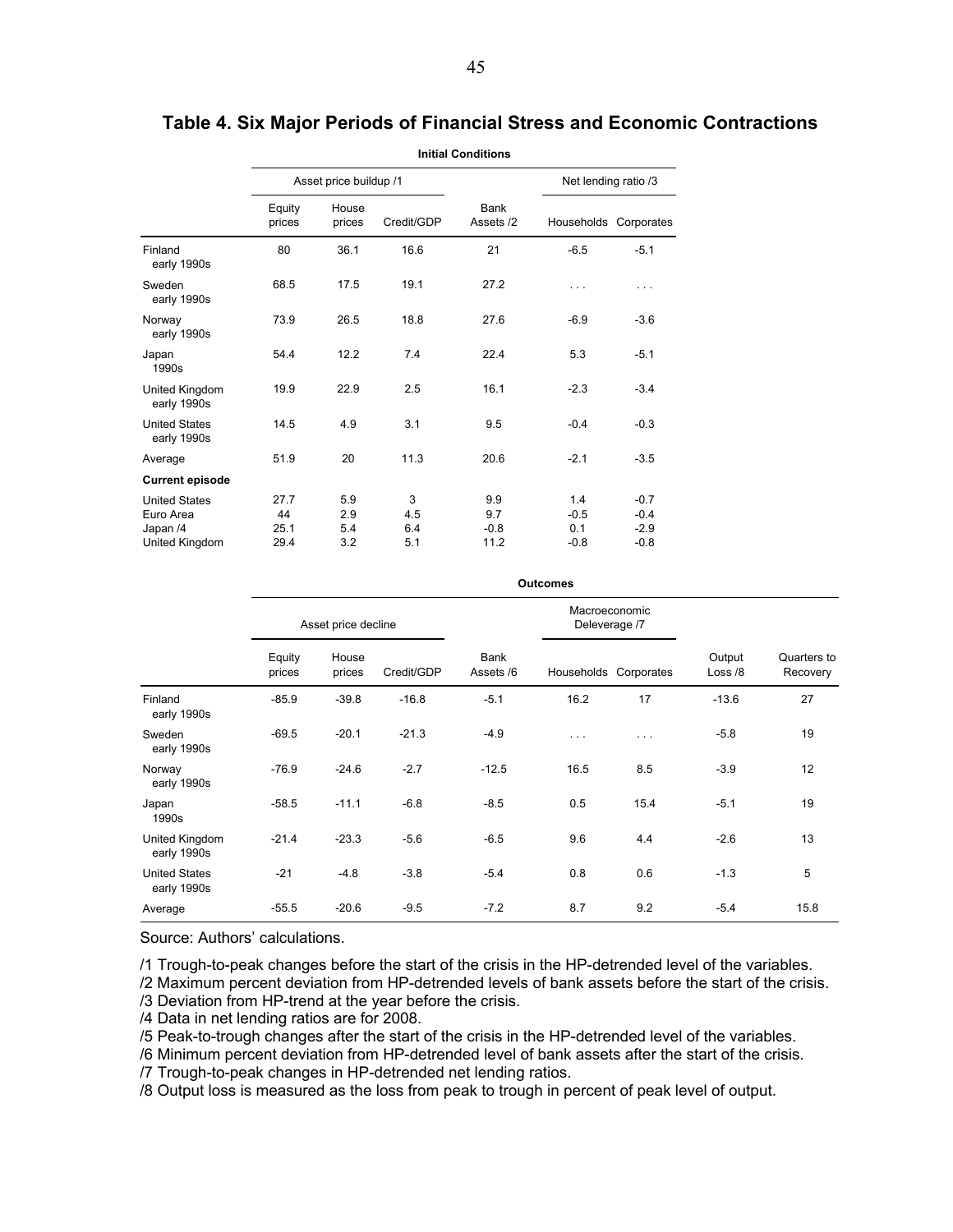### **APPENDIX I. MAJOR FINANCIAL STRESS EPISODES IDENTIFIED IN THE LITERATURE**

### 1982

**Savings and Loans Crisis begins.** Several small midwest banks in the United States collapse, leading to bank runs on some larger U.S. banks including Continental Illinois.

**Latin American Debt Crisis.** In August, Mexico declared that it would no longer be able to service its debt. Subsequently, credit lines were cut and many countries in the region could not roll over their short-term debt obligations, thus generating a systemic crisis.

### 1984

**S&L Crisis grows.** During the first quarter of the year, the Federal Reserves and the Federal Deposit Insurance Corporation (FDIC) rescue Continental Illinois (US\$ 10 billion).

### 1985

**S&L Crisis intensifies.** In March, emergency bank holiday in Ohio to stave off run on deposits (Home State Savings Bank of Cincinnati collapsed). First significant S&L failures in Maryland, but still not yet widespread.

**Plaza Accord** (September). U.S.initiated devaluation, coordinated with Japan and Germany.

**Second Latin American Debt Crisis.** Argentina, Mexico, and Nigeria can not meet debt obligations, Baker initiates debt rescheduling.

### 1986

**S&L Crisis spreads.** U.S. Federal S&L Insurance Corporation (FSLIC) declares bankruptcy.

### 1987

**Louvre Accord**. Before the Accord, the U.S. dollar hits record low (50 percent off 1985 peak). U.S. initiated coordinated intervention to support the dollar (lasts about 18 months).

October 1987—Stock Market Crash

**Stock Market Crash.** Largest one-day decline in stock market values in the United States. On October 19, 1987, Dow Jones fell by 23 percent (Mishkin and White, 2002; furthermore, depending on the exact index used, this represent a 25 standard deviation shock). Brokerage firms and specialists were severely in need of additional funds to finance their activities. Despite the financial strength of these firms, the heightened uncertainty implied that banks were reluctant to lend to the securities industry at a time when it was most needed.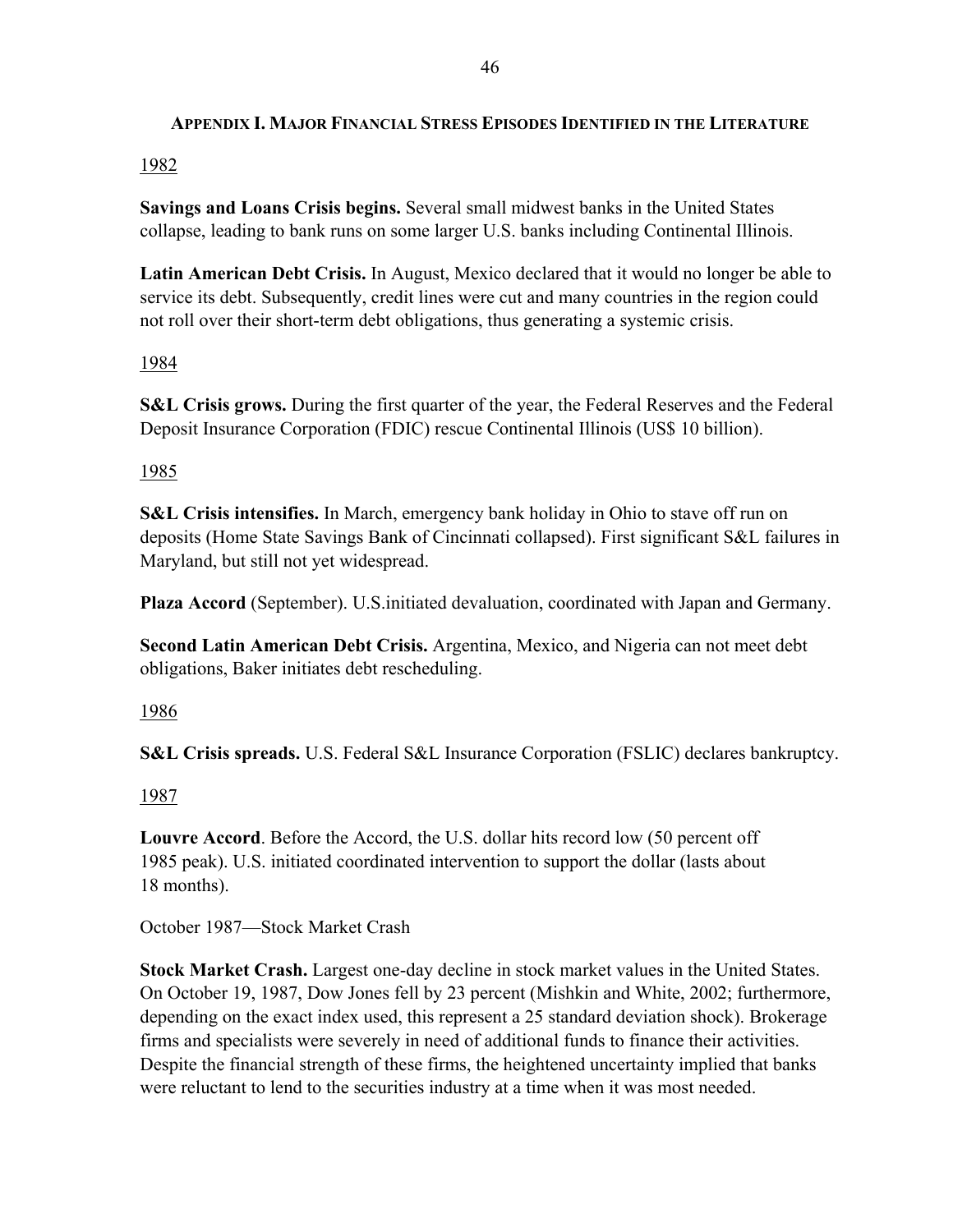### **Brazil declares debt service moratorium.**

1990

**Junk bond market collapse** in the United States.

**Nikkei Crash.** Tokyo stock market falls by 50 percent.

**Drexel Burnham Lambert (DBL) bankruptcy** (February). DBL, at its height, was the fifthlargest investment bank in the United States, which first rose to prominence and then was driven into bankruptcy in February 1990 by its involvement in illegal activities in the junk bond market $27$ 

1991

**Scandinavian banking crises.** Finland most severely affected relative to Norway and Sweden.

1992

**ERM crisis.** The European Exchange Rate Mechanism (ERM) is effectively abandoned. The British government was forced to withdraw the pound from the ERM on Wednesday September 16, 1992 after they were unable to keep the Sterling above the agreed lower limit.

1994

**Global bond rout** (first quarter)**.** 

**Turkish currency crisis**—Lira depreciated against the dollar by about 50 percent.

**Mexican "Tequila" Crisis** (started in December 1994).

1997

**Asian Crisis.** Begins in July 2, 1997 with the float of the Thai baht. Indonesia (August), Korea (November), and Malaysia (December) get affected by the crisis sequentially.

1998

 $\overline{a}$ 

**Russian Crisis** (August)

<span id="page-48-0"></span><sup>&</sup>lt;sup>27</sup> Furthermore, in August, a major stock market decline began, with Dow and S&P falling by 16 percent and 15 percent, respectively. A likely source of financial stress was the very weak conditions of depository institutions. The S&L bailout required a bailout of \$150 billion, while loan losses were increasing and commercial bank failures had risen to over 200 a year by late 1980s.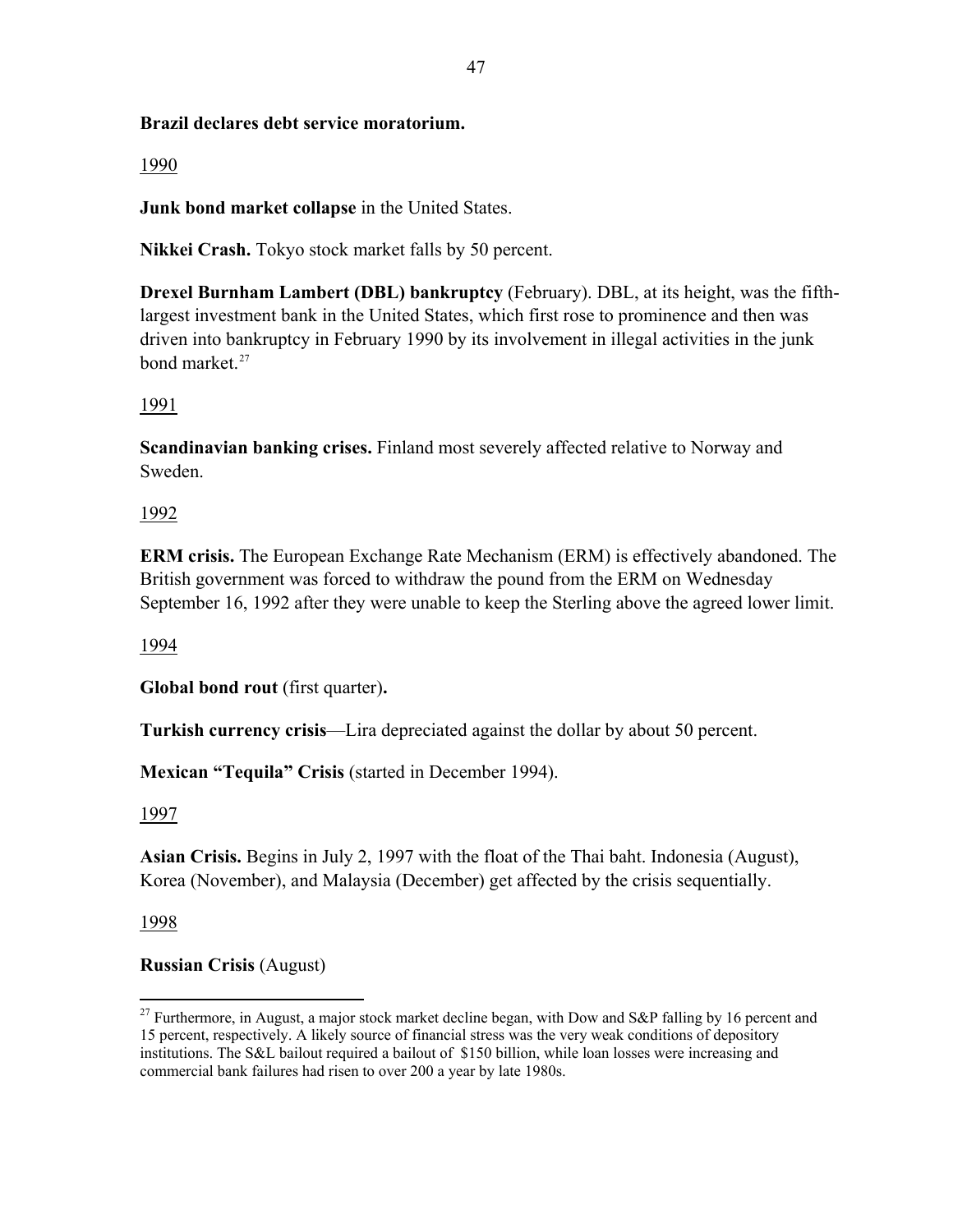### **LTCM Collapse** (September).

S&P 500 fell by 13 percent in two months.

1999

**Brazilian Devaluation** (January).

2000

**Stock market crash.** NASDAQ declines by 40 percent during March and April. Furthermore, the decline in S&P began in August 2000, falling 23 percent by December 2001. However, stock collapse not evenly felt across the market, but higher tech and higher risk stocks severely affected. Yet, this did not translate into higher risk premiums even in the aftermath of the September 11, 2001 attacks. Some argue that one explanation is that the financial system has been stronger than any time since the 1960s (Mishkin and White, 2002).

2001

### **September( 9/11) attacks on the United States.**

**Enron scandal.** The scandal involved Enron Corporation and its accounting firm Arthur Andersen revealed in late 2001. After a series of revelations involving irregular accounting procedures conducted throughout the 1990s, Enron was on the verge of bankruptcy by November of 2001. Eventually, Enron filed for bankruptcy on December 2, 2001—*at the time, the largest bankruptcy in history.[28](#page-49-0)*

**Turkish financial crisis** (worst in post-war history) occurs in February.

### 2002

 $\overline{a}$ 

The **demise of Arthur Andersen**, which was convicted of obstruction of justice in conjunction with the Enron scandal on June 15, 2002. Andersen was on of the "Big Five " large international accounting firms—there are only four left.

**WorldCom files for bankruptcy** on July 21, 2002, the largest in U.S. history at the time.

**Argentine crisis.** The 10-year currency board (Convertibility) is abandoned during January 2002, and default in the last week of 2001.

<span id="page-49-0"></span><sup>&</sup>lt;sup>28</sup> The fallout from the scandal quickly extended beyond Enron and all those formerly associated with it. The trial of Arthur Andersen on charges of obstruction of justice related to Enron helped to expose accounting fraud at WorldCom (see below), and set off a wave of other accounting scandals.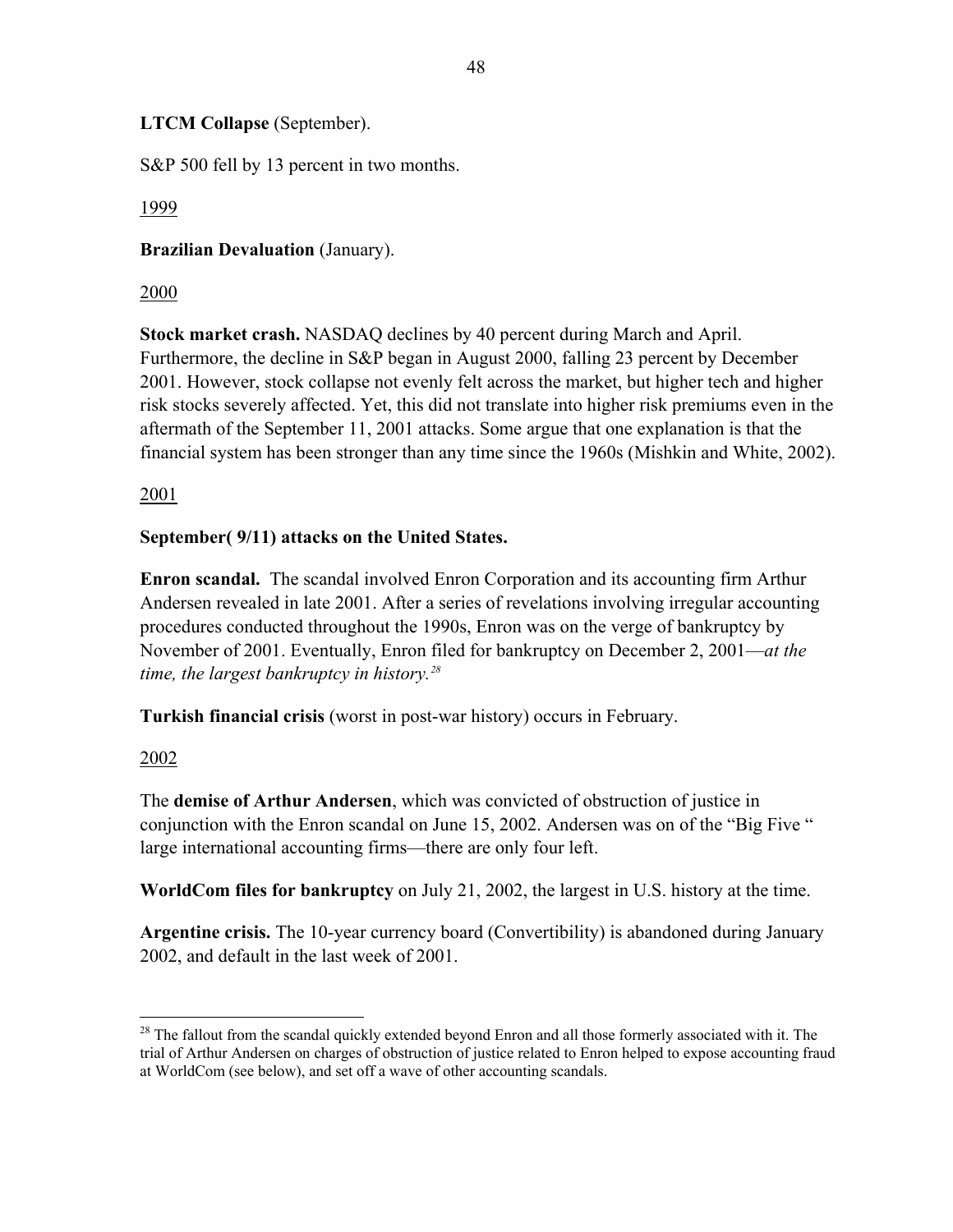### 2003

**Mutual fund scandals.** On September 3, 2003, the New York State Attorney General announced he had "obtained evidence of widespread illegal trading schemes, 'late trading' and 'market timing,' that potentially cost mutual fund shareholders billions of dollars annually.[29](#page-50-0) On April 28, 2003, every major U.S. investment bank, including Merrill Lynch, Goldman Sachs, Morgan Stanley, Citigroup, Credit Suisse First Boston, Lehman Brothers Holdings, J.P. Morgan Chase, UBS Warburg, and U.S. Bancorp Piper Jaffray, were found to have aided and abetted efforts to defraud investors. The firms were fined a total of \$1.4 billion by the Securities and Exchange Commission (SEC), triggering the creation of a Global Research Analyst Settlement Fund.

### 2006

 $\overline{a}$ 

May/June. Tightening global liquidity conditions triggered increased risk aversion and a substantial retrenchment by investors from a wide range of risky assets. Many emerging market countries adversely affected by sell-off (including Brazil, Hungary, Indonesia, Poland, South Africa, and Turkey).

<span id="page-50-0"></span><sup>&</sup>lt;sup>29</sup> On September 4, 2003, a major investment bank, Goldman Sachs, admitted that it had violated anti-fraud laws. Specifically, the firm misused material, nonpublic information that the U.S. Treasury would suspend issuance of the 30-year bond. The firm agreed to pay over \$9.3 million in penalties—for a total of 120 million.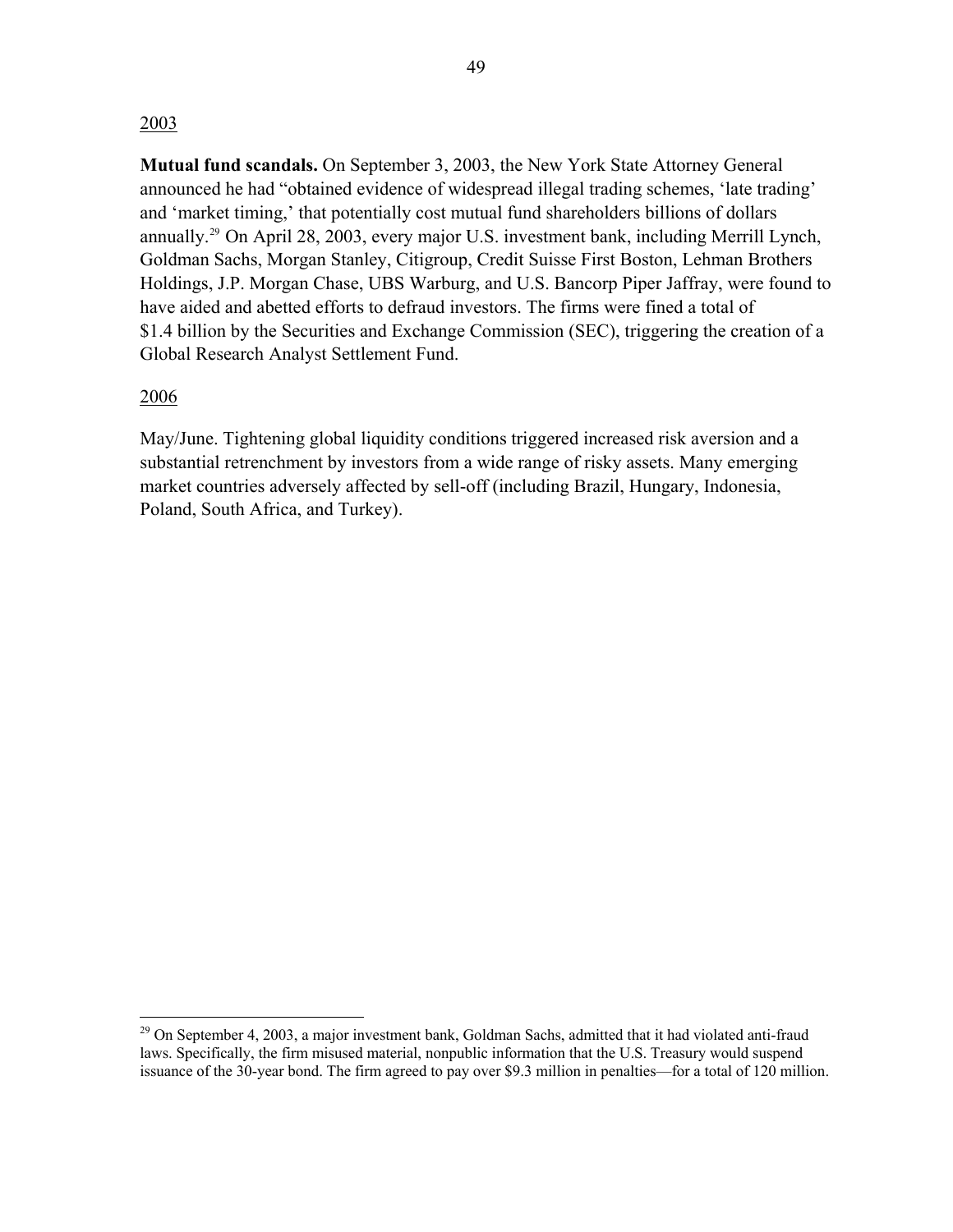### **APPENDIX II. DATA AND METHODOLOGY**

### **The Financial Stress Index**

This section of the appendix describes the components and the methodology used to construct the FSI, with a particular emphasis on data sources. The FSI is an equal-variance weighted average of seven variables, grouped into three categories.

### **Banking Sector**

- Banking sector β: covariance of the year-on-year percentage change of a country's banking sector equity index and its overall stock market index, divided by the variance of the year-on-year percentage change of the overall stock market index. Source: DataStream, Haver Analytics, and the Organization for Economic Cooperation and Development (OECD).
- TED spread: 3-month LIBOR or commercial paper rate minus the government short-term rate. Source: Haver Analytics
- Inverted term spread: government short-term rate minus government long-term rate. Source: DataStream and Haver Analytics.

### **Securities Market**

- Corporate spread: corporate bond yield minus long-term government bond yield. Source: DataStream and Haver Analytics.
- Stock decline: stock index<sub>t-1</sub> minus stock index<sub>t</sub>, then divided by the stock index<sub>t-1</sub>. Source: OECD.
- Time-varying stock volatility: GARCH(1,1) volatility of overall stock market index monthly return. Source: OECD.

### **Foreign Exchange**

• Time-varying real effective exchange rate volatility: GARCH(1,1) volatility of real effective exchange rate monthly percent change. Source: IMF.

All components are originally in monthly frequency. The index is constructed by taking the average of the components after adjusting for the sample mean and standardizing by the sample standard deviation. Then, the index is rebased so that it ranges from 0 to 100. Finally, it is converted into quarterly frequency by taking the average of the monthly data. The FSI is available for 17 advanced countries from 1980. Data on long-term corporate bond yield for Greece, Ireland, New Zealand, and Portugal were not available and were therefore excluded from the sample.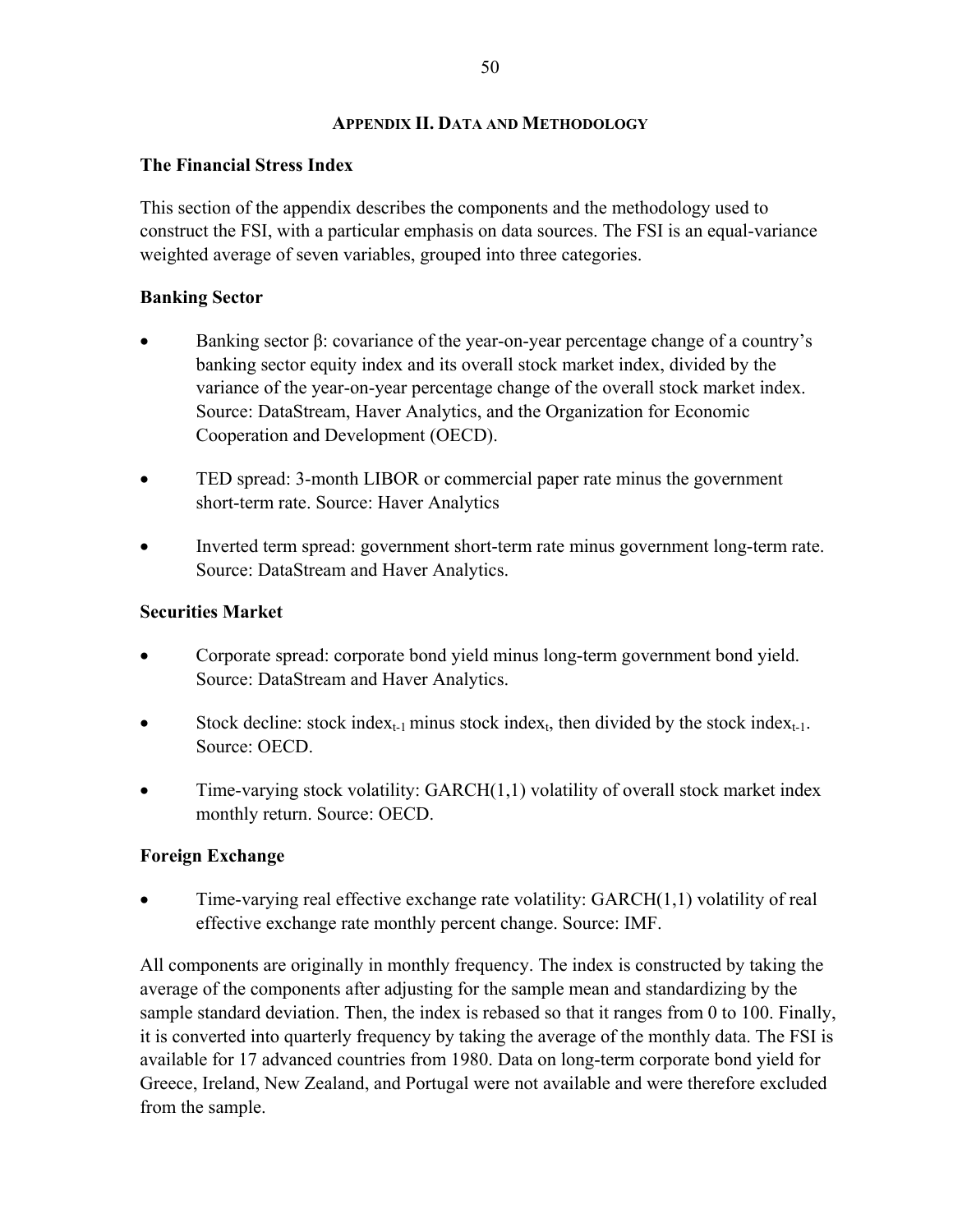Episodes of financial stress are identified when the index is one standard deviation above its trend. Episodes that are only two quarters apart are considered one episode. To classify if an episode of financial stress is either due to banking, securities, or foreign exchange stress, we look at the change in the FSI from the quarter prior to the start of the episode to the maximum value of the FSI within the episode. If majority of the increase is due to the banking sector components, then the FSI is classified as banking. The same rule applies if the change is mostly due to the securities markets components or the foreign exchange component. Additionally, if banking contributes at least one-third of the change in the FSI, then the episode is also classified as "banking-related".

### **The Cost of Capital**

The cost of capital used in the paper is defined as a weighted average of the real cost of bank loans, the real cost of debt, and real cost of equity, using as weights the relative shares of equity, bonds, and loans in nonfinancial corporate liabilities. This is based on the calculation of cost of capital as outlined in Box 4 on page 37 of the March 2005 European Central Bank (ECB) *Monthly Bulletin*. The real cost of bank loans, real cost of debt, and real cost of equity are derived as follows:

- *Real Cost of Bank Loans:* bank lending rates minus one-year-forward Consensus inflation forecast. Sources: IFS, ECB, and Consensus Forecasts.
- *Real Cost of Debt:* corporate bond yield minus one-year-forward Consensus inflation forecast. Sources: Thomson Datastream, Haver Analytics, and Consensus Forecasts.
- *Real Cost of Equity:* the real cost of equity is on extension of a standard dividend discount model and derived using a model specified in Box 2 on page 76 of the November 2004 ECB *Monthly Bulletin*. Using available data for the other variables, the real cost of equity,  $h_t$ , can be calculated using the following equation:

$$
P_{t} = \frac{D_{t}[(1+g) + 8(g_{t}^{IBES} - g)]}{h_{t} - g}
$$

where

 $P_t$  = real stock price,

 $D_t$  = the current level of real dividends,

*g IBES* = I/B/E/S long term earnings-per-share growth forecast minus Consensus longterm inflation forecast,

*g* = long-term growth rate of real corporate earnings, assumed constant at 2.5 percent.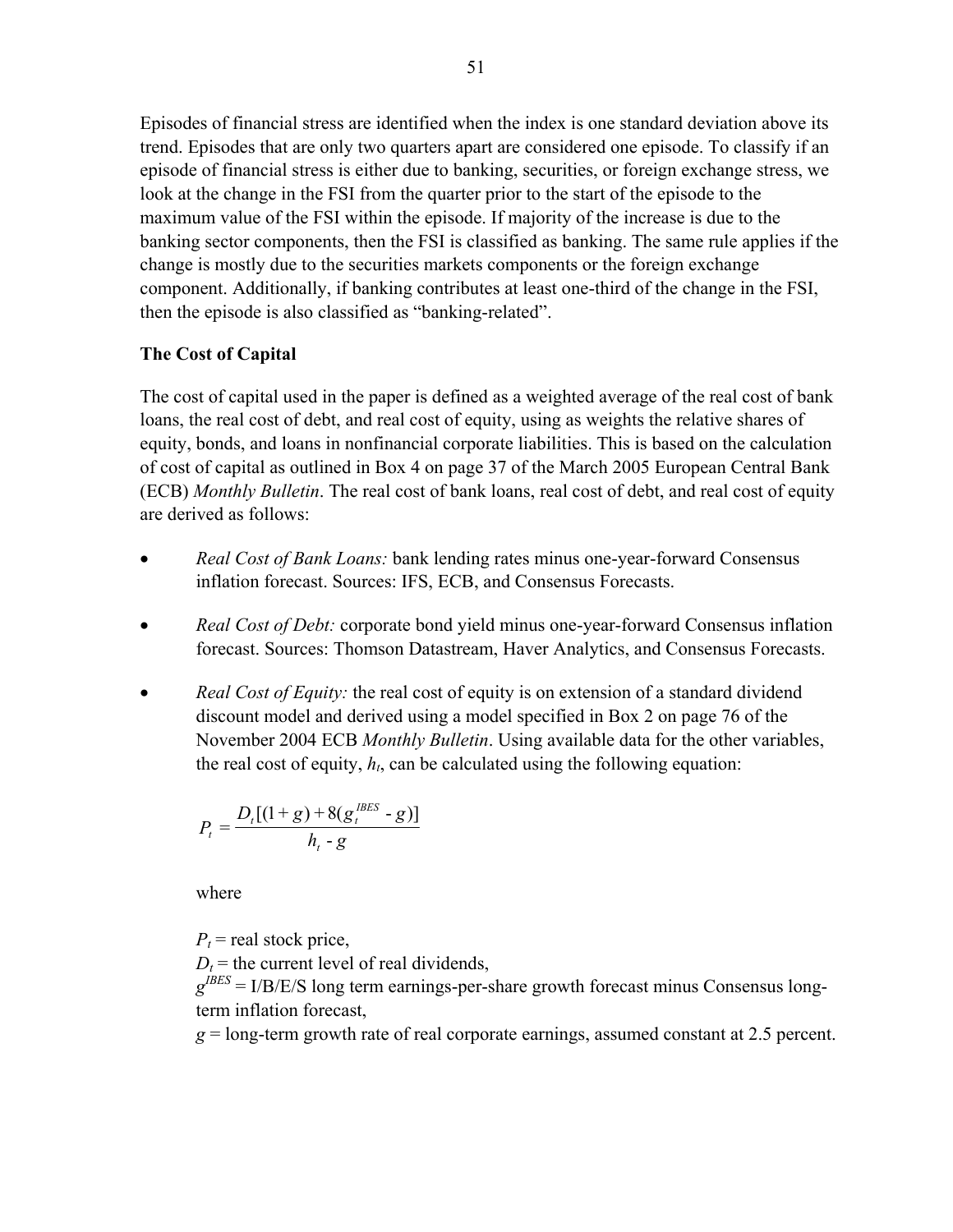The overall cost of capital is calculated as a weighted average of these three components with the weights defined (respectively) as loans, debt, and equity as shares of nonfinancial corporate liabilities from the OECD national accounts data.

### **BankScope Data**

Two datasets were constructed using bank-level data obtained from the Bankscope database.<sup>[30](#page-53-0)</sup> The first dataset included only investment banks as classified by the Bankscope database ("Investment Bank/Securities House"). The second dataset, referenced in the paper as commercial banks, included banks with the following Bankscope classifications: Commercial Bank, Savings Bank, Cooperative Bank, Real Estate / Mortgage Bank, and Medium & Long Term Credit Bank.

### **Sample of Banks**

- Investment Banks: the sample of banks contained banks that were in the top 50 investment banks globally by total assets in one or more years from 1988 to 2007.
- Commercial Banks: the sample of banks consisted of those banks that were in the top 10 banks (top 30 banks for the United Kingdom and Japan, top 50 banks for the United States) by total assets for each country in one or more years from 1988 to 2007. Also included were any banks that were acquired by or that merged with a top 10 bank. (See below for an explanation of accounting for mergers and acquisition.)

The number of commercial banks per country used in the sample was chosen to provide a representative sample of banking activity within each country. The following table summarizes the average share of total bank assets (as reported by OECD) per year represented by the banks in the sample:

### **Consolidated Versus Unconsolidated Balance Sheets**

- Investment Banks: Data from consolidated statements were used for investment banks. If consolidated data were unavailable, data from unconsolidated statements were used.
- Commercial Banks: In order to isolate as much as possible the domestic activities of commercial banks, unconsolidated bank data were used for commercial banks in the sample. If unconsolidated statements were unavailable, data from consolidated data were used.

<span id="page-53-0"></span> $\overline{a}$ <sup>30</sup>BankScope database published by Bureau van Dijk Electronic Publishing (BvDEP). [www.bvdep.com](http://www.bvdep.com/)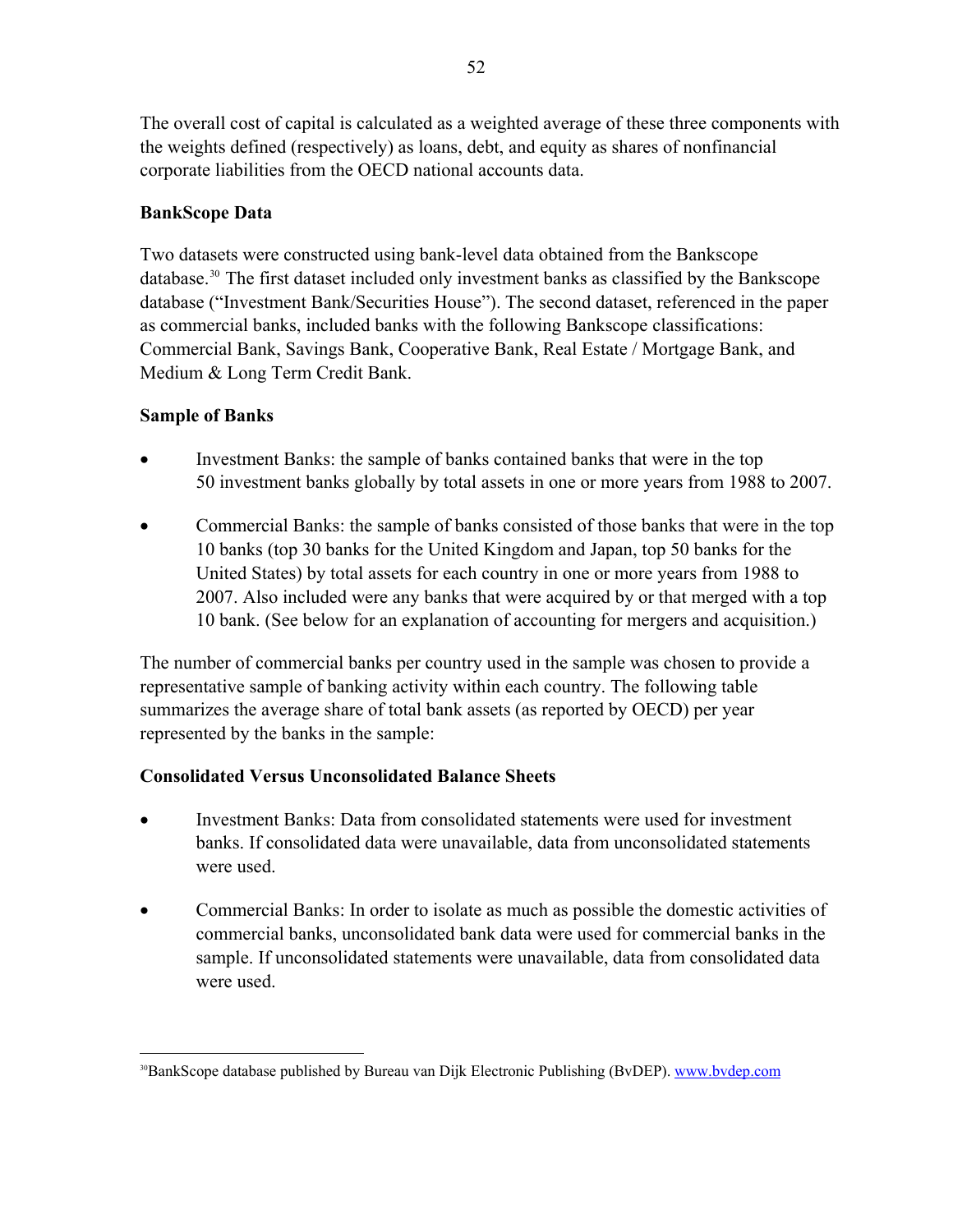Data from multiple statements for the same bank were combined to form a single set of bank level data if the statement types (consolidated or unconsolidated) were the same. In addition, the data were cleaned (by country, in the case of commercial banks) by excluding observations where the growth rate of total assets was above the  $95<sup>th</sup>$  percentile or below the  $5<sup>th</sup>$  percentile.

### **Mergers and Acquisitions**

For consistency, banks that were acquired by or that merged with banks included in the original sample set were also included in the dataset. For years prior to a merger or acquisition, the banks involved were treated as separate banks; for years subsequent to a merger or acquisition, the bank resulting from the merger or acquisition was naturally a single bank in the database. In order to calculate level changes or growth rates of a bank *in the year of a merger or acquisition*, a data point was constructed for the year prior to the merger or acquisition by summing the data values of the banks involved in the merger or acquisition.

| Country              | Number of Top<br>Banks in Sample<br>Per Year | Percentage of<br>Country's Total<br><b>Bank Assets</b> |
|----------------------|----------------------------------------------|--------------------------------------------------------|
| Australia            | 10                                           | 78%                                                    |
| Austria              | 10                                           | 71%                                                    |
| Belgium              | 10                                           | 94%                                                    |
| Canada               | 10                                           | 88%                                                    |
| Denmark              | 10                                           | 92%                                                    |
| Finland              | 10                                           | 79%                                                    |
| France               | 10                                           | 73%                                                    |
| Germany              | 10                                           | 65%                                                    |
| Italy                | 10                                           | 40%                                                    |
| Japan                | 30                                           | 74%                                                    |
| Netherlands          | 10                                           | 90%                                                    |
| Norway               | 10                                           | 78%                                                    |
| Spain                | 10                                           | 78%                                                    |
| Sweden               | 10                                           | 94%                                                    |
| Switzerland          | 10                                           | 64%                                                    |
| United Kingdom       | 30                                           | 67%                                                    |
| <b>United States</b> | 50                                           | 60%                                                    |

**Table II.1. Average Yearly Share of Total Bank Assets of Banks in Sample Appendix II**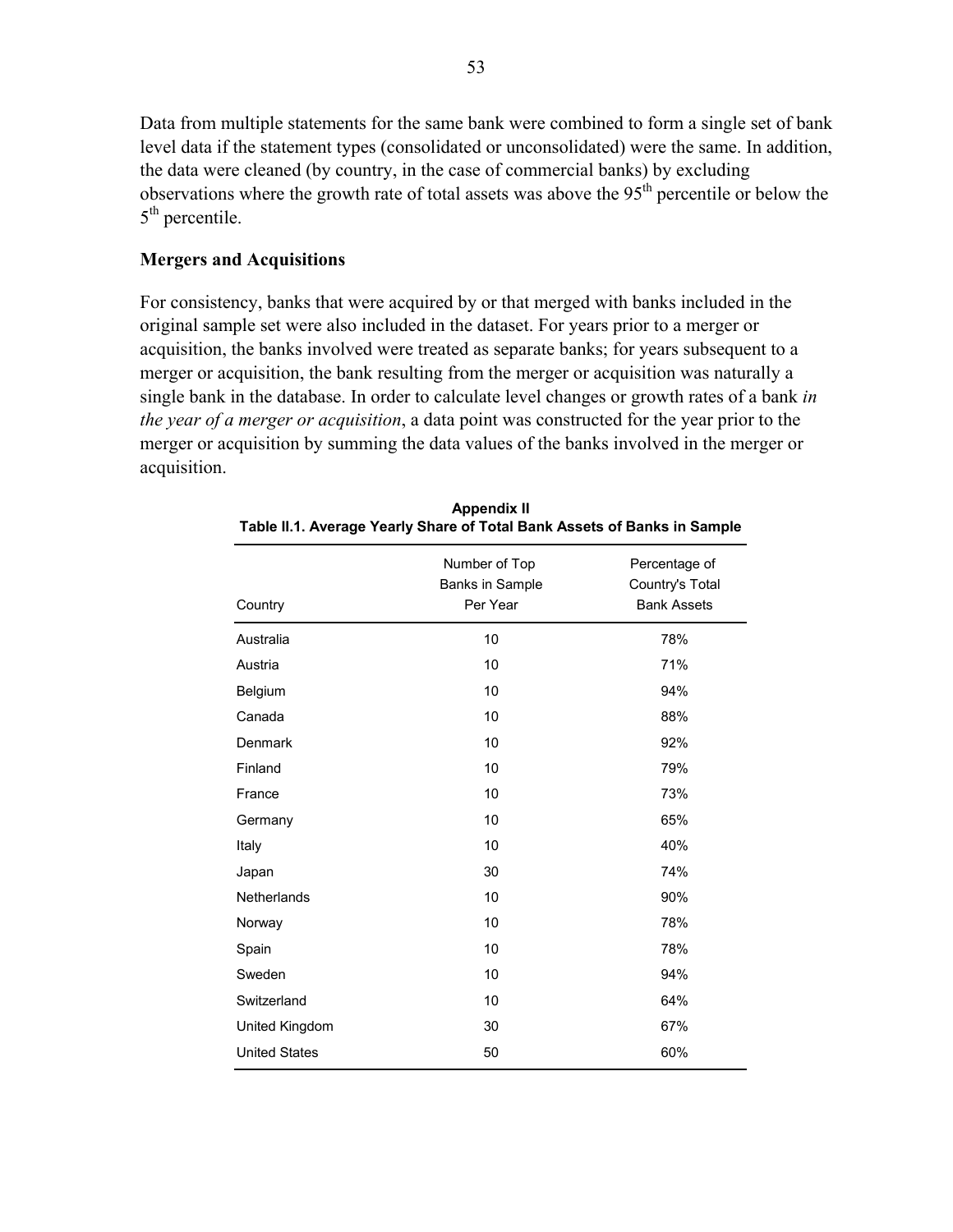|  | <b>Appendix II</b> |                          |
|--|--------------------|--------------------------|
|  |                    | Table II.2. Data Sources |

| Variable                                 | Source                                                                                                         | Frequency |
|------------------------------------------|----------------------------------------------------------------------------------------------------------------|-----------|
| GDP                                      | Haver Analytics, Organization for Economic<br>Cooperation and Development (OECD)<br><b>Analytical Database</b> | Quarterly |
| Average petroleum spot price             | IMF, World Economic Outlook Database                                                                           | Quarterly |
| CPI inflation                            | Haver Analytics, OECD Analytical Database                                                                      | Quarterly |
| Real private consumption                 | <b>OECD Analytical Database</b>                                                                                | Quarterly |
| Money supply                             | GDS, OECD Analytical Database                                                                                  | Quarterly |
| Interest rate                            | Haver Analytics, International Financial Statistics<br>(IFS) database                                          | Quarterly |
| Banking sector equity index              | Thomson Datastream, Haver Analytics                                                                            | Monthly   |
| Stock market index                       | OECD                                                                                                           | Monthly   |
| 3-month LIBOR (or commercial paper rate) | <b>Haver Analytics</b>                                                                                         | Monthly   |
| Government short-term rate               | <b>Haver Analytics</b>                                                                                         | Monthly   |
| Government bond yields                   | Haver Analytics, Thomson Datastream                                                                            | Monthly   |
| Corporate bond yields                    | Thomson Datastream, Haver Analytics                                                                            | Monthly   |
| Real effective exchange rate             | International Monetary Fund                                                                                    | Monthly   |
| Residential investment                   | <b>OECD Analytical Database</b>                                                                                | Quarterly |
| Nonresidential investment                | <b>OECD Analytical Database</b>                                                                                | Quarterly |
| Current account                          | <b>OECD Analytical Database</b>                                                                                | Quarterly |
| Real house price                         | <b>OECD</b>                                                                                                    | Quarterly |
| Credit                                   | <b>IFS Database</b>                                                                                            | Quarterly |
| Househould net lending                   | OECD                                                                                                           | Annual    |
| Nonfinancial corporate net lending       | OECD                                                                                                           | Annual    |
| <b>Bank assets</b>                       | <b>OECD</b>                                                                                                    | Annual    |
| Bank equity                              | <b>OECD</b>                                                                                                    | Annual    |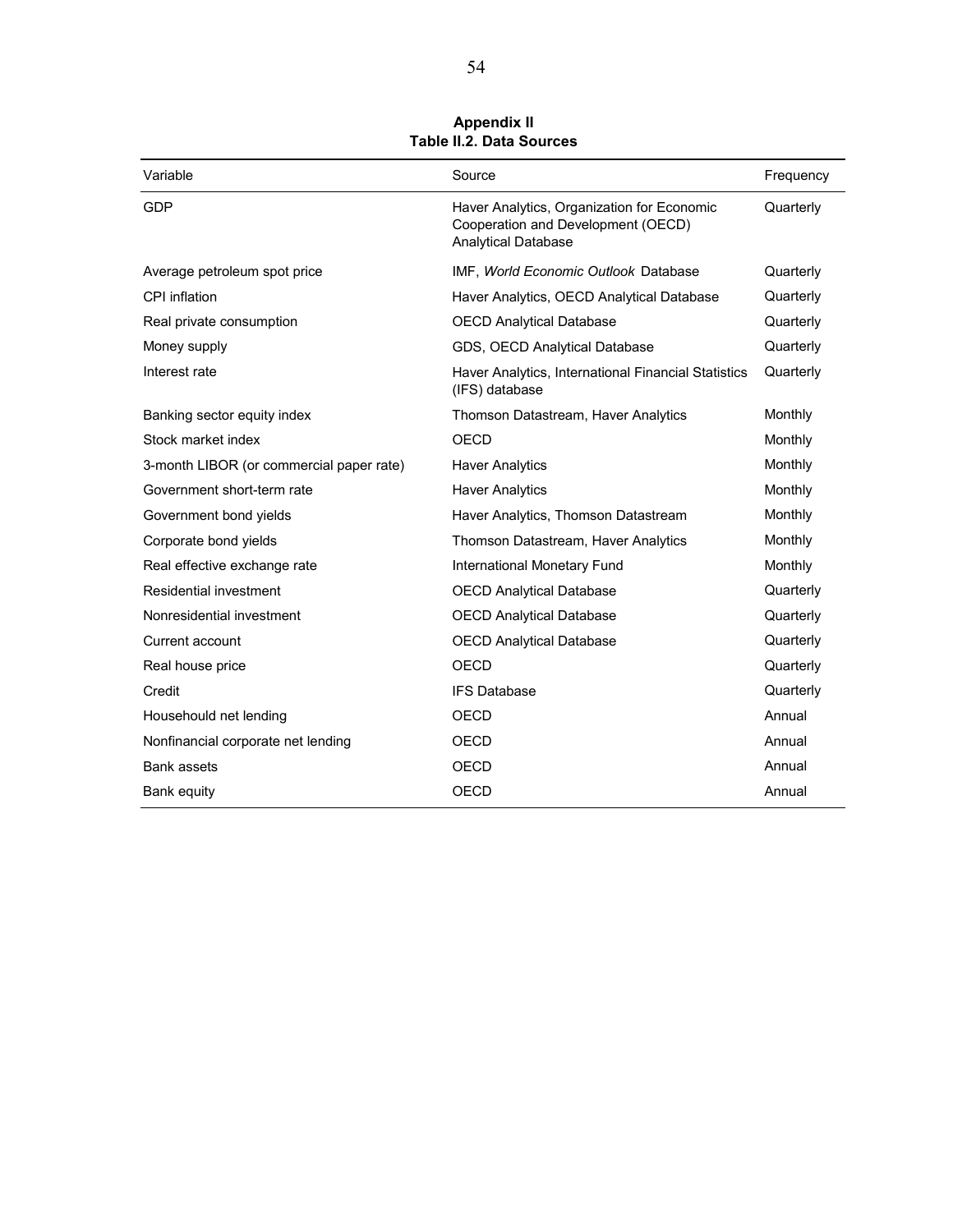#### **REFERENCES**

- Adrian, Tobias and Hyun Song Shin, 2007, "Liquidity and Leverage," *Federal Reserve Bank of New York Staff Reports,* No. 328.
- ——, 2008, "Financial Intermediary Leverage and Value at Risk," Working Paper (Federal Reserve Bank of New York and Princeton University).
- Altunbas, Yener, Leonardo Gambacorta, and David Marqués, 2007, "Securitization and the Bank Lending Channel," *Working Paper Series,* No. 838 (Frankfurt: European Central Bank).
- Bernanke, Ben, and Cara Lown, 1991, "The Credit Crunch," *Brookings Papers on Economic Activity,* Vol. 22 (1991–2), pp. 205–48.
- Bernanke, Ben, and Mark Gertler, 1995, "Inside the Black Box: The Credit Channel of Monetary Policy Transmission," *Journal of Economic Perspectives,* Vol. 9 (Autumn), pp. 27–48.
- ——, and Simon Gilchrist, 1999, "The Financial Accelerator in a Quantitative Business Cycle Framework," *Handbook of Macroeconomics,* Vol. 1C, pp. 1341–93 (Elsevier: Amsterdam).
- Bollerslev, Tim, Ray Yeutien Chou, and Kenneth F. Kroner, 1992, "ARCH Modeling in Finance: A Review of the Theory and Empirical Evidence," *Journal of Econometrics,* Vol. 52, No. 1-2, pp. 5-59.
- Bordo, Michael D. and Olivier Jeanne, 2002, "Boom-Busts in Asset Prices, Economic Instability, and Monetary Policy," NBER Working Papers 8966 (Cambridge, Massachusetts: National Bureau of Economic Research).
- Borio, Claudio, 2007, "Change and Constancy in the Financial System: Implications for Financial Distress and Policy," *BIS Working Papers,* No. 237 (October).
- Caprio, Gerard, and Daniela Klingebiel, 2006, "Episodes of Systematic and Borderline Financial Crises," (Washington: World Bank).
- Cardarelli, Roberto, Subir Lall, and Irina Tytell, 2006, *World Economic Outlook, September 2006: How Do Financial Systems Affect Economic Cycles?* World Economic and Financial Surveys (Washington: International Monetary Fund).
- Cardarelli, Roberto, Deniz Igan, and Alessandro Rebucci, 2008, *World Economic Outlook, April 2008: The Changing Housing Cycle and the Implications for Monetary Policy*, World Economic and Financial Surveys (Washington: International Monetary Fund).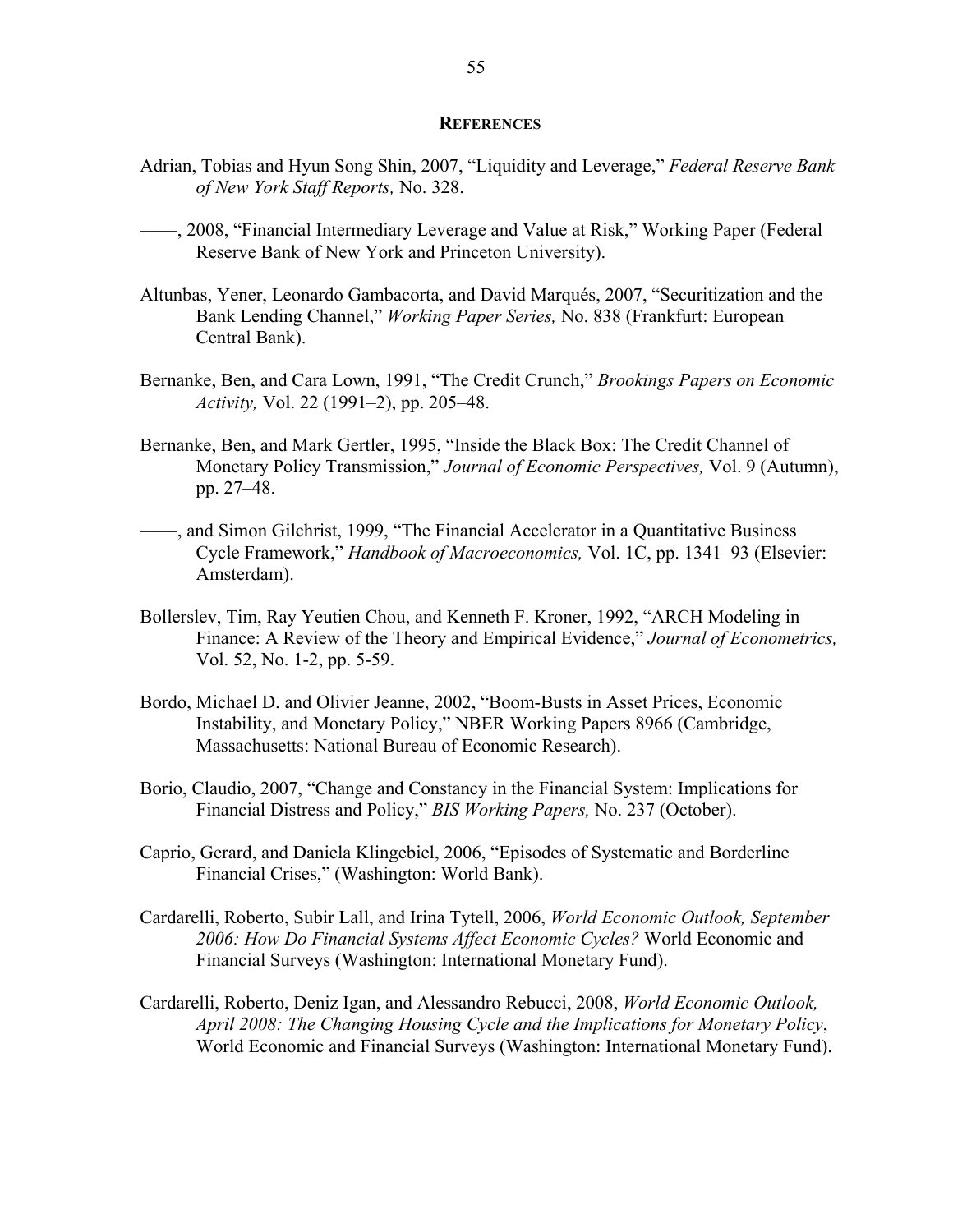- Cardarelli, Roberto, Selim Elekdag, and Subir Lall, 2008, *World Economic Outlook, October 2008: Financial Stress and Economic Downturns*, *World Economic* and Financial Surveys (Washington: International Monetary Fund).
- Cihak, Martin, and Petya Koeva Brooks, "From Subprime Loans to Subprime Growth? Evidence for the Euro Area," forthcoming, IMF Working Paper (Washington: International Monetary Fund).
- Claessens, Stijn., M. Ayhan. Kose, and Marco. E. Terrones, 2008, "What Happens During Recessions, Crunches and Busts?" IMF Working Paper 08/274 (Washington: International Monetary Fund).
- Conover, W.J., 1980, *Practical Nonparametric Statistics* (New York: John Wiley and Sons,  $2^{nd}$  ed.).
- Demirguc-Kunt, Asli, Enrica Detragiache, and Poonam Gupta, 2006, "Inside the Crisis: An Empirical Analysis of Banking Systems in Distress," *Journal of International Money and Finance*, Vol. 25, pp. 702–18.
- Edison, Hali, 2003, "Do Indicators of Financial Crises Work? An Evaluation of an Early Warning System," *International Journal of Finance and Economics*, Vol. 8, pp. 11–53.
- Edwards, Sebastian, 2007, "On Current Account Surpluses and the Correction of Global Imbalances," NBER Working Paper No. 12904 (Cambridge, Massachusetts: National Bureau of Economic Research).
- Eichengreen, Barry and Michael D. Bordo, 2002, "Crises Now and Then: What Lessons from the Last Era of Financial Globalization," NBER Working Paper No. 8716 (Cambridge, Massachusetts: National Bureau of Economic Research).
- Fama, Eugene F., Lawrence Fisher, Michael C. Jensen, and Richard Roll, 1969, "The Adjustment of Stock Prices to New Information," *International Economic Review*, Vol. 10, No. 1 (February), pp. 1–21.
- Frankel, Jeffrey, and Andrew Rose, 1996, "Currency Crashes in Emerging Markets: An Empirical Treatment," *Journal of International Economics*, Vol. 41, No. 3/4, pp. 351–66.
- Freund, Caroline, 2005, "Current Account Adjustment in Industrial Countries," *Journal of International Money and Finance*, Vol. 24, Issue 8 (December), pp. 1278–98.
- Gibbons, Michael, R., 1987, "The Interrelations of Finance and Economics: Empirical Perspectives," *American Economic Review Papers and Proceedings*, Vol. 77, No. 2, pp. 35–41.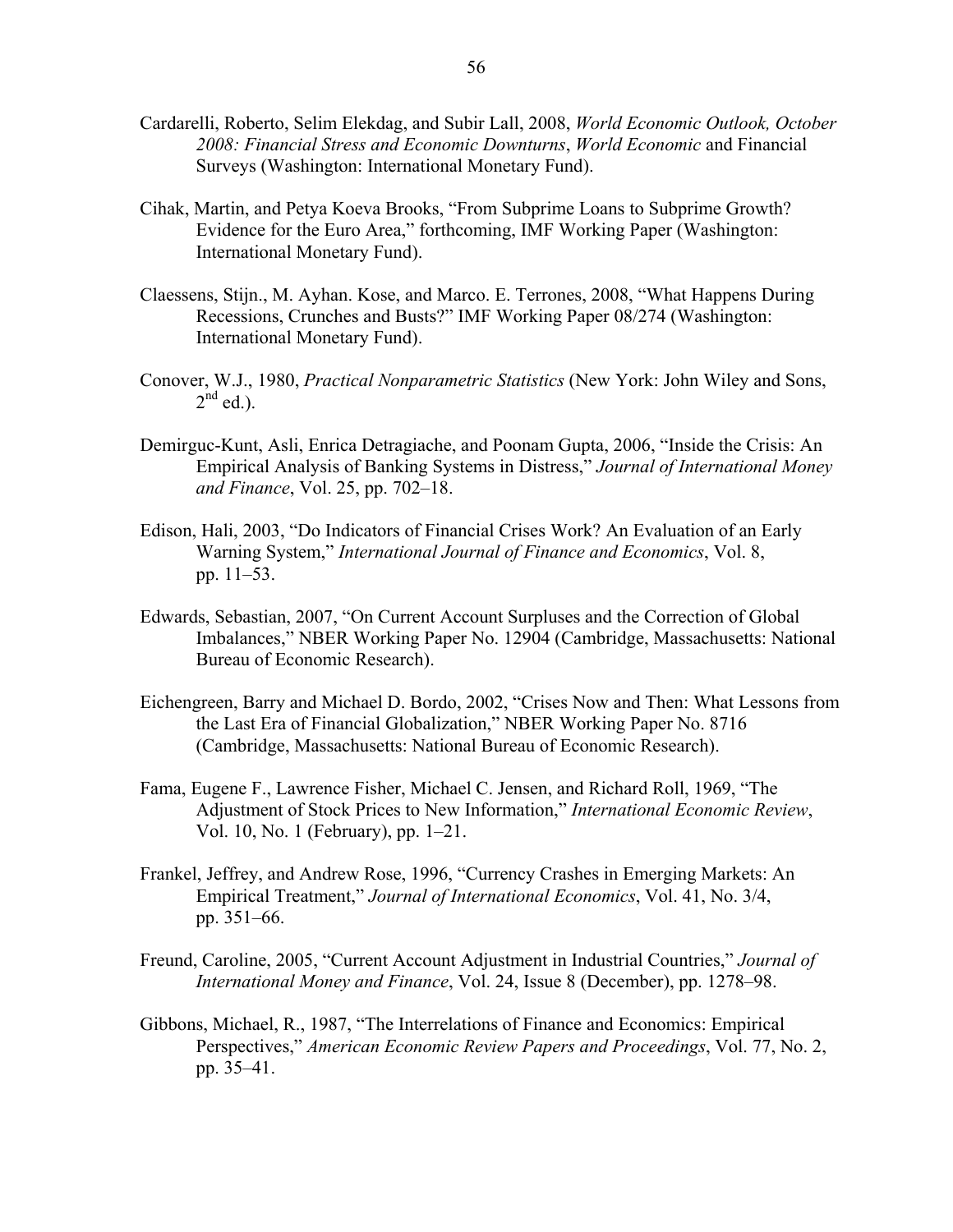- Goodhart, Charles, 1996, "An Incentive Structure for Financial Regulation," *LSE Financial Markets Group Special Paper Series,* No. 88, pp. 1–22 (July) (United Kingdom: London School of Economics and Political Science).
- Harding, Don, and Adrian Pagan, 2002, "Dissecting the Cycle: A Methodological Investigation," *Journal of Monetary Economics,* Vol. 49, No. 2 (March), pp. 365–81.
- Iacoviello, Matteo, 2005, "House Prices, Borrowing Constraints, and Monetary Policy in the Business Cycle," *American Economic Review*, Vol. 95 (June), pp. 739–64.
- Illing, Mark and Ying Liu, 2006, "Measuring Financial Stress in a Developed Country: An Application to Canada," *Journal of Financial Stability,* Vol. 2, No. 3 (October), pp. 243–65.
- Mendoza, Enrique and Marco Terrones, 2008, "An Anatomy of Credit Booms: Evidence from Macro Aggregates and Micro Data," NBER Working Paper No. 14049 (Cambridge, Massachusetts, National Bureau of Economic Research).
- Morsink, James, Thomas Helbling, and Stephen Tokarick, 2002, *World Economic Outlook, April 2002: Recessions and Recoveries,* World Economic and Financial Surveys (Washington: International Monetary Fund).
- JP Morgan Research, 2008, "Credit and Growth: The Case of the Euro Area," (June 19).
- Kaminsky, Graciela, and Carmen Reinhart, 1999, "The Twin Crises: The Causes of Banking and Balance-of-Payments Problems," *American Economic Review,* Vol. 89, No. 3 (June), pp. 473–500.
- Kashyap, Anil, and Jeremy Stein, 1995, "The Impact of Monetary Policy on Bank Balance Sheets," *Carnegie-Rochester Conference Series on Public Policy,* Vol. 42 (June), pp. 151–95.
- Kashyap, Anil, Raghuram Rajan, and Jeremy Stein, 2008, "Rethinking Capital Regulation," paper prepared for the Federal Reserve Bank of Kansas City Symposium at Jackson Hole.
- Kindleberger, Charles, Robert Aliber, and Roberto Solow, 2005, *Manias, Panics, and Crashes: A History of Financial Crises* (Wiley Investment Classics).
- Kiyotaki, Nobuhiro, and John Moore, 1997, "Credit Cycles," *Journal of Political Economy,* Vol. 105 (April), pp. 211–48.
- Mann, H.B., and D.R. Whitney, 1947, "On a Test of Whether One of Two Random Variables is Stochastically Larger Than the Other," *Annals of Mathematical Statistics*, Vol. 18, pp. 50–60.